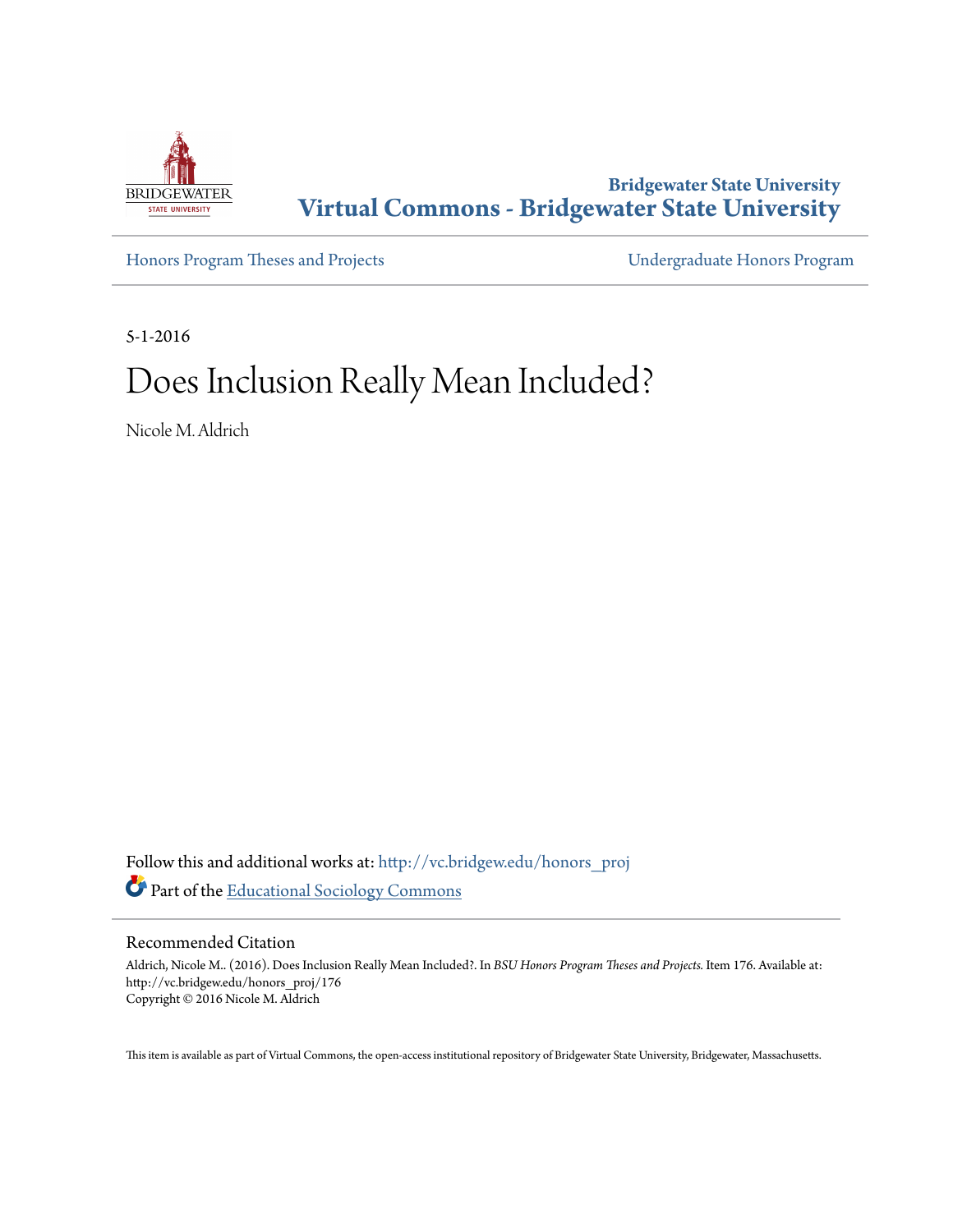Does Inclusion Really Mean Included?

Nicole M. Aldrich

Submitted in Partial Completion of the Requirements for Departmental Honors in Sociology

Bridgewater State University

May 1, 2016

Dr. Jodi Cohen, Thesis Director Dr. Patricia Fanning, Committee Member Dr. Meghan Murphy, Committee Member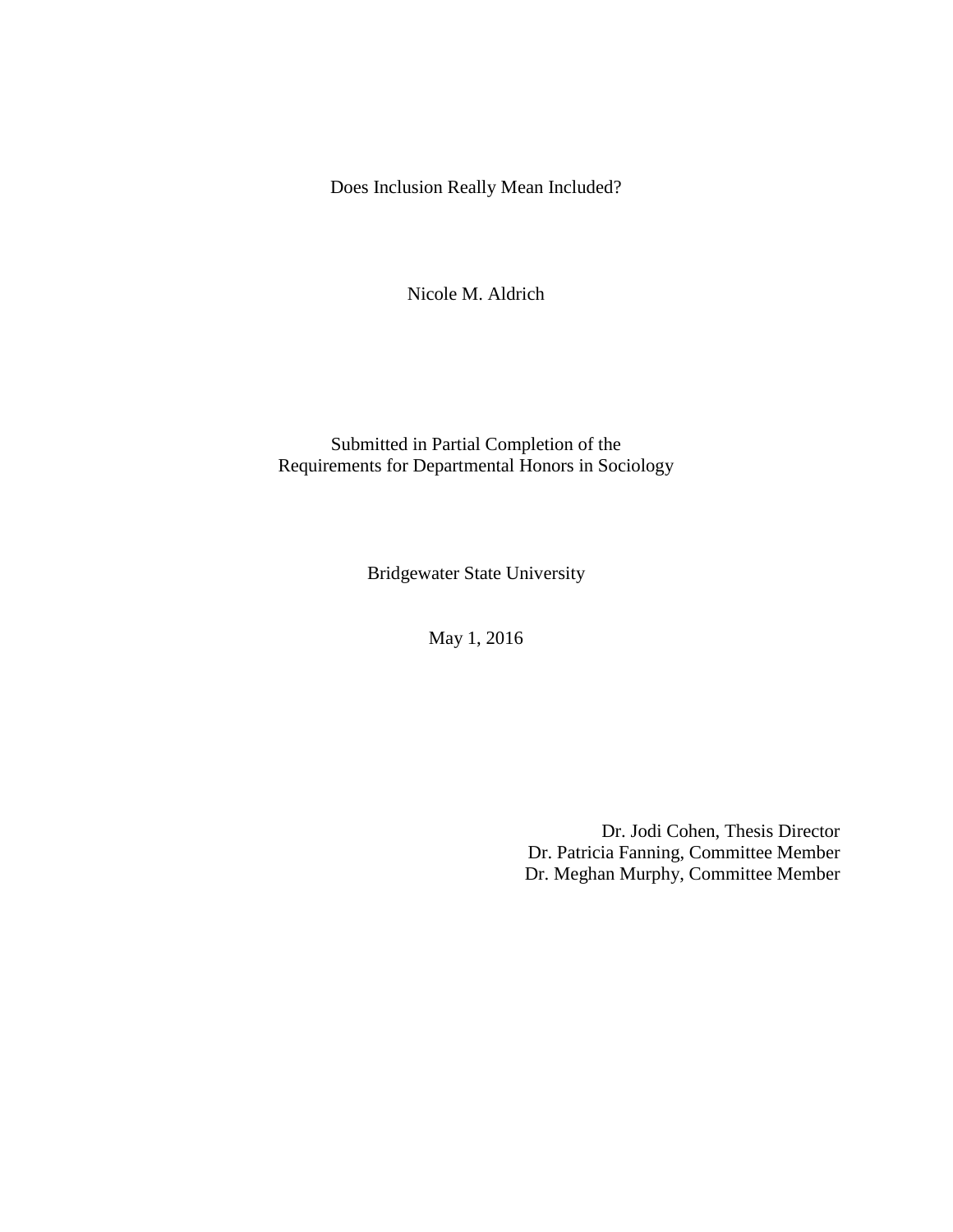# **Abstract**

Classroom inclusion is currently one of the most debated issues in education. The debate is whether inclusion serves as the most appropriate way to provide education for students with disabilities. According to Heyne et al. (2012) social interactions are important to an individual, however, throughout an inclusion classroom environment social inclusion might not always be found amongst children with disabilities and their peers. Throughout the course of eight months I collected observations in a preschool inclusion classroom where one student has a one-to-one aide present at all times. This study examines this child's degree of social inclusion amongst peers. Findings suggest that while this child can be included at times during teacher-led activities, during free play she is mostly socially isolated from her peers. Children with disabilities although included in the classroom are not always socially included with their peers, leaving us to question whether inclusion really means included.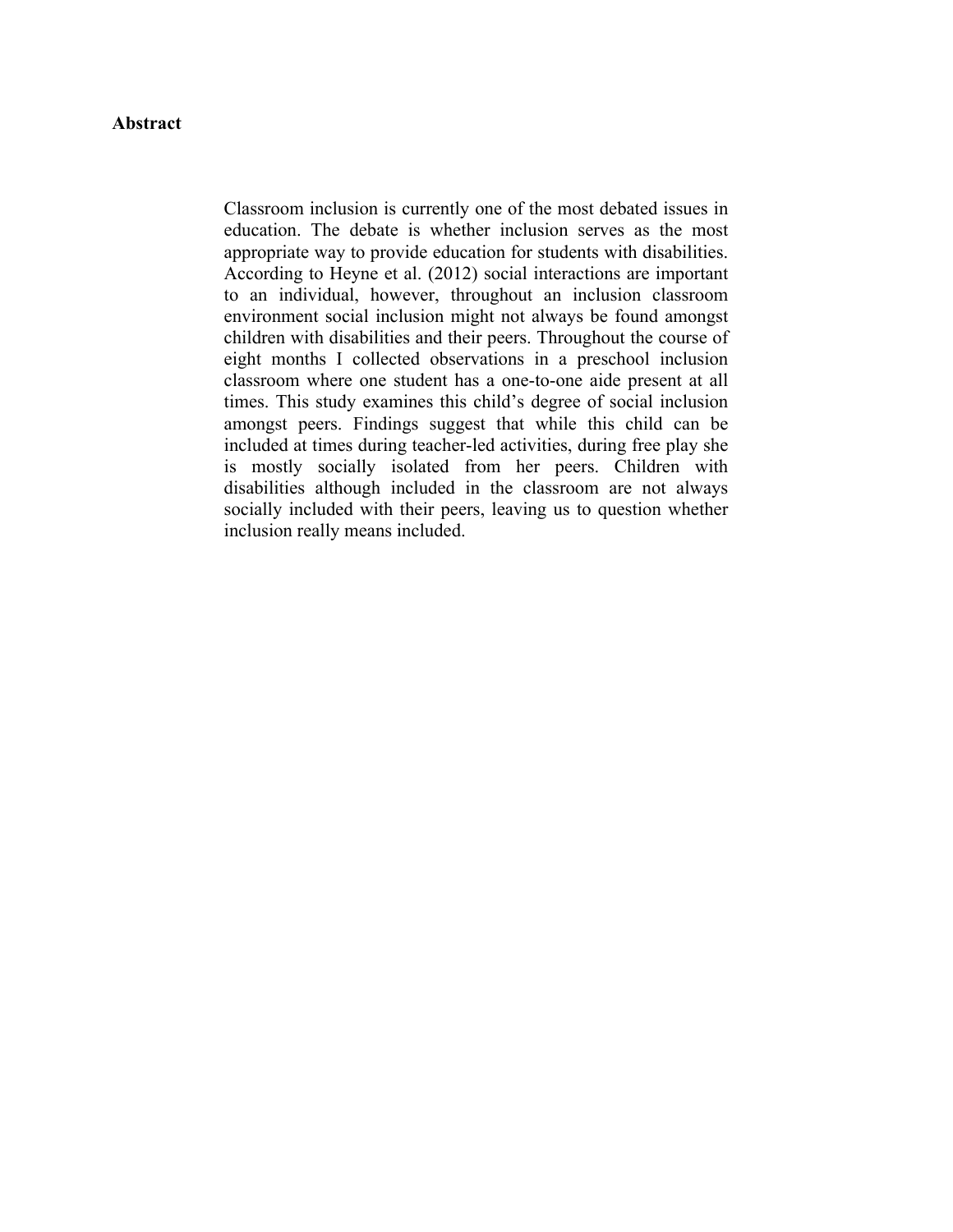#### **Introduction**

Inclusion classrooms have become a central topic of debate when it comes to educating a student with a disability.

Inclusive education means that all students within a school regardless of their strengths or weaknesses, or disabilities in any area become part of the school community. In this context, students with disabilities attend the same schools as their neighbors and peers without disabilities where they are provided all support needed to achieve full access to the same curriculum. Inclusion is built on the principle that all students should be valued for their exceptional abilities and included as important members of the school community (Obiakor, et al. 2012, 478).

Inclusion classrooms were designed to provide students with disabilities access to an education with their age appropriate peers. Within inclusive classrooms, students with disabilities should have access to meaningful, rigorous general education curriculum and special education through a specifically designed instruction to assist them in maximizing their potential.

Students are currently mandated by law to be in the least restrictive classroom due to Individual with Disabilities Education Improvement Act (IDEA). IDEA 2004 speaks to the principle of school inclusion, mandating that students with disabilities receive an education in the least restrictive environment with appropriate supports (Crouch, Keys, & McMahon 2014). With the IDEA in place by law students with disabilities are supposed to be in an inclusion classroom with the appropriate help if this means that the environment is least restrictive to the student.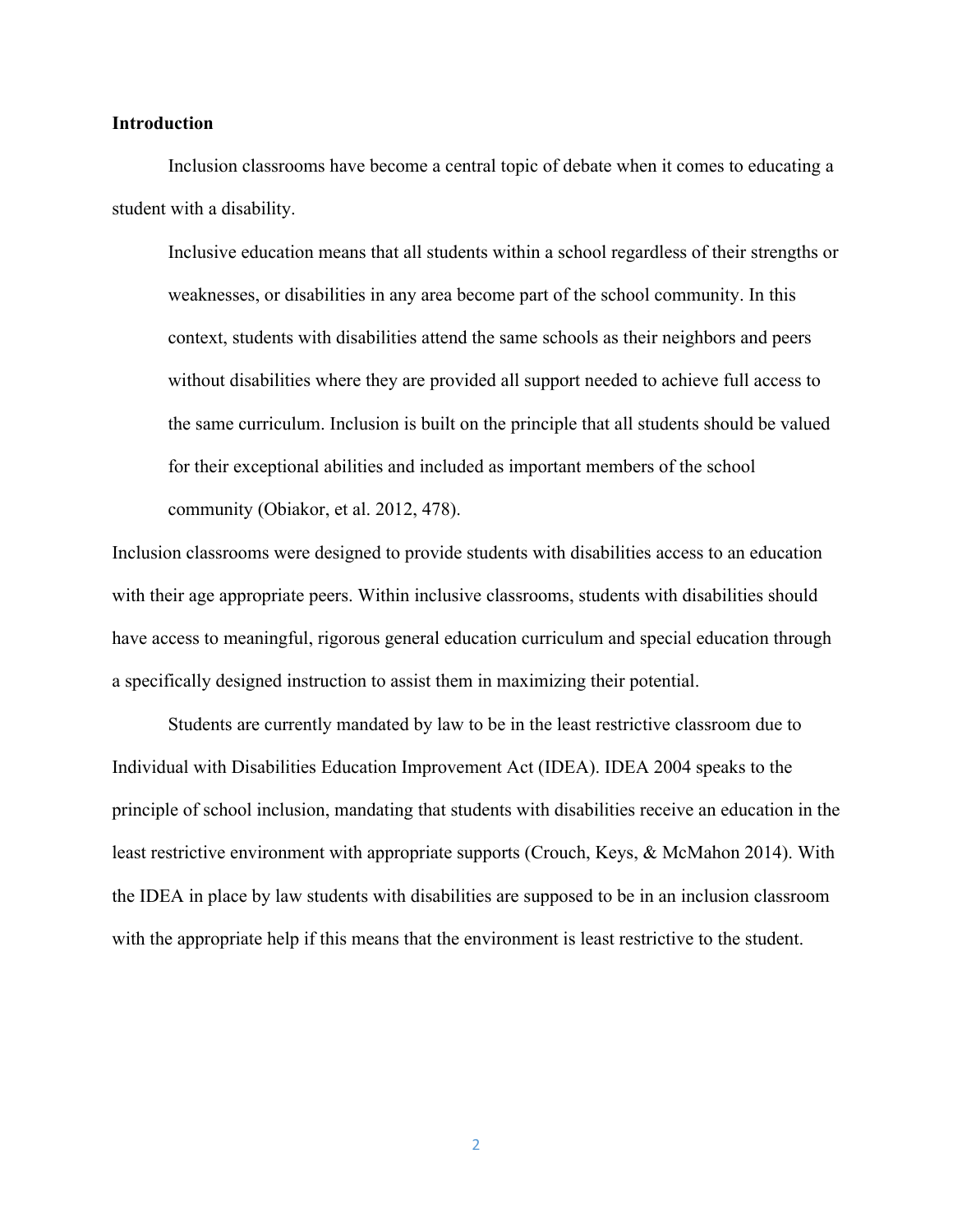# *Laws that Lead to Inclusion*

Inclusion was not always an option for students with disabilities. Prior to 1990 and IDEA, students with disabilities were forced to choose between general education with no assistance or special education which took students away from their age appropriate peers and put them in a separate mix-age and mixed-grade classroom.

At the federal level, the recent No Child Left Behind Act (2001) and the current and previous versions of the Individuals with Disabilities Education Act (1997-2004) requires access to the general education curriculum for students with disabilities. The 2004 amendments to the Individuals with Disabilities Education act further propose that students responses to research- based instructional methods, presumably occurring in general education contexts, be used as a data source to augment or replace exclusive reliance on the IQ-achievement discrepancy model for identifying students with learning disabilities (Berry 2006, 490).

The No Child Left Behind Act (NCLB) and IDEA have shaped education as we currently know it. Prior to 1990 and IDEA there were more than eight million children with disabilities, most of whom were excluded from any inclusion educational opportunities. Of those who were educated almost seventy percent were taught in separate classrooms or buildings apart from non-disabled students (Gordon, 2006). Now students with disabilities are allowed access to general education classrooms where they are no longer measured on intelligence based on their IQ score, but rather their ability to respond to instructions in the classroom. However, there are cases where the student will still need to be in a special education classroom as the general education classroom is not restrictive enough.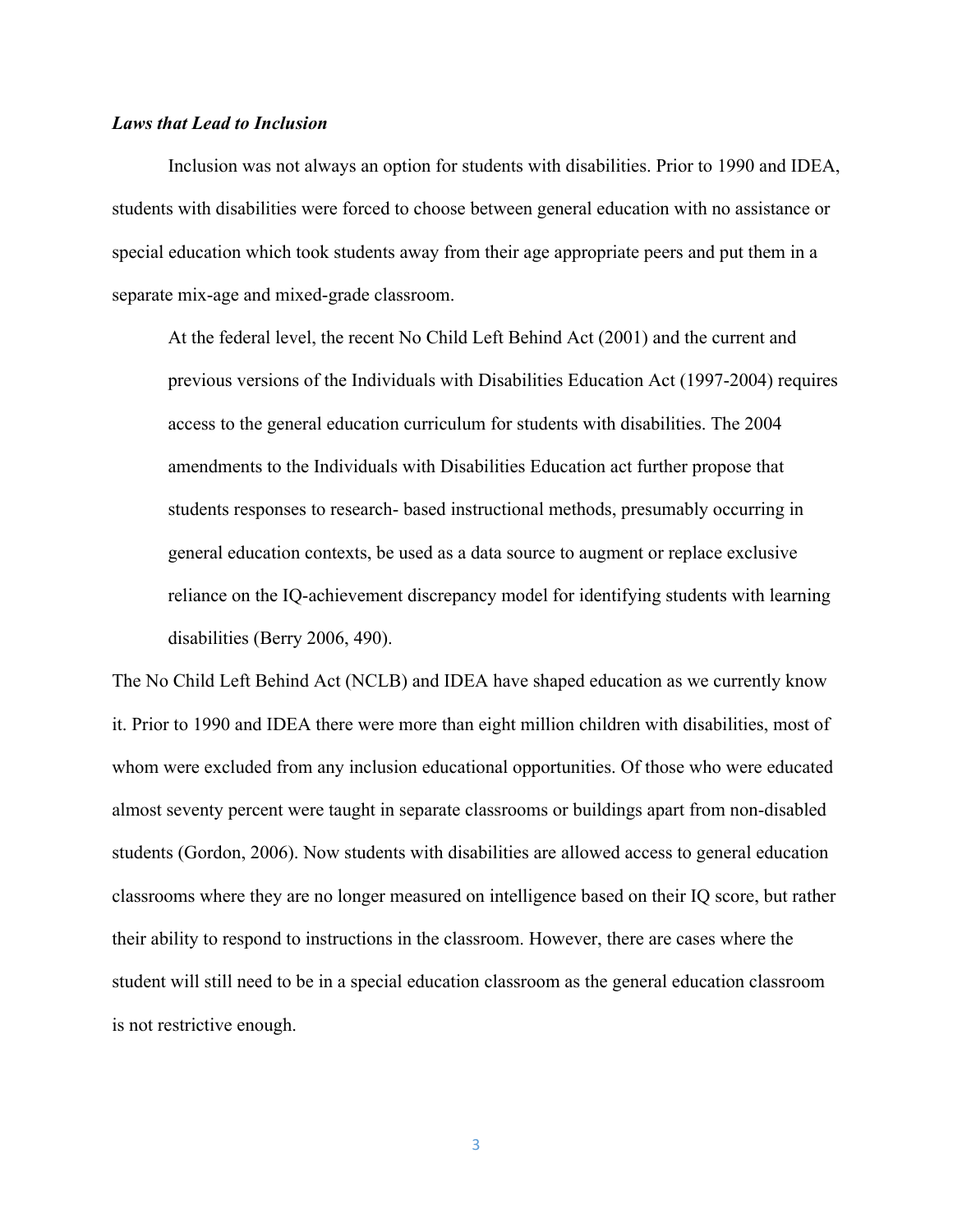# *Inclusion in Massachusetts*

Massachusetts has prided itself on being a State that follows the law of Least Restrictive Environment (LRE). In particular, the law encourages opportunities for children with disabilities to participate in a general education setting and in the general education curriculum (MA DOE, 1999). For a student with disabilities, this meant placement in a classroom with age appropriate peers stated by the Massachusetts Department of Education (DOE) website. According to the Massachusetts DOE and Special Education:

Progress effectively in the general education program shall mean to make documented growth in the acquisition of knowledge and skills, including social/ emotional development, within the general education program, with or without accommodations, according to chronological age and developmental expectations, the individual educational potential of the student, and the learning standards set forth in the Massachusetts Curriculum Frameworks and the curriculum of the district. The general education program includes preschool and early childhood programs offered by the district, academic and non- academic offerings of the district, and vocational programs and activities (http://www.doe.mass.edu/).

In the general education classroom documentation of progress is necessary in order to ensure that a child with special needs is demonstrating growth. The documentation shows the progress that the student is making on the skill level, social development, and learning experience within the general education classroom based on the supports and aids the student is given. Written documentation to these supports and aids can usually be found in a student's Individual Education Plan (IEP). IEP has been called the heart of providing a free appropriate public education. At the cornerstone of the IDEA of 2004, no document is more significant for ensuring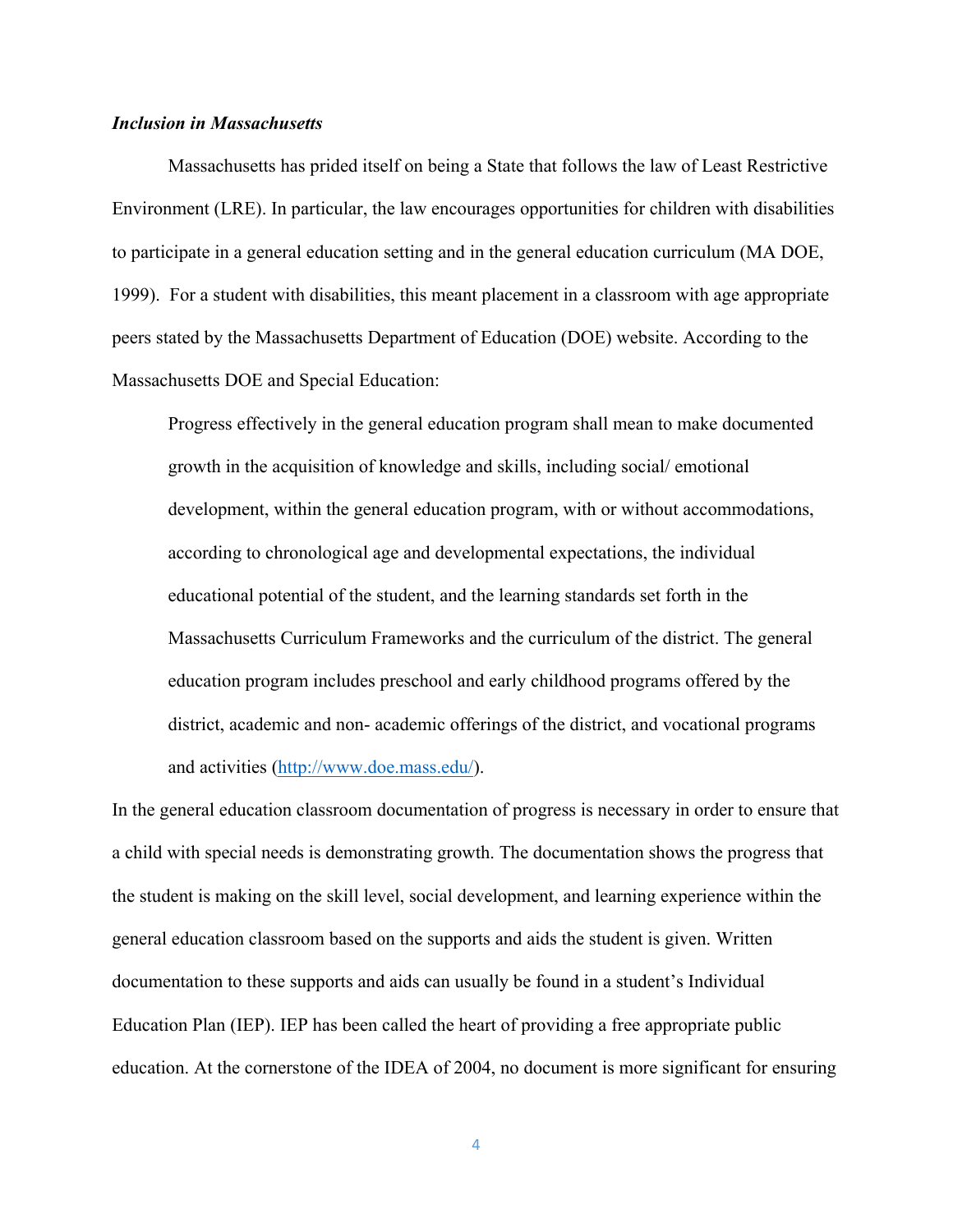effective and compliant program design, implementation, monitoring, and enforcement of the law. The IEP serves as a roadmap for special education services (Rotter, 2014). An IEP is in place to ensure that a student receives the appropriate help needed in the classroom environment. IEP is both a process and a product designed to carry into implementation the law's intent of an appropriate education. According to Rotter (2014), the IEP requires collaboration between parents, teachers, administrators, and the multi-disciplinary team.

According to the Massachusetts DOE, determining the placement of a student relies heavily on the needs of the child:

At the Team meeting, after the IEP has been developed, the Team shall consider the identified needs of the student, the types of services required, and whether such services may be provided in general education classroom with supplementary aids and/ or services or in a separate classroom or school. The Team shall consider all aspects of the student's proposed special education program as specified in the student's IEP and determine the appropriate placement to provide the services (http://www.doe.mass.edu).

IEPs are used to determine where the student would be "adequately" placed. The Massachusetts DOE reports that their goal is to support each student with the support that the student needs in order to succeed.

Since the inception of IDEA, a shift began to incorporate more inclusion classrooms in public school settings, and with that, inclusion has become a debated topic in education. While many think positively about inclusion classrooms and feel that there is more to gain from a inclusion, others disagree. Some feel that inclusion is a distraction to the other students in the classroom and takes away attention from the typically learning students within the classroom. In 2011 WNYC 93.9 radio station conducted a controversial discussion on inclusion classrooms.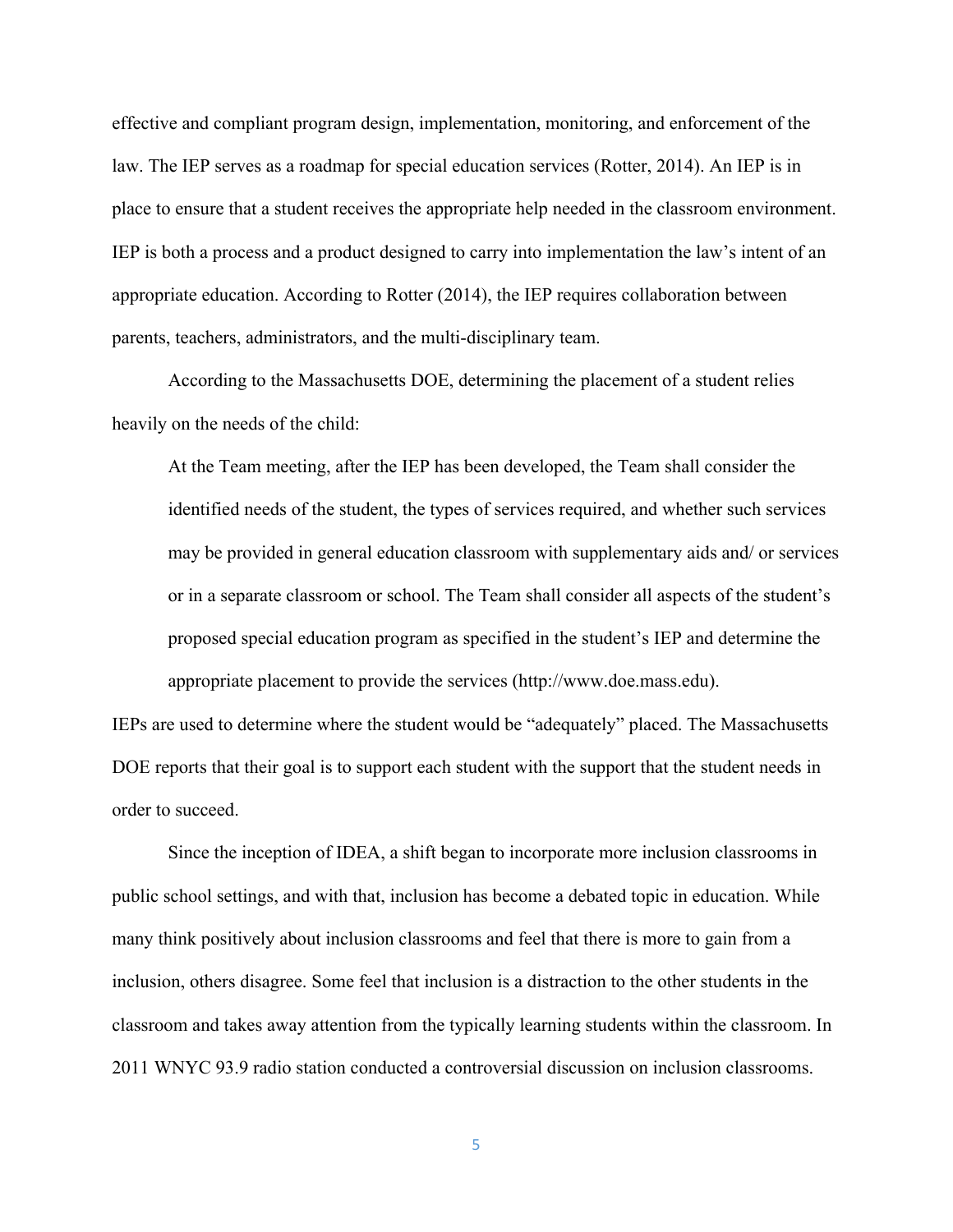During this discussion, parents weighed in with their opinions about inclusion. The main takeaway from these interviews was that inclusion is not accepted by all, and those with special learning needs who are in inclusion classrooms are not always included. It is this lack of inclusion that is central to my study. When students are placed in inclusion classrooms, are they included socially?

#### **Literature Review**

#### *Social Interactions*

Positive social interaction promotes the formation of identity, a sense of self and others, communication and relationship skills, friendship development, and a feeling of community belonging. In fact, social relationships are the primary source of most people's happiness and the key ingredient to a life well-lived (Heyne et al., 2012). According to Heyne et al. (2012) social interactions are important to an individual, however throughout an inclusion environment inclusion might not always be found socially amongst children with disabilities and their nondisabled peers. When examining social integration of children with disabilities with children without disabilities there are several objectives to consider including: interactions with children who have disabilities that affect their social interaction, interactions in social environments, interaction when having a one-to-one aide, and with children who have a physical disability.

In the classroom setting sometimes students with social disabilities struggle to fit in with their classmates. One example of this is offered in Beutel and Li (2015) in their discussion of Laurie. Laurie is a member of a general education classroom. Laurie has a disability, and because of this disability she has trouble socializing with other students and is perceived of as strange by her peers. Laurie has a disability that affects her social interaction with her peers, and as a result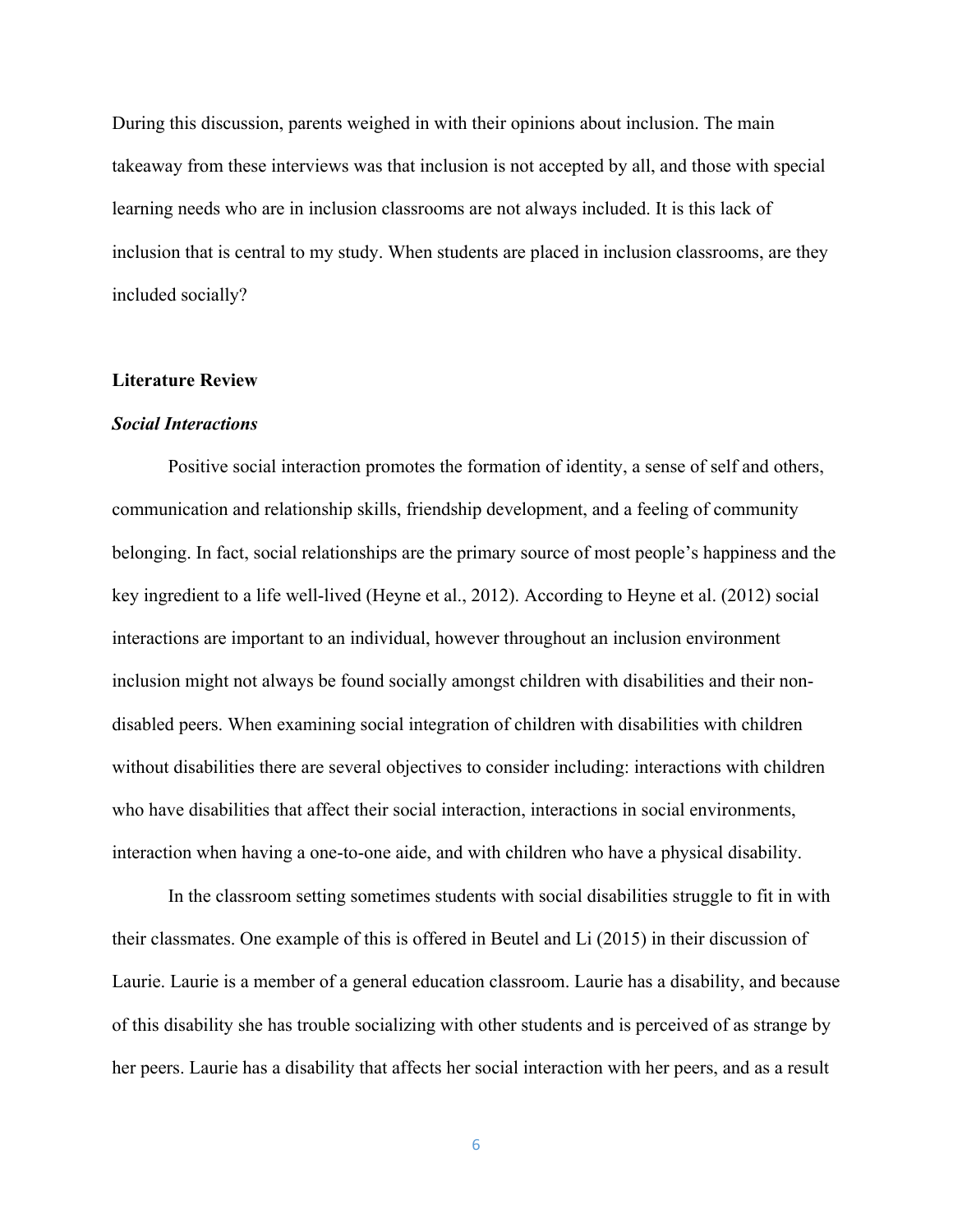she struggles to understand the social behavior expectations and her peers label her as strange and do not bother socializing with her. Beutel and Li's (2015) study shows that student lacking the expected social skills for their age group struggle to connect with their peers. Heyne et al. (2012) in discussing social interaction explain that its absence leads to missing out on a key ingredient to a life well-lived.

#### *Autism and Social inclusion*

Children with autism face enormous struggles when attempting to interact with their typically developing peers (Gunn & Delafield-Butt, 2015; Lauderdale-Littin, 2013; Koegel, 2012; Cotugno, 2009). More children are educated in integrated settings; however, play skills usually need to be explicitly taught, and play environments must be carefully prepared to support effective social interactions (Harper et al., 2008). Social play, according to Harper et al. (2008) might be more difficult for a student with autism. This is due to many students with autism having a desire for routine and predictability, a new play sequence may represent change and thereby cause anxiety to the child with autism. Students with autism have to be prompted and cued when it comes to social interaction with peers. As a result of this, often students with autism are more likely to engage in self-play at recess time without the prompting and cuing. However, in Harper et al.'s (2008) study they found that children with autism may not act on play materials or imitate peer actions without a cue, with external facilitation or instruction, play skills can improve. In regards to improving socialization amongst students with autism and typically developing children, Frea (1999)[in Harper et al., 2008] did one study in which children were assigned into cooperative groups with typically learning peers, and the providing of structured playgroups led to improved social interactions between the targeted children and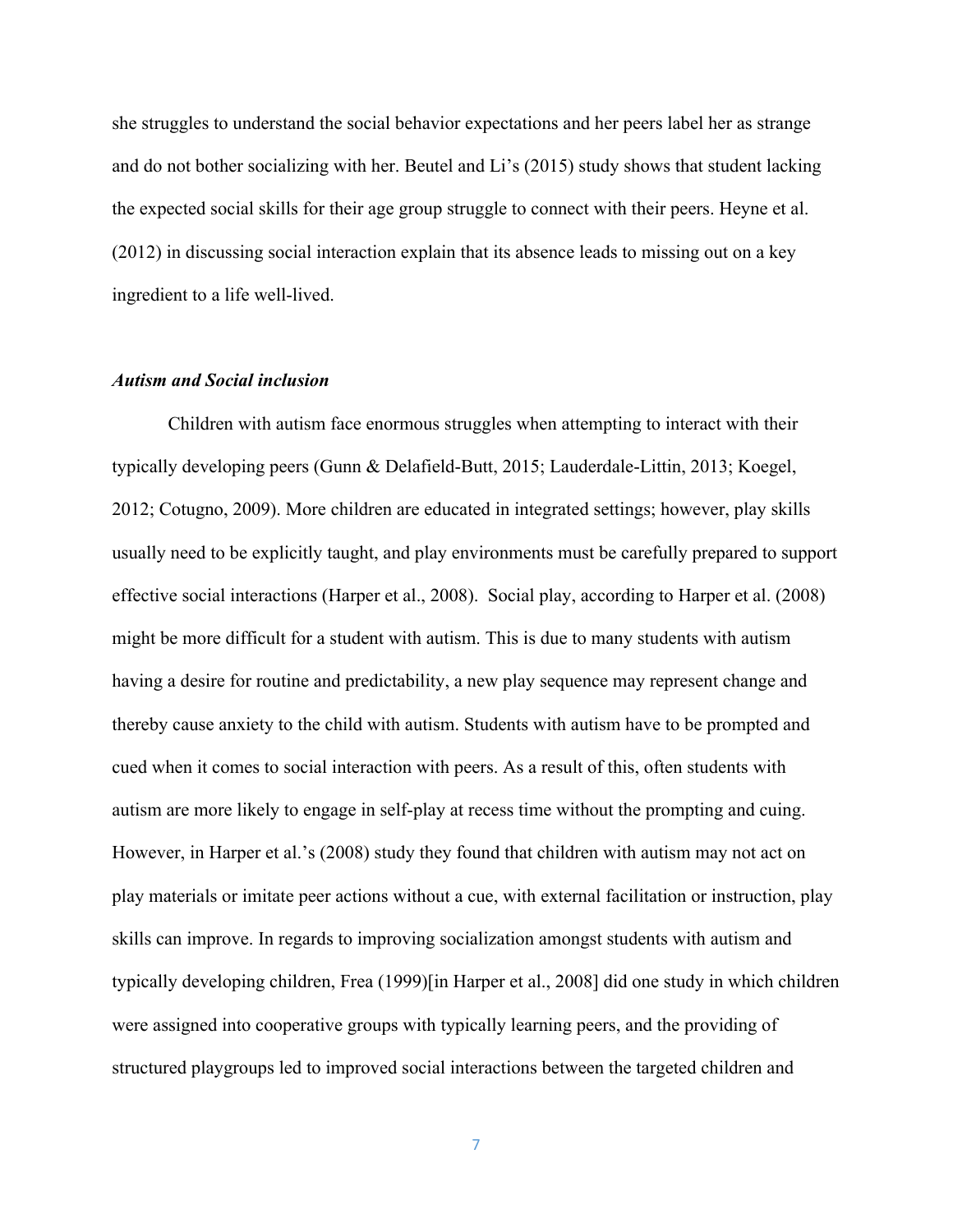peers. Harper et al. (2008) found in their study that when students with autism are trained to interact socially within a classroom they are more likely to interact with their peers on the playground.

#### *Programs to Promote Social Inclusion*

Outside of classroom space, peer-led time periods, such as lunchtime, can be a difficult time for any student: Where will I sit? With whom will I sit? Will I make friends? These questions are on every students' mind and sometimes students have little choice. If the student needs assistance eating, his or her lunch companion will likely be the classroom aide instead of a classroom peer. Research on the lack of socialization between children with and without disabilities has led to the development of structured lunch programs forming in school settings. The lunchroom setting is an important environment for students because it is where friendships grow and develop independent of adult authority, which is important for social interaction (Kindzierski et al., 2013). One program that strives to encourage social interactions between students with disabilities and students without disabilities is "Lunch Bunch". Lunch Bunch programs were developed to reduce barriers to social integration. Heyne et al. (2012) looks at the Lunch Bunch program as:

The Lunch Bunch program grew out of a federal grant project from the U.S Department of Special Education and Rehabilitative Services. The purpose of the program was to explore that nature of relationships and friendships between elementary- age children with and without disabilities, what prevented friendships from developing, and what encouraged and sustained them. As part of the program, children with and without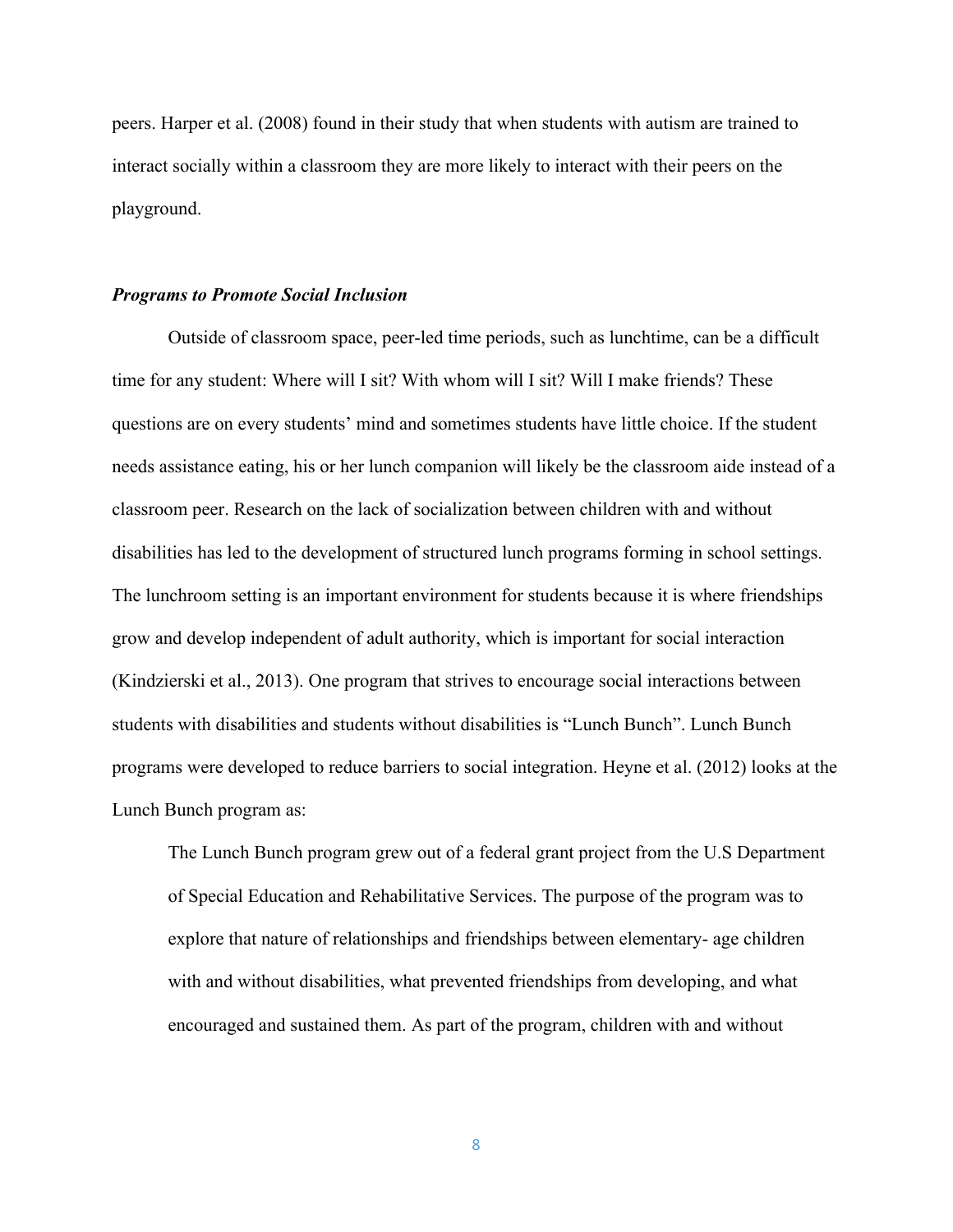disabilities participated in school- based recreational activities together, including lunch bunches, over 2 academic years (Heyne et al., 2012, 56).

Lunch Bunch programing became a space for students with disabilities who normally sat alone or with an aide at lunchtime to instead be given a structured opportunity to interact socially with a group of their peers. Structured Lunch Bunch programs begin with conversations over boxed lunches and are then followed by participation in recreational activities with those whom students ate lunch. While these programs cannot guarantee friendships will occur, they can set the stage for positive social interactions among children whereby friendships can take root and grow (Heyne et al., 2012). Lunch Bunch groups can improve social interactions between students with disabilities and students without disabilities by providing them with a set social time to interact with same-aged peers.

#### *Hindrance or Aide?*

When students have a one-to-one aide with them throughout the day not only is that aide normally present in the classroom, that aide is also with the student during lunch and recreational time (i.e. recess) in the school environment. While some students with disabilities are able to manage on their own in a general education classroom others have a one-to-one aide with them at all times, which can affect their social interactions with their peers (Osborn, 2014; Harrower & Dunlap, 2001). In Broer et al.'s (2005) study, one young man described how he felt about some of the paraprofessionals assigned to support him as, "I was kind of getting embarrassed because I always had, like a mother right there. People were like looking at me and stuff, and saying, 'Why do you always have this person with you who is twice as old as you?'" (420). Having an aide follow and always be with you is noticeable to other students, and, as a result, can affect the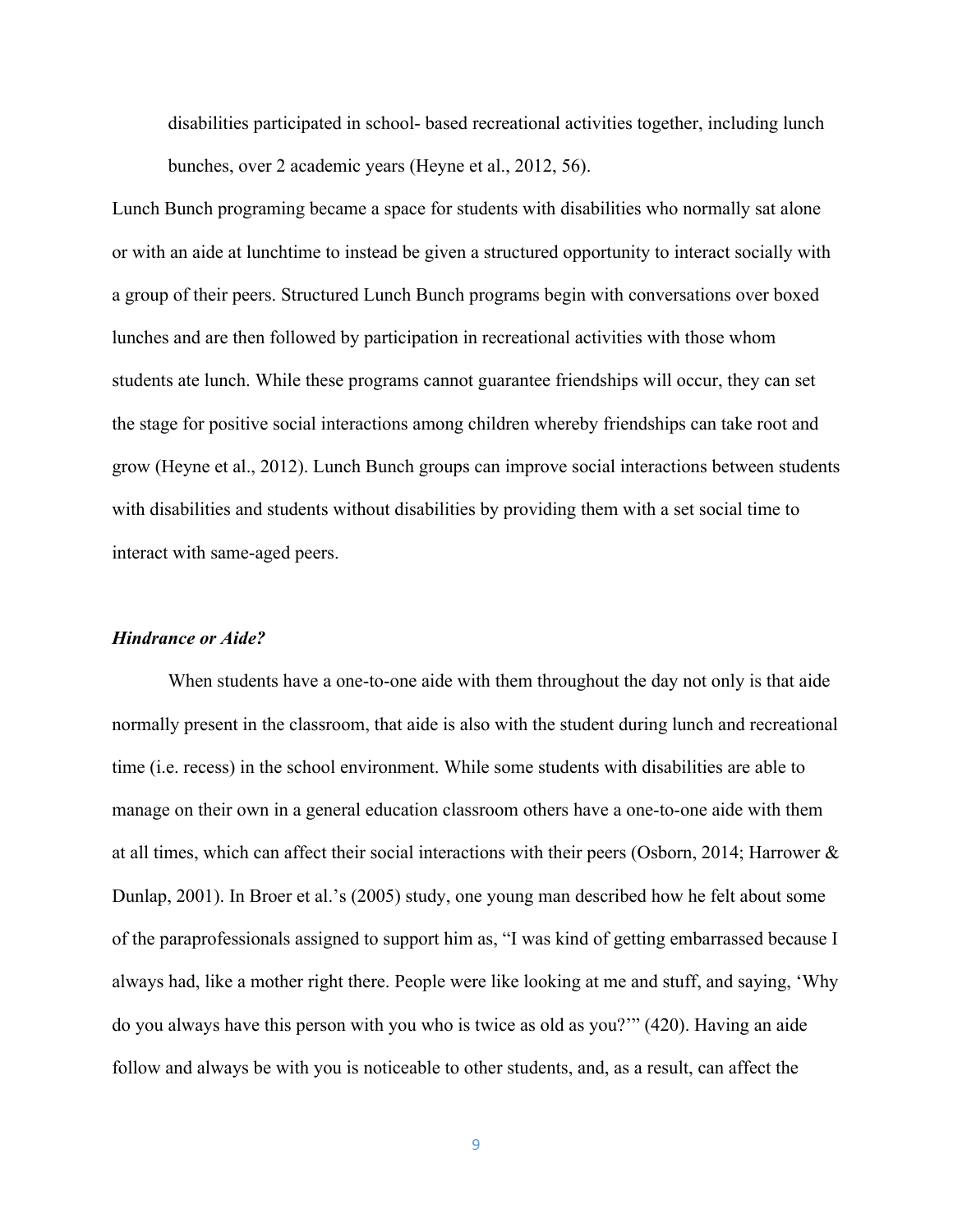quality of social interaction with peers. One individual with an assigned aide describes his lack of socialization, "That's why I didn't have any best friends or a girlfriend in high school because I always had a mother on my back" (Broer et al. 2005, 421). Aides can almost be like mother figures according to Broer et al. (2005), which as a result can affect the social interactions between students who have this one-to-one attention and typically developing students. Students who have constant supervision are not as socially available and as result other students are less likely to engage socially with them.

Students who have a one-to-one aide have reported being in their own world and socially disconnected from their peers. One young woman explained, "I didn't feel like I was within a group…I feel like I was sitting on the outside". One young man stated, "I could never sit in the way back with the other kids. I always had to sit down there with the kids that didn't belong." (Broer et al. 2005, 421). These students felt like outsiders because they were never socially included by the typically learning peers in the school environment. When it came time to sit in the classroom, students with an aide were normally located in the front of the classroom while the other students could choose to sit in the back of the classroom. The result of this was social exclusion where students felt segregated. However one student in Broer et al.'s (2005) study did report having some social inclusion with peers that shared disabilities similar to them. As one young man explained, "I made some friends that would sit next to me (in the cafeteria) who were like my kind of people (students with disabilities). Another participant referred to himself and his group of friends as nerds" (421). For the most part, Broer et al. (2005) found that students with paraprofessionals were socially isolated from typically developing peers in the school setting. This is different for the most part from what Heyne et al. (2012) found in their study, where students with a one-to-one aide had social interactions that helped them promote the formation of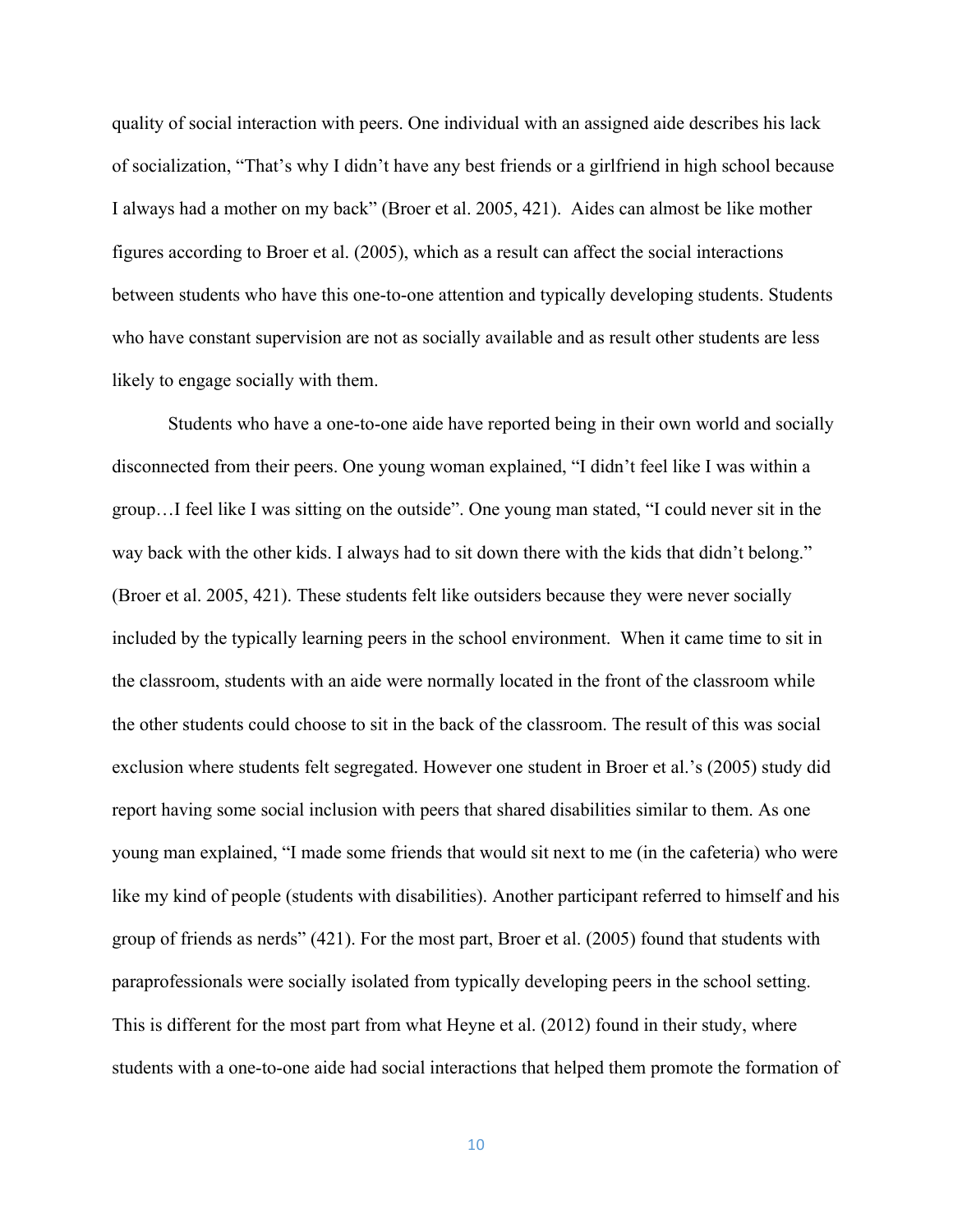identity. In Heyne et al.'s (2012) study and Broer et al.'s (2005) study differ from other studies because both of these studies it examine the impact of an aide. However, Heyne et al. (2012) found that students with disabilities who have a one-to-one aide are more positively included with their peers. While Broer et al.'s (2005) found that having a one-to-one aide can negatively impact a child's social interactions within a classroom. Having a one-to-one aide can impact a student's social interactions because having an aide makes it known to the typically developing peers in the classroom that the student with a disability is different.

# *Social Isolation?*

Despite studies supporting the efficacy of inclusion, some research has yielded mixed findings where the integration of children with disabilities has resulted in social isolation, suggesting that current inclusive practices may be insufficient to promote social acceptance of children with disabilities. Koller  $&$  San Juan (2013) found that when it comes to having students with disabilities in a general classroom with students who are non-disabled, non-disabled students develop different opinions about students with disabilities, especially if the disability is physically noticeable. When asked in a study children spontaneously identified disability as a form of sickness, inferring that disabled students could be changed over time (Koller & San Juan, 2013). For example, children expressed a belief that physical disabilities are temporary and could be "fixed" or healed with time. In Koller and San Juan's (2013) study, only one four- year old boy viewed disability as a more permanent state whereby sickness was related to death. The understanding of disabilities can be important to the social interaction between students with disabilities and students without disabilities. Understanding how students without disabilities view students with disabilities is important, according to Koller and San Juan (2013), because it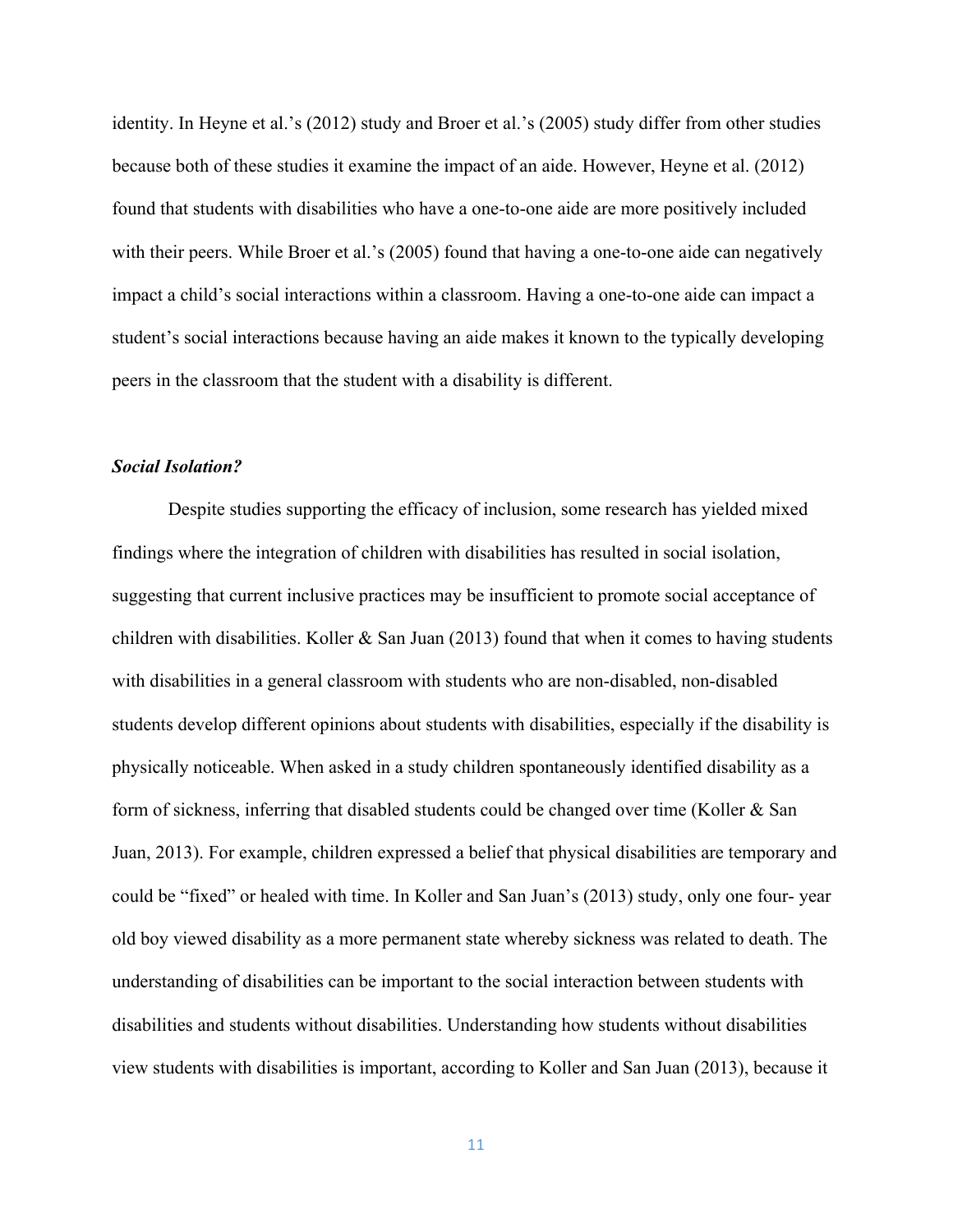can affect how students without disabilities treat students with disabilities. For example, in one study nine children endorsed the idea that children with and without disabilities should attend the same school. One student said, "They should play all together, otherwise they might 'feel left out' in a segregated environment;" and "they can play with each other". During the interview there were dolls that represented physically disabled children and nondisabled children. One young girl during her interview made a point of removing the doll with the disability from the segregated school and placing it with the other dolls that did not have disability (Koller & San Juan, 2013). This girl, in Koller and San Juan's (2013) study, by removing the doll that was disabled and placing it with the other dolls that were not disabled showed that this child believed that social inclusion between physically disabled and regular developing children should occur, understanding that no child should be left alone and isolated.

While students in Koller and San Juan's (2013) study believed that students with physical disabilities should be included in the classroom setting, the idea that they should be included and actually being included are two separated ideas. The idea that students with disabilities should be in a general classroom was accepted by many in Koller and San Juan's (2013) study, however the idea of actually befriending these children was not as accepted by typically developing children. One four-year old boy when asked whether he would be friends with a child with a physical disability such as in a wheelchair, he initially agreed but later changed his mind, saying he did not want to be friends with a child in a wheelchair because he would be too busy playing with another boy in his class - one who did not have a disability and whom he referred to as a "friend" (Koller & San Juan, 2013). When children have a physical disability they are not always included socially by their typically developing peers.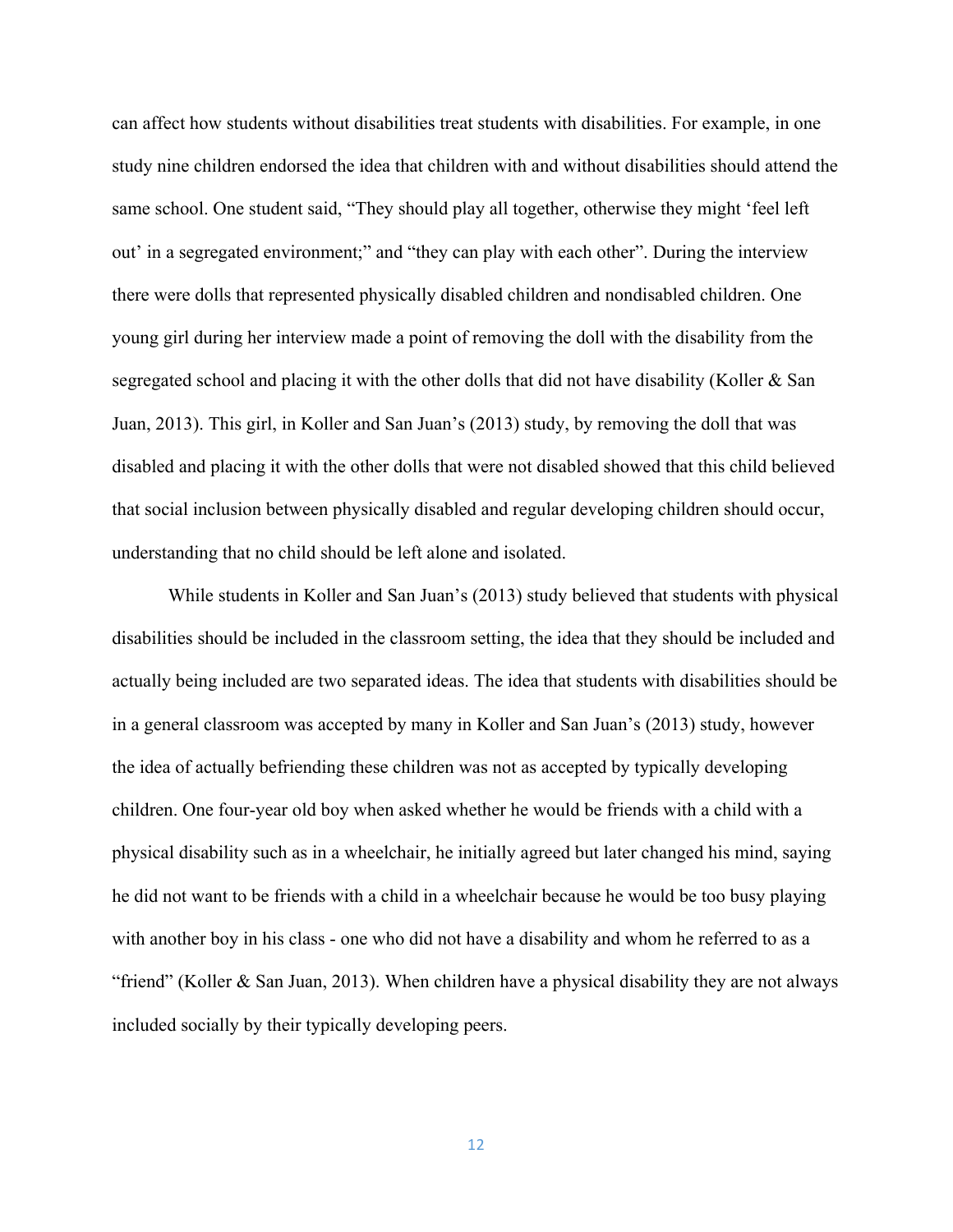Beutel & Li (2015), Kindzierski et al. (2013), Koller & San Juan (2013), Heyne et al. (2012), Harper et al. (2008), and Broer et al. (2005) have all reported that students with disabilities struggle more socially than students without disabilities. They also found that students with disabilities were accepted by their peers in the classroom, however, they were not seen as a "friend" by the students without disabilities. One can conclude from the previous research that any student with a noticeable disability has a harder time being socially included than students without disabilities.

## *Disability Knowledge*

Children's lack of knowledge about disability can adversely impact their attitudes toward people with disabilities (Lindsay  $\&$  Edwards, 2013). However studies have shown that when children have prior knowledge or experience with others with disabilities that these children are having more positive interactions with people with disabilities than those with no prior knowledge (Shogren et al., 2015; Lund & Seekins, 2014; Lindsay & Edwards, 2012 ; Heyne et al., 2012; Lindsay & McPherson, 2011; Siperstein et al., 2007; Diamond, 2001). The result of this is that inclusion classrooms are providing experiences and knowledge that in return potentially lead to a more inclusive society in the future.

Inclusion learning environments have given students without "disability knowledge", experiences that can lead to a more positive view and more inclusive view of students with disabilities. In some studies, participation in programs that have included peers with disabilities have been associated with children's and adolescents' positive attitudes toward people with disabilities. One study with preschool children, Esposito and Reed (1986) [in Diamond, 2001] reported that contact with same age peers with disabilities was associated with long lasting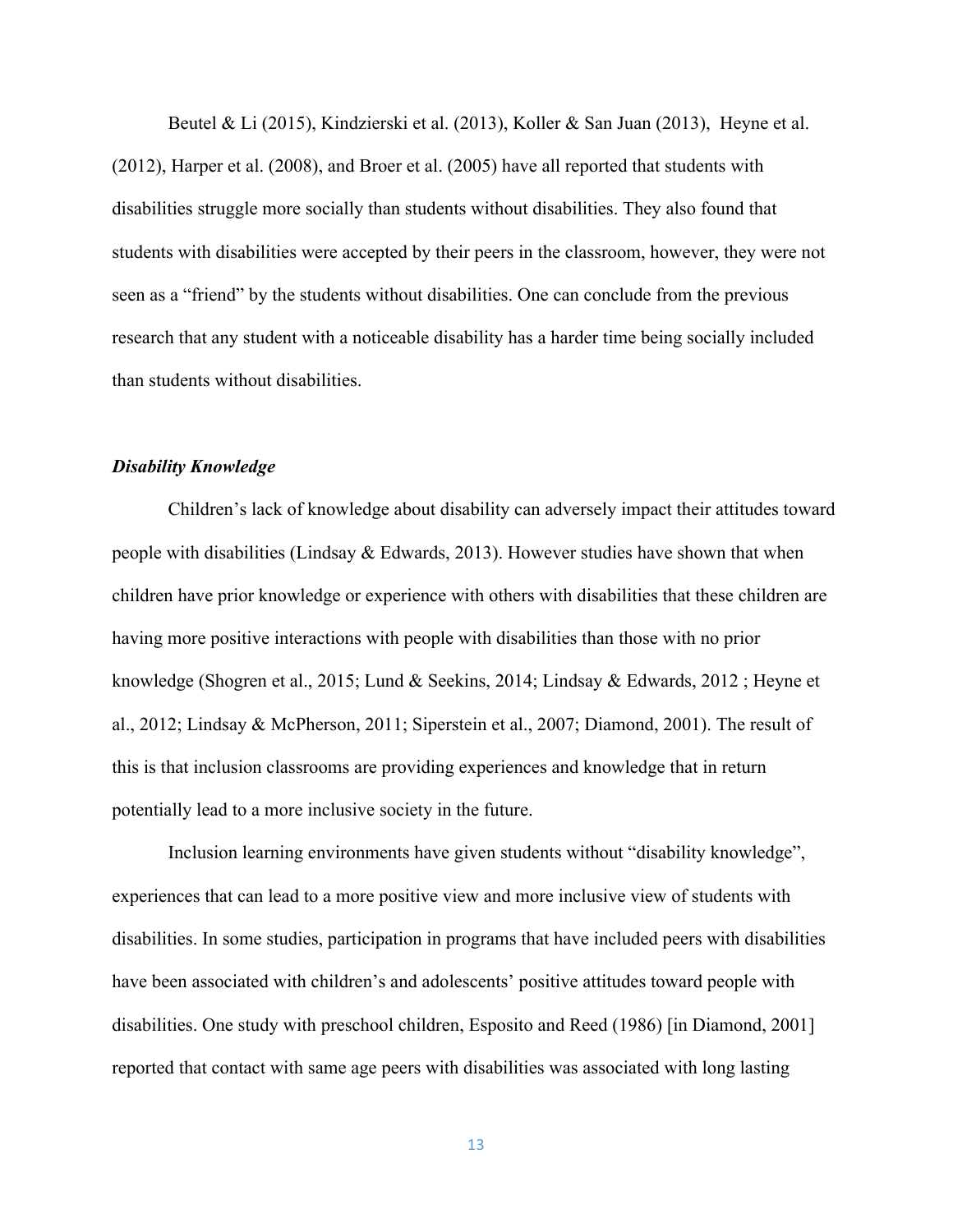positive gains in elementary age children attitudes toward people with disabilities (Diamond, 2001). Another study discussed by Diamond (2001) reported evidence that typically developing children in inclusive programs hold more positive attitudes toward people with disabilities than they do toward their peers enrolled in preschool programs for typically developing children. When children without disabilities are included early on with students with disabilities there is more hope that the experiences will create positive attitudes towards disabled people throughout their live (Diamond, 2001). When children are exposed to an inclusion classroom environment students generally report having a more positive interaction with children with disabilities than those who are not exposed to children with disabilities (Lund & Seekins, 2014). Therefore the earlier non-disabled children are exposed to children with disabilities, the sooner they can create these normalizing attitudes that will lead to a more socially inclusive education experiences.

## *Intervention Systems*

The provision of inclusive and accepting social climates within schools is necessary to decrease the likelihood that children will be socially excluded from their peers. In order to value social inclusion and create an environment in which students with disabilities are included by their peers. Lindsay and Edwards (2013) did a systemic review of previous research to critically appraise the evidence of disability awareness and social inclusion interventions for children and youth. From this, they created an intervention system for use by schools. This intervention measured two outcomes: the knowledge of people with disabilities and the attitudes towards and acceptance of peers with disabilities. "A key outcome among the studies we reviewed involved attitudes towards and acceptance of people with a disability" (Lindsay & Edwards 2013, 625). One of the studies that Lindsay and Edwards (2013) reviewed was Favazza and Odom's (1997),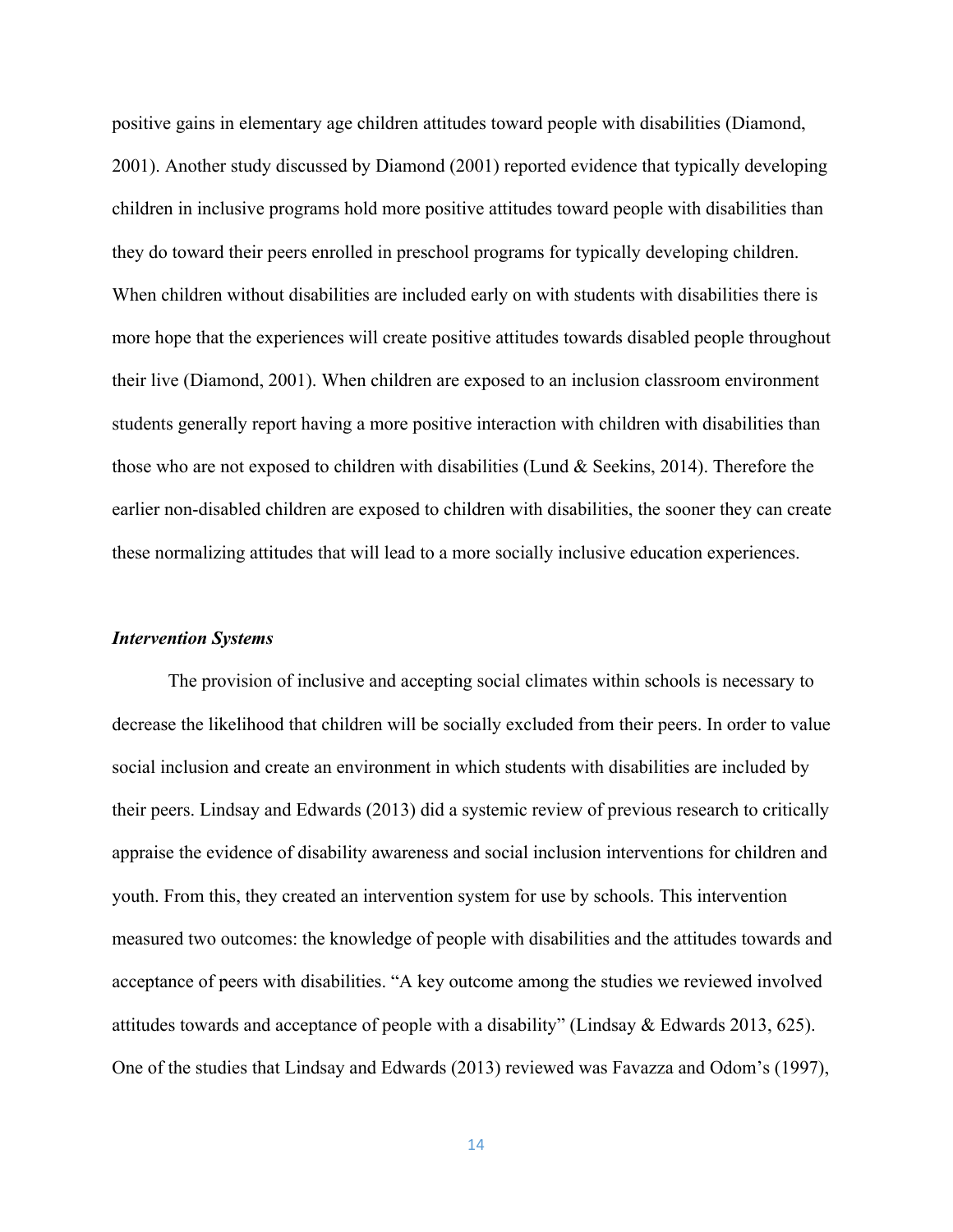acceptance scale created to measure social inclusion of Kindergarteners with a disability (in an inclusion setting). In this study knowledge of disabilities was examined through a 9-week program divided into reading books about disabilities and having structural play with students with disabilities each week. The findings from Favazza and Odom's (1997) [in Lindsay  $\&$ Edwards, 2013] study was that attitudes and perceptions of elementary school-aged children about people with disabilities is able to be altered in a relatively short period of time by providing positive, direct experiences with children with disabilities, as well as indirect experience such as information through book, guided discussion, or simulation activities. Lindsay and Edwards (2013) found that social contact and use of children's books are effective means to alter the attitudes of children. Xafopoulous et al. (2009) investigated the effect of Paraolympic Day on children's attitudes towards peers with a disability in a general physical education class. This day consisted of activities such as wheelchair basketball and meeting athletes with a disability. Xafopoulous et al. (2009) found that the attitudes towards inclusion were positively changed and as a result more children with disabilities began being included in general play activities. Lindsay and Edwards (2013) reviewed this study and found that the oneday intervention positively influenced the general attitudes of the girls but not their sport specific attitudes. The overall finding provides evidence for one example of how to achieve optimal outcomes for improving social attitudes towards those with disabilities and overall acceptance of people with disabilities. Uncovering the effective components of disability awareness intervention is especially important as schools, educators, and health professionals increasingly invest in the development of disability awareness through interventions to further enhance social inclusion (Lindsay & Edwards, 2013).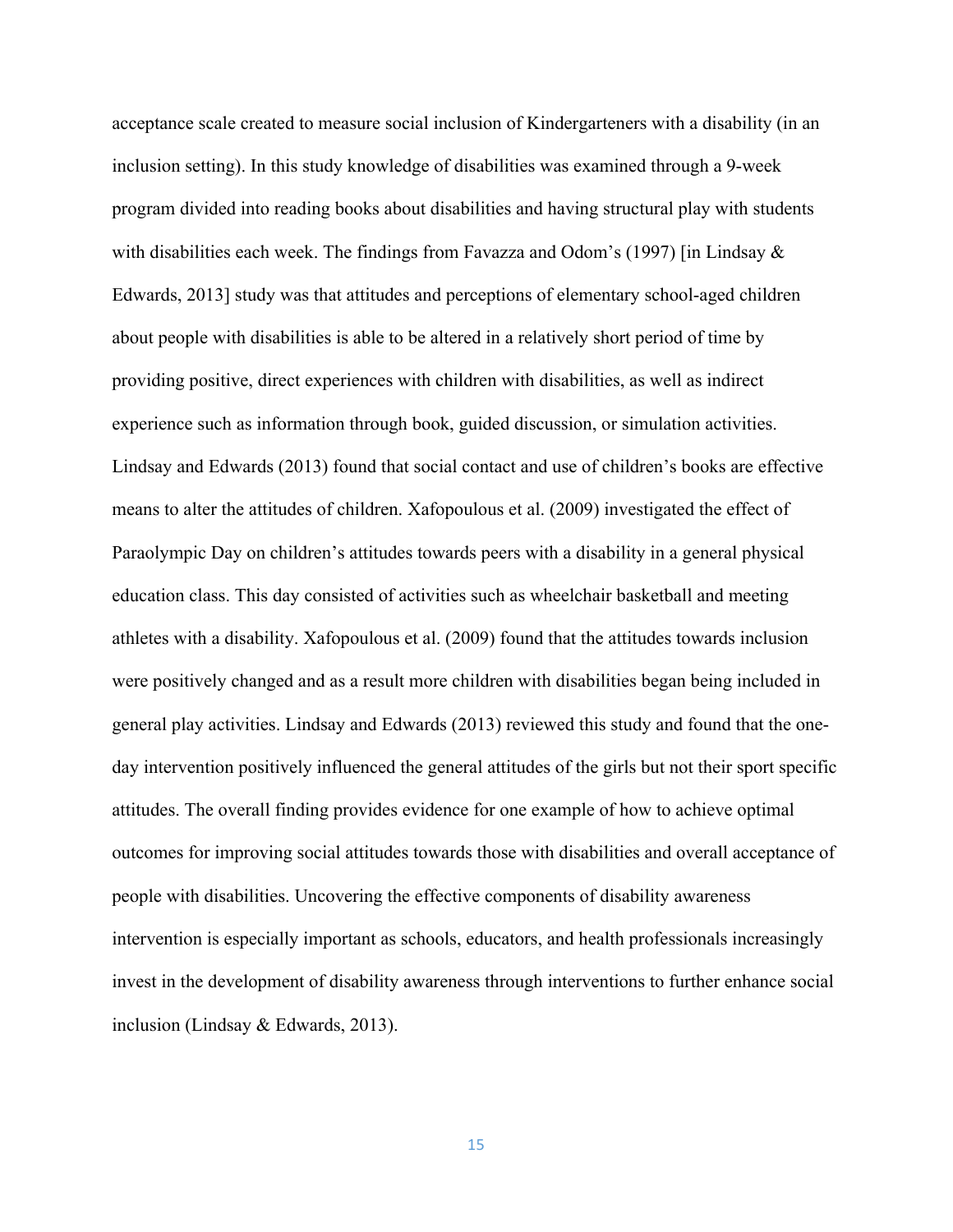Inclusion environments provide students with the knowledge and experience to understand and work with students who have a disability (Jimenez, 2012; Brown, 2004). In Lindsay & Edwards's (2013) research they found that programs in school settings helped students without disabilities react to students with disabilities with a more positive manner, this idea was also found in Heyne et al.'s (2012) study of the Lunch Bunch program. Through this program students without disabilities socialized with students with disabilities during lunch and recess. Students without disabilities learned to include and advocate for classmates with disabilities through this program and this noticeably boosted their self-confidence. The results of the Lunch Bunch program were that students with disabilities were no longer sitting alone during lunch time and began to build relationships with a larger group of peers. . This program became a weekly highlight for everyone, even when school was on holiday, children asked to get together for play dates (Heyne et al., 2012). The Lunch Bunch program in Heyne et al.'s (2012) study is an example of how when students are given the opportunity to engage with students with disabilities the students without disabilities have more positive thoughts about people with disabilities and this can lead to more social inclusion.

# *School Climate and Classroom Climate*

School climate is particularly important in influencing peer acceptance and accommodations of children with disabilities (Lindsay & McPherson, 2011). In Lindsay and McPherson's (2011) research they ran an exploratory study with students with cerebral palsy that asked what are the suggestions of children with disabilities for improving social inclusion at school. The findings supported that students with disabilities wished that their peers were more educated and had more knowledge about students with disabilities. As in Lindsay and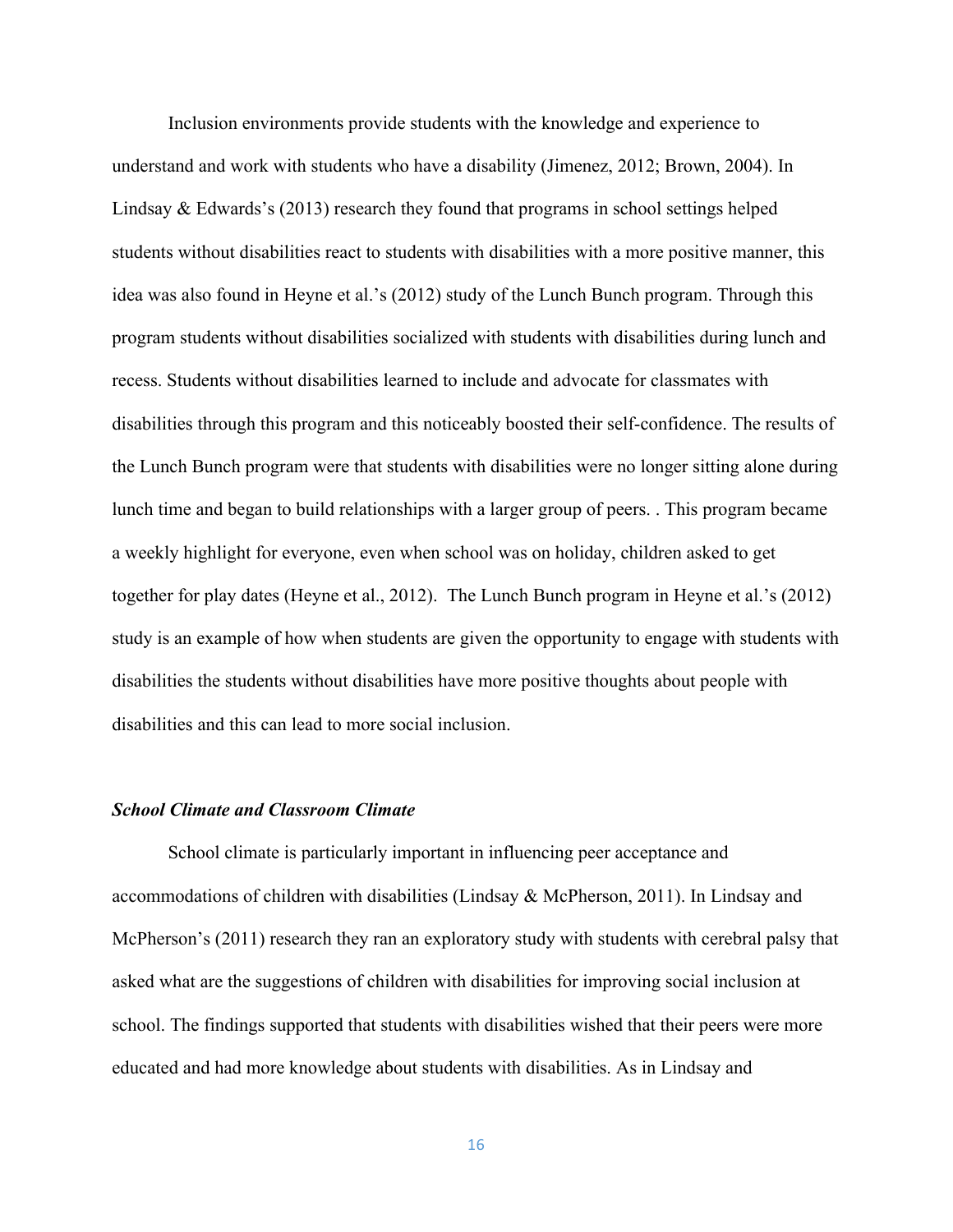Mchperson's (2011) study, children with cerebral palsy reported "It would be helpful for (other kids) to know. They probably don't know what I have or understand what it is" (811). This student wished that his peers had an understanding of what he was going through but did not want to be seen just as having a disability. Students with disabilities typically do not want to be seen as their disability, but rather as an individual. Previous research has shown that in order for students with disabilities to be seen as such it is important for everyone to become educated about disabilities.

Children and youth remarked how important it is for them to communicate with peers and to make them aware of their condition, their particular needs, and also to emphasize their abilities, rather than to focus on their disability (Lindsay & McPherson, 2011). Inclusion environments give students with a disability an environment to communicate with students without disabilities where they can choose to educate their peers on their disability. This is important because in Lindsay and McPherson's (2011) study children and youth often felt their peers lacked understanding about differences in general, like why someone might be acting or moving differently. Thus, their peers often viewed children with disabilities differently.

The school system needs to understand that we're the same as everyone else and we want the same things in life… We need to improve exposure to people with disabilities. People always ask me 'why are you in a wheelchair?' I always say, well I was born like this and no, my parents didn't do anything wrong and no, I did not get sick. You know it's just natural and I'm happy the way I am (Lindsay & McPherson 2011, 812).

Children with disabilities, such as cerebral palsy, are often willing to educate their peers on their disability just like the child above states that they wish children without disabilities were exposed more to children with disabilities. In seeking to remove the "sick" label, the non-disabled peer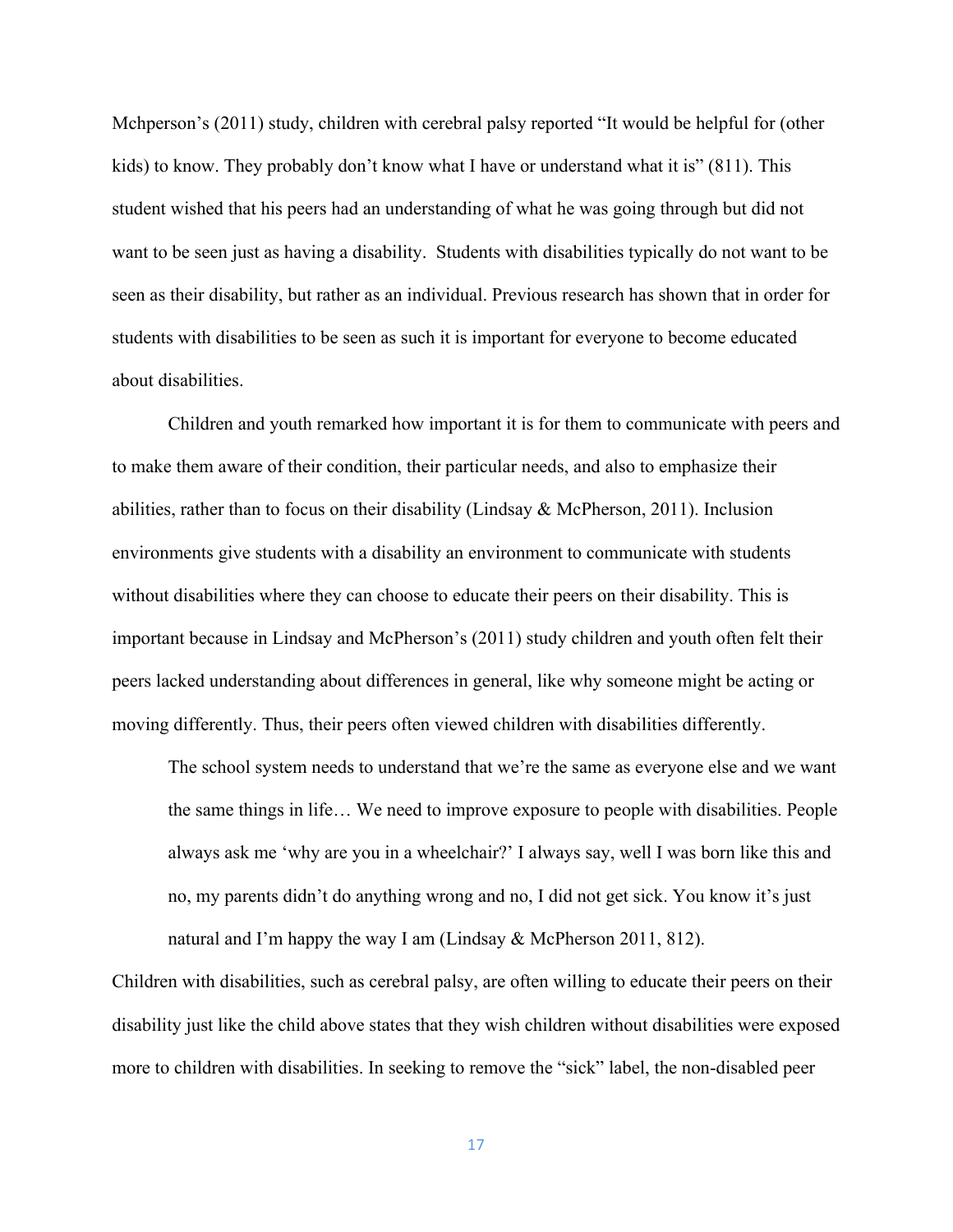can become informed on disabilities and from that knowledge can create positive attitudes towards peers with disabilities.

Shogren et al.'s (2015) study looks at inclusive schools that have provided students with the experience to learn about disabilities through teaching and experience in the classroom. In this study students gave their opinion on the inclusion classroom, one child reported "I think what makes our school really unique is that everyone really likes working together and having fun while doing things… students and staff really care for each other" (Shogren et al. 2015, 6). The inclusion classroom educates both children with disabilities and children without disabilities. Although students described the impressive strengths related to school culture, when asked what their feelings were about safety and bullying, students with and without disabilities described seeing or experiencing bullying in less structural environments than the classroom. Many students, particularly those with disabilities, described their experiences at their current school as much better than at previous schools. One child in Shogren et al.'s (2015) study reported, "This is an inclusive school and I learned here from other kids when they were sticking up for themselves" (8). This inclusion school that Shogren researched aims for the social inclusion of everyone.

It's actually kind of helpful because everybody will meet someone who has disability in their life. And if you go to an inclusion school, like this school, you have a personal experience with it, then it will actually be easier and you won't just be like, oh my gosh, what I do, how do I deal with this. And it's actually kind of fun too because they are really funny (Shogren, 2015, 7).

Having children with disabilities in an inclusion classroom gives students without disabilities the experience working with students with a disability, which in turns helps them to interact with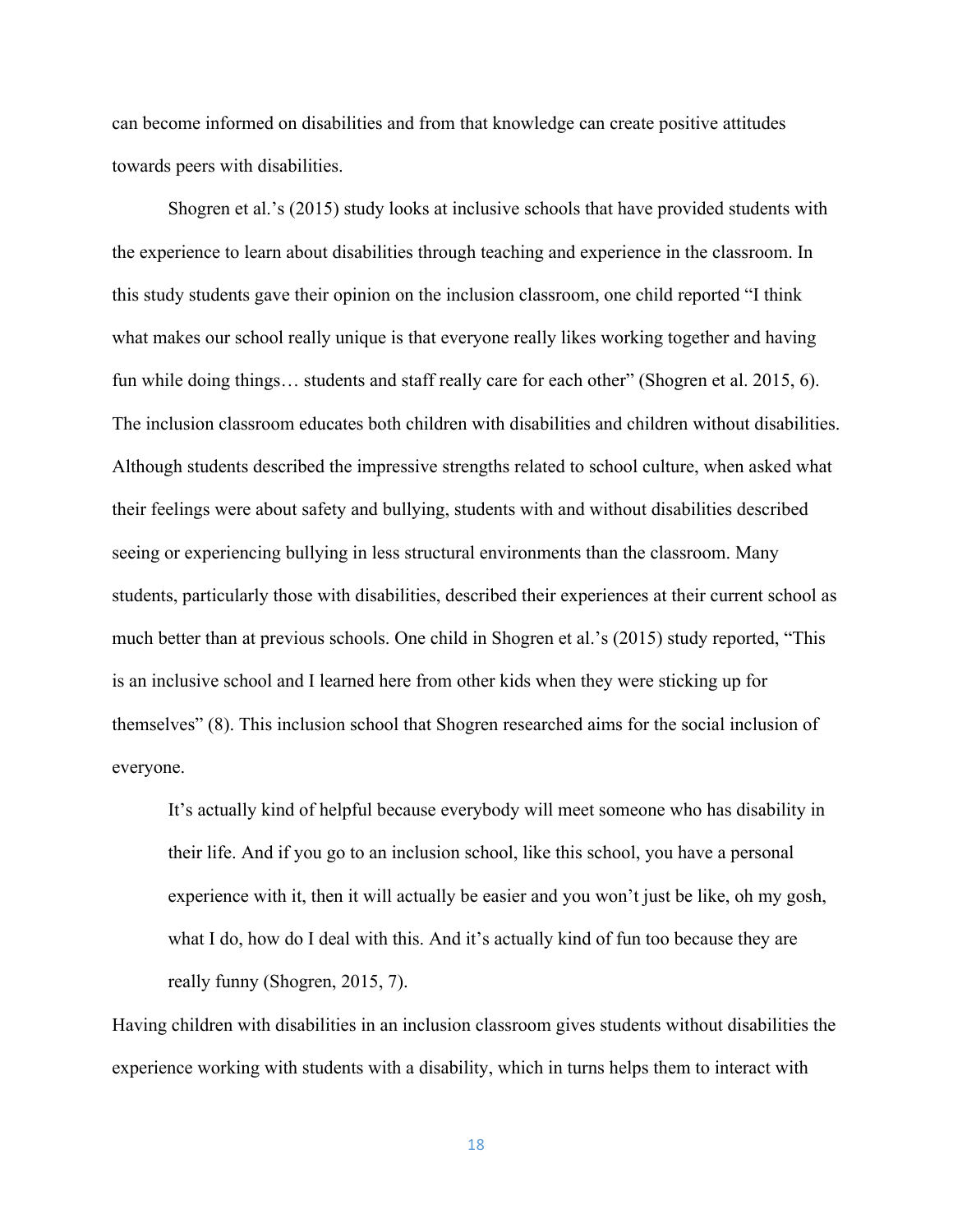students with disabilities. When students without disabilities begin to learn about disabilities and interact with students with disabilities some students who are nondisabled are surprise to learn that students with disabilities are just like them. Across a focus group in Shogren's (2011) research, students made repeated statements like "they (referring to students with disabilities) aren't really different from anybody else. They just need a little bit of help" (8). When students without disabilities are in inclusion classrooms early on they are more likely to have these normalizing attitudes about other students who have disabilities.

# *Importance of the Inclusion Setting*

Throughout the inclusion environment, the physical setting can play a vital role in the inclusion of all students within the classroom. The setting is important for the students in the classroom to obtain positive attitudes toward inclusion and their peers with disabilities. However, general education teachers do have concerns about teaching students with learning impairments including their lack of special education training, planning time, and resources. Research is essential to demonstrating how the inclusion model can have a positive impact on academic achievement as well as social interaction among students with disabilities (Lamport et al., 2012; Soukup et al., 2007; Liberman et al., 2004). Without this, students with disabilities can struggle to fit into general education classrooms because they are not being accommodated, this can lead to being isolated in some classroom settings.

Programs have been created within the classroom setting to help students with disabilities transition into a general education classroom. Calabrase et al.'s (2008) study observes an inclusive setting that was implemented in some classrooms called the Circle of Friends Program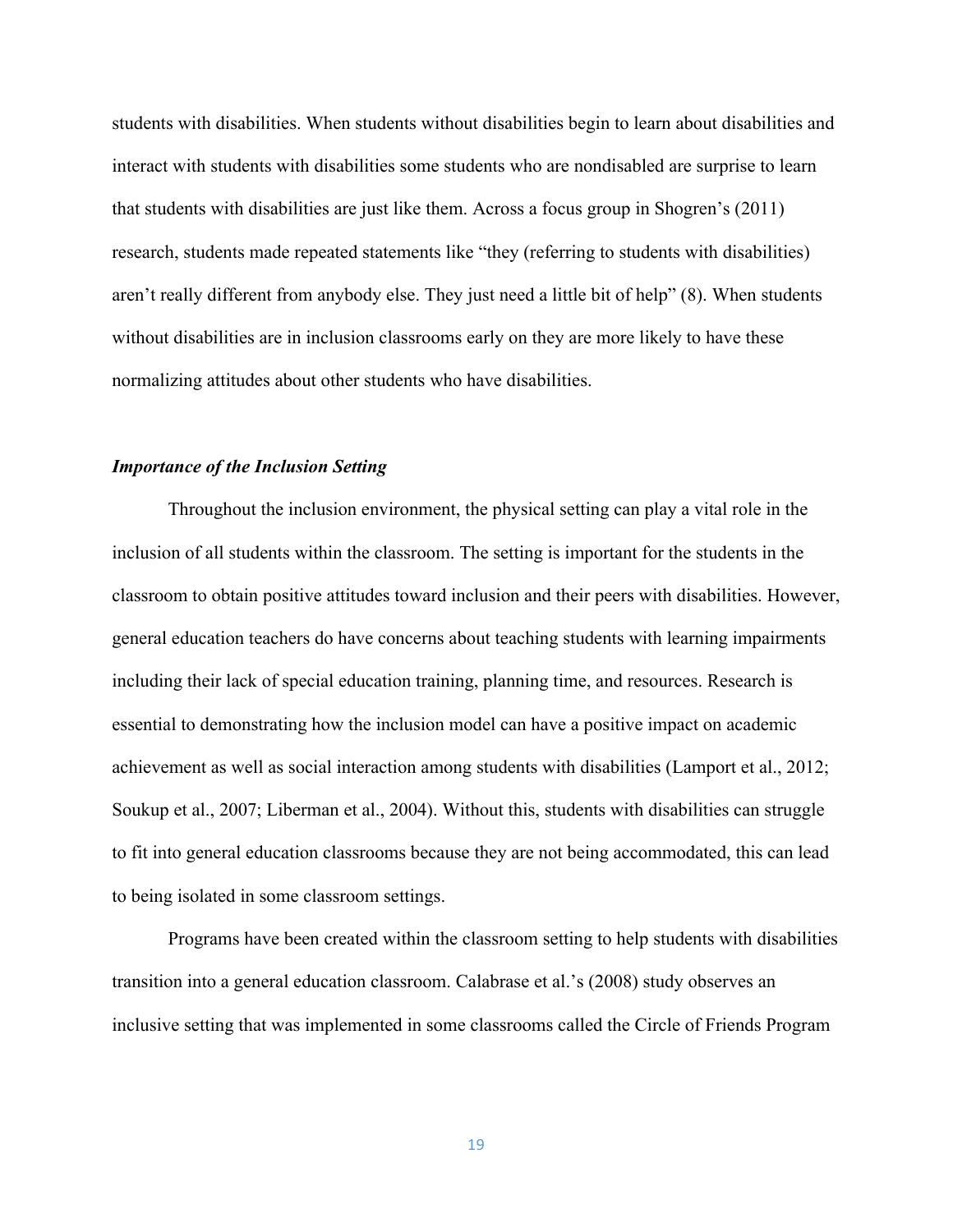(COFP). This program has proven to be beneficial in increasing social interactions for both inside and outside of the classroom. As Calabrase et al. (2008) notes,

The COFP paired disabled students with a non- disabled buddy in a classroom. "The COFP is not only a model for successful inclusion of students with disabilities in and outside the classroom but has the potential to serve as a vehicle for facilitating schoolwide inclusive practices. It was evident that the COFP helps foster a culture of acceptance through encouraging relationships between students with disabilities and their non-disabled peers. While the COFP introduces buddies into the special education setting, most inclusion efforts begin with placing students with disabilities in the general education classroom (37).

The COFP requires that students with disabilities be given the opportunity to interact with nondisabled peers, and as a result, the seating arrangements for the classroom changes to create this opportunity. In the COFP program, students are in an inclusive setting and participate in facilitated social interactions through a peer program where they are matched with another peer and are given the opportunity to socialize.

While student programs are formed to socialize students within an inclusive setting, modifications often need to be made in order to socially include a student with a disability. Guardino (2012) explains that when it comes to accommodating all students within the classroom, the accommodations might involve altering the physical classroom settings. Classroom environments can influence the way students behave as found in Simmons et al.  $(2015)$ :

A quick change in classroom seating to decrease student behavior which will generally improve student performance. Denton (1992, 31) said it best, "Careful use of physical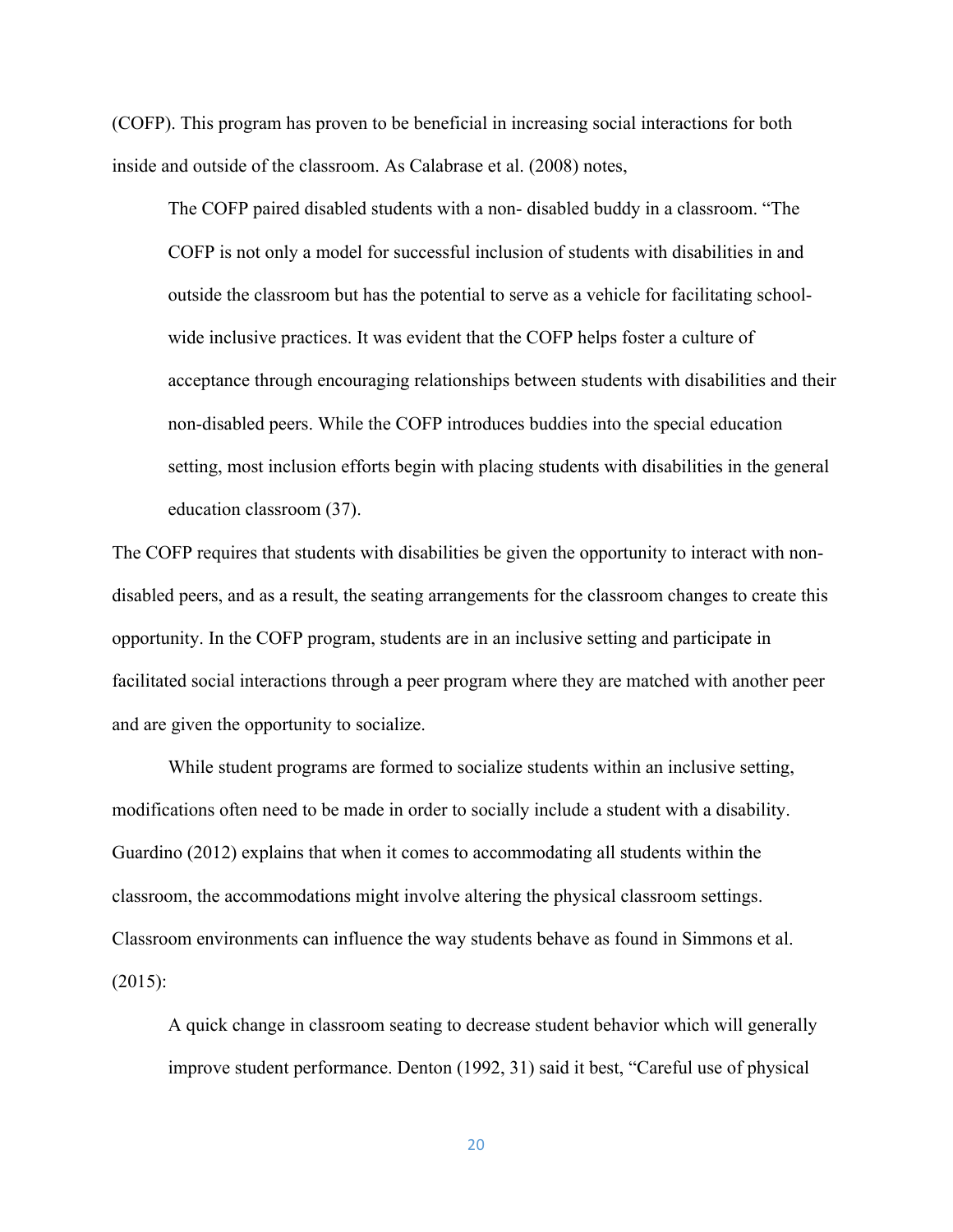space can positively affect teacher and student attitudes". Educators play an important role in children's academic and social behavior when they structure and arrange the daily

lives of students in their classroom (Hughes, 2012) [in Simmons et al. 2015, 52]. Simmon et al.'s (2015) study examines the effect of different seating arrangements in a classroom setting and the effects of the seating arrangement on the behaviors of students with disabilities in the classroom. According to Weinstein's (1979) research [in Simmon et al., 2015] due to the lack of space within a classroom, teachers generally are limited to three classroom seating arrangements: row seating, cluster seating, and horseshoe seating. Research in Rosenfield et al (1985)[ in Simmon et al., 2015] found that row seating was not proven successful in increasing interaction amongst peers. In fact row seating was least effective in fostering social interaction between students with disabilities and students without disabilities. When it came to classrooms using cluster seating Simmon et al.'s (2015) research found that this seating arrangement was effective in fostering student's collaborative learning. In a study done by Rosenfield et al. (1985) [in Simmon et al., 2015] they found that cluster seating had a positive effect on social interactions and that more students were actively participating during class discussion. The last form of seating arrangement that was common in an inclusion classroom was horseshoe seating, which was analyzed by Wengal (1992) [in Simmon et al., 2015]. Wengal (1992) [in Simmon et al., 2015] found the horseshoe seating arrangement also promoted participation and appropriate behavior by the students within the classroom. From Simmon et al.'s (2015) research it becomes clear that the seating arrangement plays a role in the social inclusion of students with disabilities.

Students with disabilities can benefit from being placed in an inclusion classroom if the setting of the classroom is open and does not exclude these students. Students with disabilities in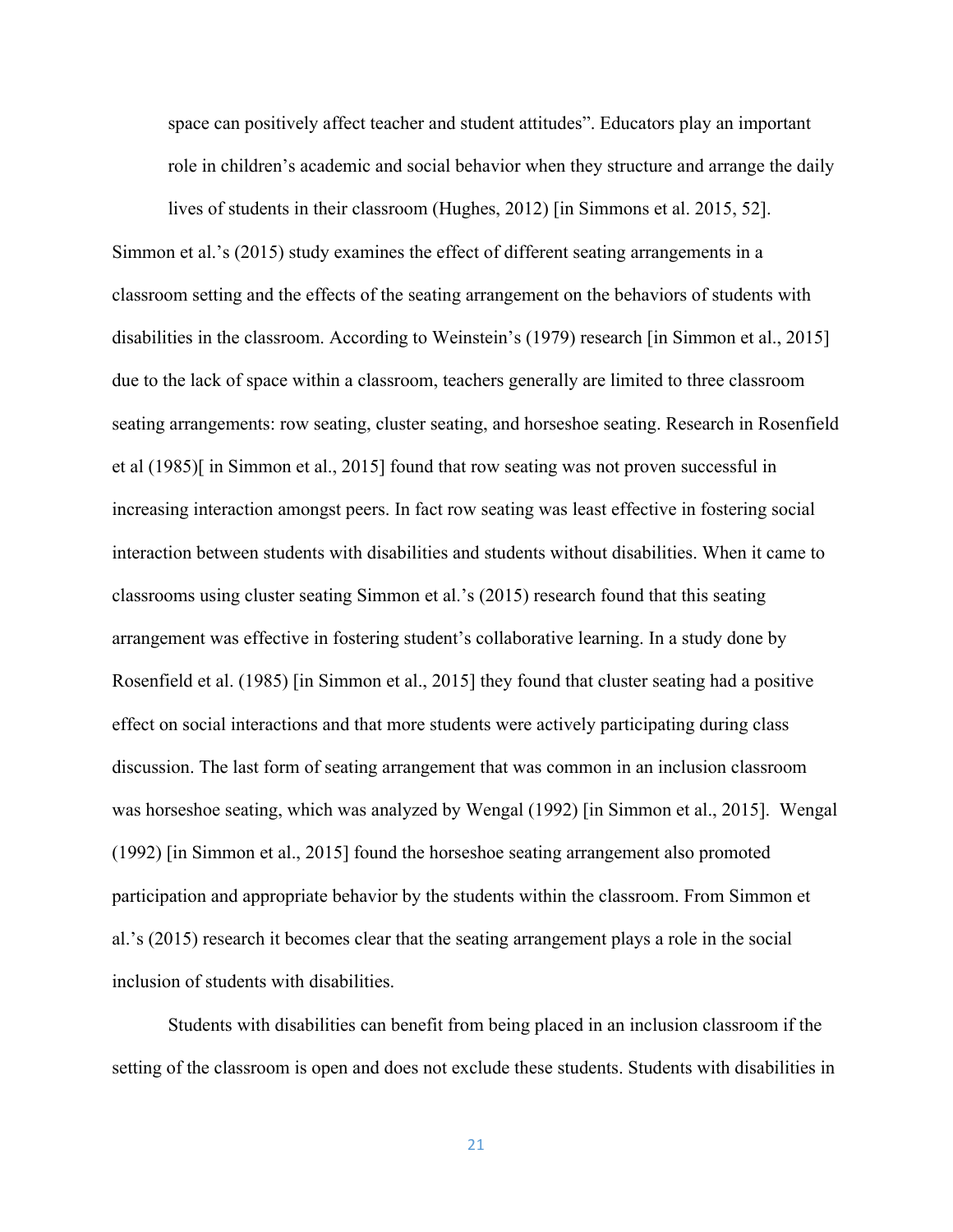these previous studies interacted substantially more often with their classmates when working with peers relative to when supported entirely by paraprofessionals or aides. When students with disabilities are integrated into the classroom completely they access a wide range of social, learning, and behavioral supports from peers (Carter et al., 2015). However, in many classrooms the seating arrangement is set up so students with disabilities are not included (Simmons et al, 2015). Students with severe disabilities are often seated away from their peers, decreasing the likelihood that interaction will occur naturally (Brock, 2015). Students with disabilities have the tendency to be isolated from their peers, and when this occurs the students do not experiences social inclusion.

# **Methodology**

This research examines the degree to which students with special needs are included in their inclusion classrooms, and ultimately aims to determine whether or not inclusion can offer a fair and appropriate education available to a student with disabilities. Observations took place over an seven month period from October 2015 through April 2016, and extensive field notes where collected during over 80 hours of observations in classrooms, lunchrooms and playgrounds. All observations took place in an inclusion classrooms at a private preschool in a suburb of Boston where a one-to-one aide is present in the classroom. I specifically examined the social interactions between one special needs student with one-to-one aide and her typicallearning peers, the degree of social inclusion and expectations for the student with special needs in her inclusion classroom and appropriate accommodations made for her. The children's names, school name, and location have been masked throughout the paper to protect the identity of the children.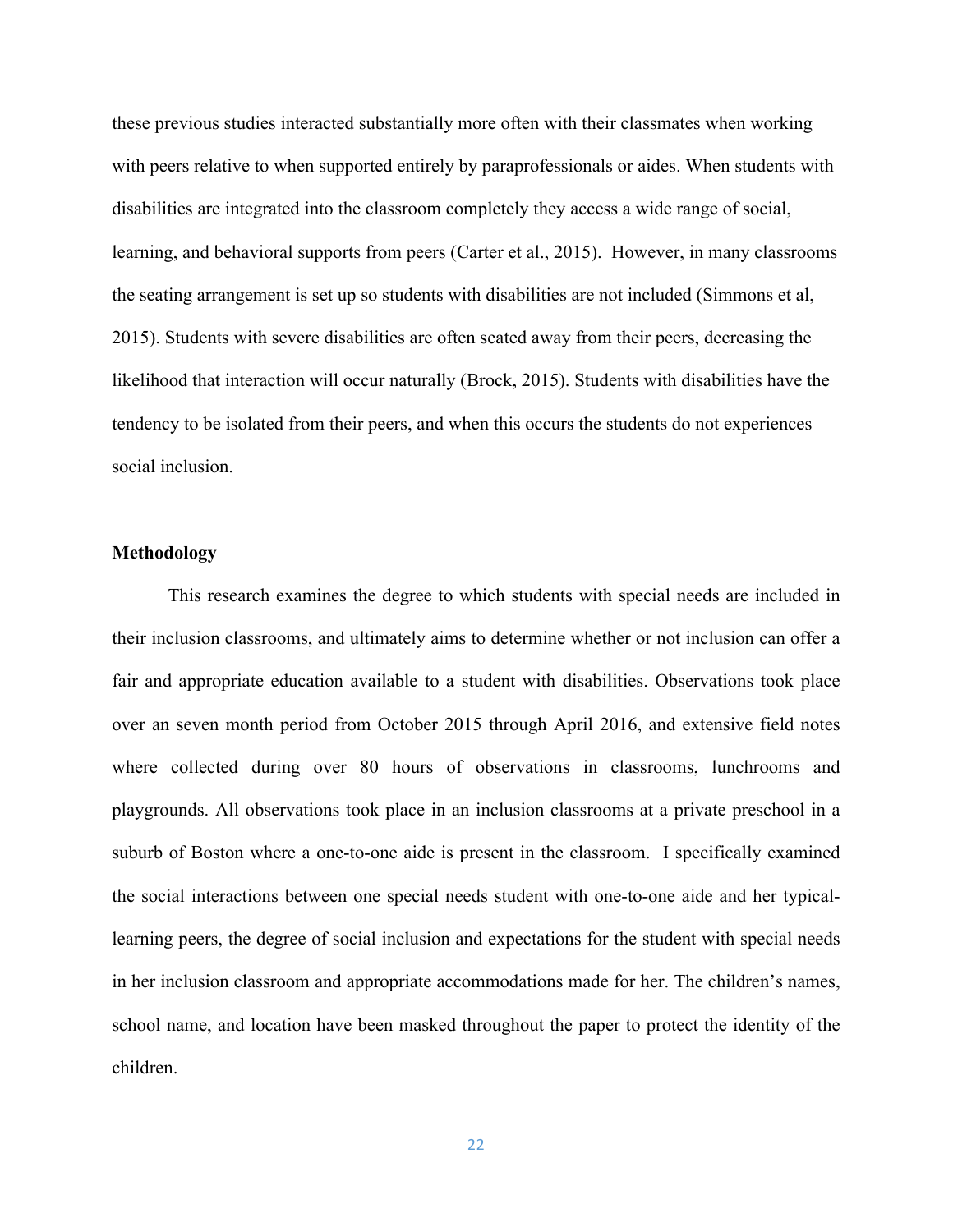Observations were collected and charted using the Field Notes Form (Table 1). Notes on accommodations, as well as examples of degree of inclusion, social acceptance, and fair and appropriate lesson modifications were collected each day on site. These notes were compiled and broken into 3 season blocks to better examine experienced changes over time. The qualitative data was then used to explain and support the research question, using previous research to frame the findings. This research was undertaken as a case study, where one student in one school was observed over eight months.

| Teacher:                    |  |
|-----------------------------|--|
| Date:                       |  |
| Subject:                    |  |
| 1. Accommodations           |  |
|                             |  |
|                             |  |
|                             |  |
| 2. Degree of Inclusion      |  |
| (volunteer)<br>answers,     |  |
| engage in discussion, take  |  |
| part in whole group         |  |
| activities)                 |  |
|                             |  |
|                             |  |
| 3. Social acceptance        |  |
| (Asked to be partners       |  |
| during partner work, asked  |  |
| questions by peers, works   |  |
| well with others, etc.)     |  |
|                             |  |
|                             |  |
| 4. "Fair and Appropriate"   |  |
| (Is the lesson benefitting  |  |
| the students, is the lesson |  |
| appropriately modified for  |  |
| students with<br>special    |  |
| needs, etc.)                |  |

**Table 1: Field Notes Form**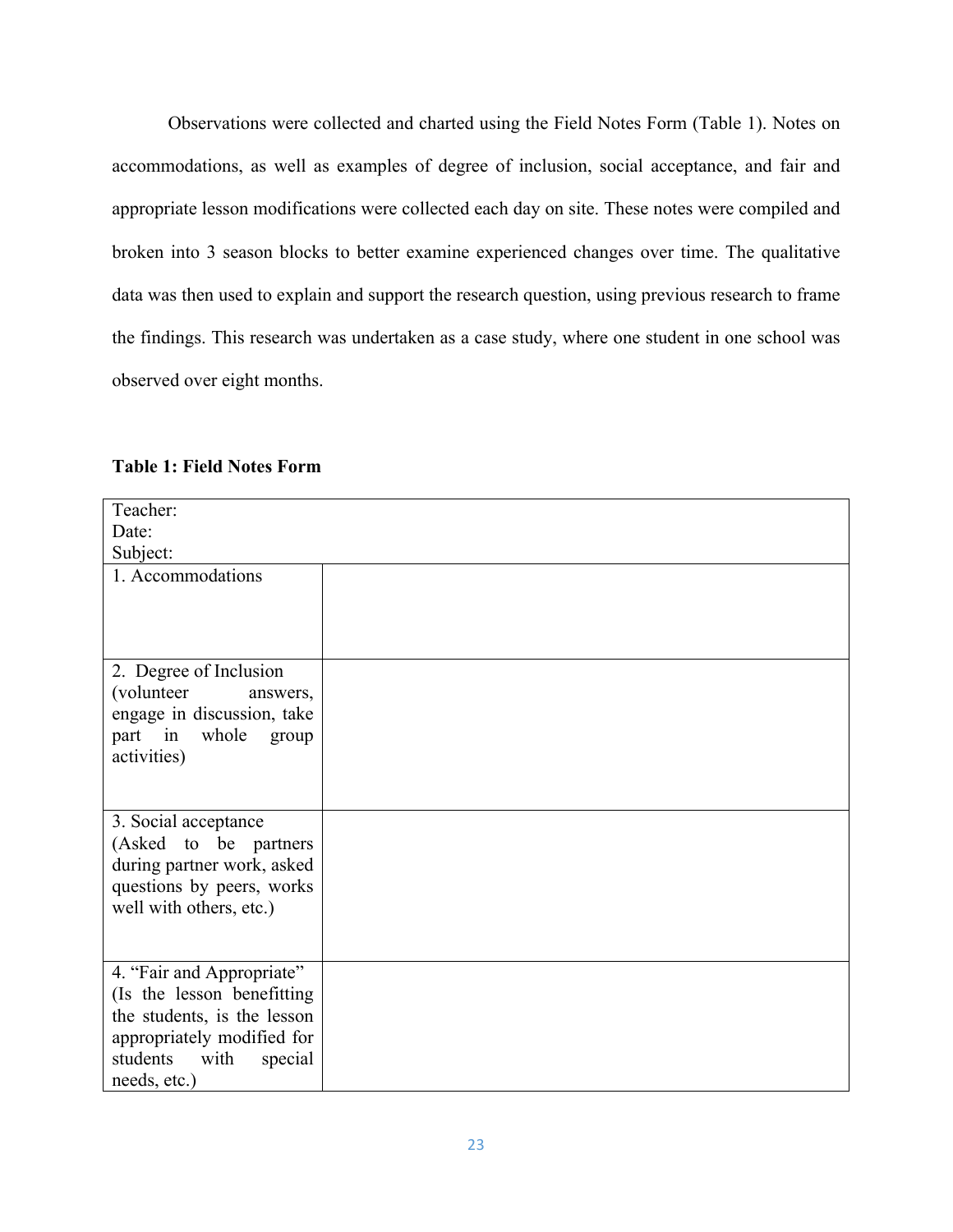# *Town Setting and Demographics*

The private preschool in this study is located in a suburb south of Boston. This suburb's educational include of 8 preschools, 4 public elementary schools, 1 public middle school, and 1 public high school. According to the 2014 Annual Town Report, the town's year-round population is approximately 27,000, with approximately 4,000 children in the local schools.

According to the 2014 Enrollment Data, the majority of the students identify themselves as Caucasian (69.7%). The remaining students are identified as being African American (18.5 %), Asian (5.3%), or Hispanic (4.3%). Additionally, the Enrollment Data shows that 15.7% of the student population is identified as being "low-income" and 13.3% of the total population receives special education services.

# *Description of the Classroom*

In Sarah's classroom there are 12 students, 2 boys and 10 girls. The ages of the children in the classroom ranges from late 3 year olds to early 4 year olds. The physical arrangement of Sarah's classroom (Diagram 1) is setup like this: you walk in and the first thing that you see is a long table going vertically across the classroom. This is where the students gather for activities and snack time. In the front left hand side of the classroom there is a reading area with a bookshelf full of picture books for students to read and look at. There are two small couches for the students to sit on while reading. Next to this area, on the left hand side, is a large rug where students gather for circle time. Against the wall on the left is a flag, a calendar, and a chore chart for the students to use during circle time. In the back of the room to the left is a bin of toy cars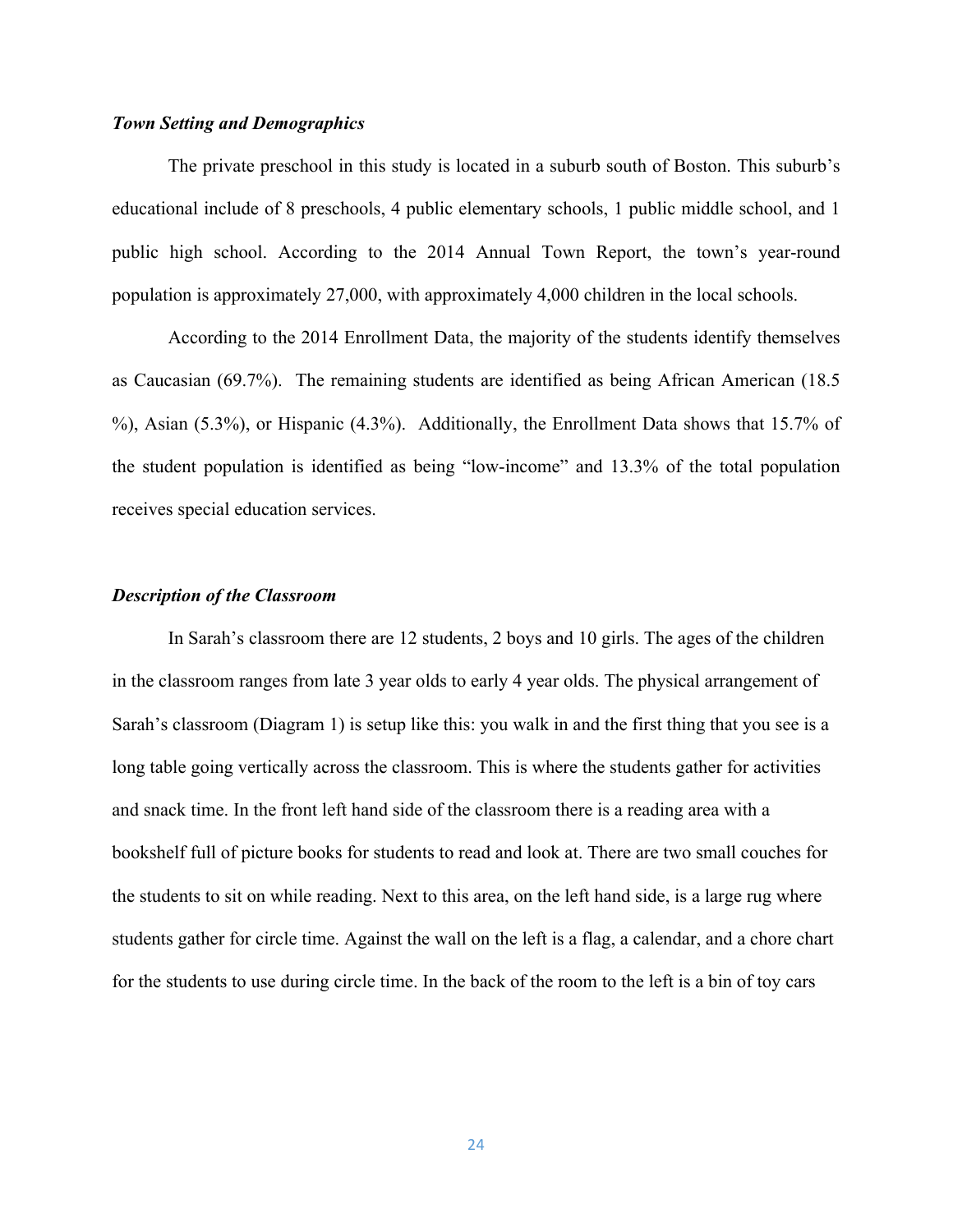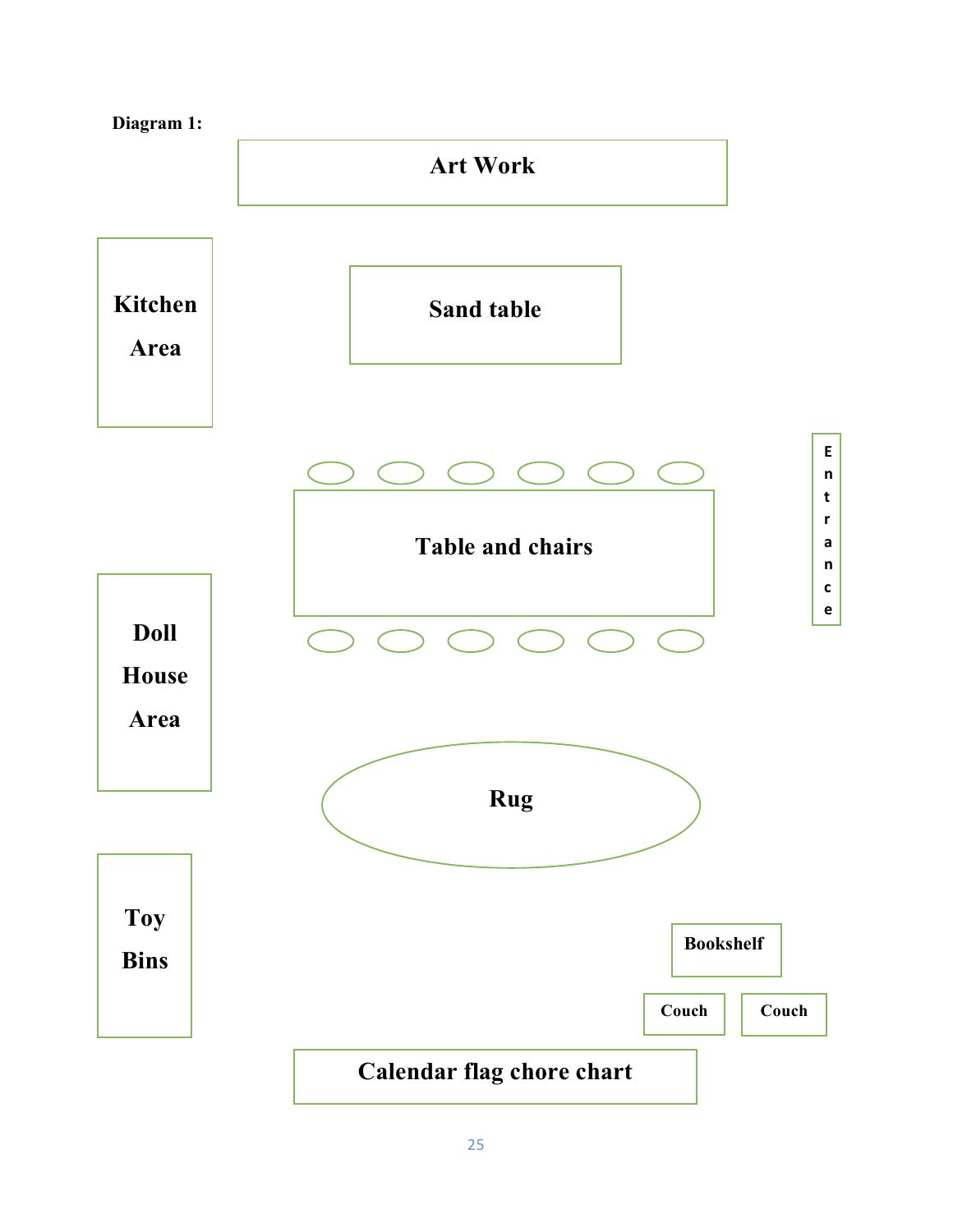for the children to play with, and a dollhouse. To the right of the dollhouse is a play kitchen. In the middle to the far right is a sand table, a name chart, and artwork hung up behind the sand table on the right hand wall.

# *Research Questions*

- *When teachers organize interactive activities for all the students, will this interaction between students with disabilities carry forward for the rest of the day? The rest of the week? Further than a week?*
- *How does having an aide in a classroom for only one child impact the social interactions of that one child with her peers?*
- *Does adult-led inclusion become more peer-led over time?*
- *Does the physical arrangement of the classroom impact the level of social inclusion?*

#### *Limitations*

One limitation of this study is that the findings are not be generalizable as this is a case study of the experiences of one special needs child. The characteristics of the particular school in which the study takes place are not the same as those of other schools across the United States.

This study does not evaluate the classroom teachers, the one-to-one aides, nor their classrooms and curriculum. It does not evaluate the school that the students attend, nor the school district. As it is difficult to obtain permission to research in schools it is necessary to ensure the teachers and administration that neither their classroom nor their curriculum was being evaluated.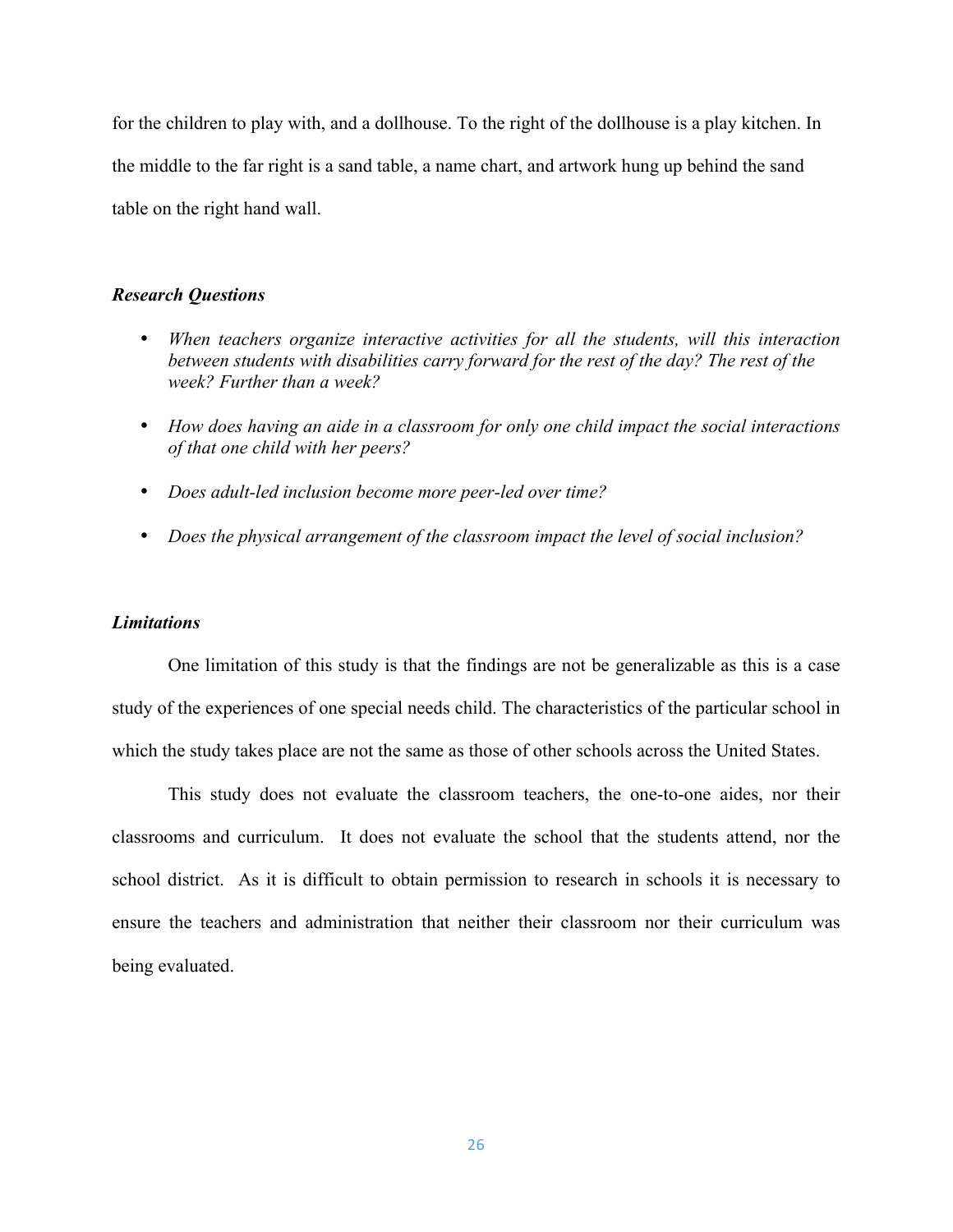# **Findings and Discussion**

Through observing in one classroom where a child has a one-to-one aide it is possible to understand more about the role social inclusion plays in the inclusion classroom. The data collected allows evaluation of how included students with a one-to-one aide can be when looking at accommodations, degree of inclusion, social acceptance, and fair and appropriate opportunities within a school setting.

# *Research Question 1: When teachers organize interactive activities for all the students, will this interaction between students with disabilities carry forward for the rest of the day? The rest of the week? For more than a week?*

#### *Social Interactions*

School environment provides students with many useful skills to help them to grow as individuals. One of these skills is how to socially interact with one's peers within a school environment. Harper et al. (2008) suggests that children with autism have to be prompted and cued when it comes to social interaction. And as a result of this, often students with autism are more likely to engage in self-play at recess time without the prompting and cuing. Harper et al. (2008) also found that children with autism may not act on play materials or imitate peer actions without a cue. Yet, without external facilitation or instruction, play skills cannot improve. Children sometimes need that aide or teacher to help prompt them in social interactions amongst their peers in the classroom. Without the proper prompting from a teacher or aide the student might engage more in self-play rather than playing with their peers.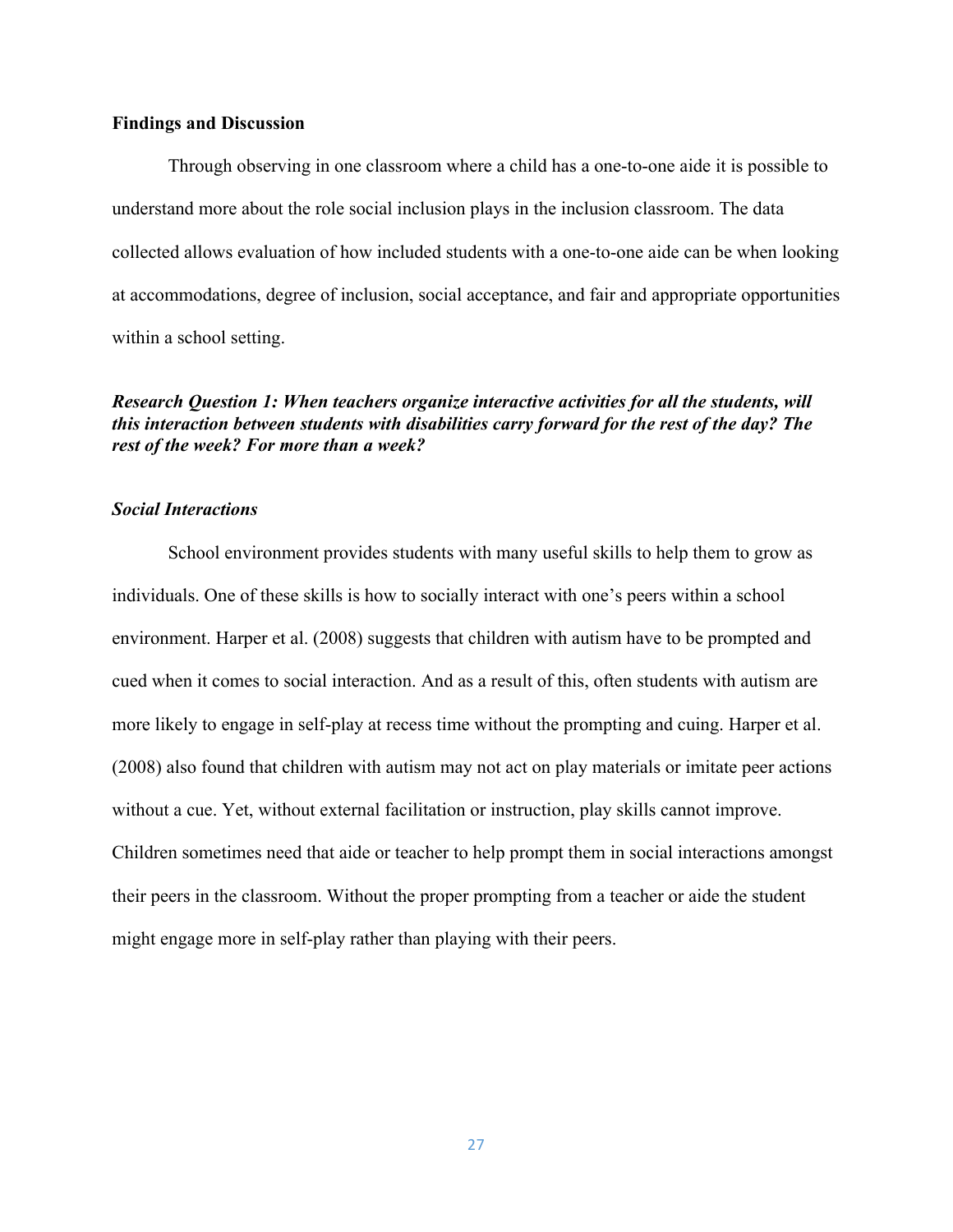# *Sarah1 in the Fall: Social Interactions*

Sarah is a student with autism enrolled in an inclusion classroom at a private preschool. She is in the four-year old classroom and is the only student in the school with a one-to-one aide. Throughout early observations that took place when the teacher ran whole classroom activities which included Sarah with her peers, the residual social interaction with her peers tended to be short term. One example of this occurred mid-October when the teacher led the class in the dinosaur dance. Sarah loved the "dinosaur dance" and was laughing and dancing with all the children in the classroom. This finding of social inclusion matches with Harper et al.'s (2008) findings, where children with autism have to be prompted and cued when it comes to social interactions, but once that occurs they are socially included in the activity. During this dinosaur dance activity Sarah was being prompted by her teachers and aide and as a result was included in the social aspect of the activity. Sarah experienced high levels of social inclusion in this teacherled activity and was playing along with her peers. This interaction continued on past the teacher led activity and on to the playground at recess, immediately followed the dinosaur. Sarah was playing with Jade, a typically developing same-age peer, from the classroom. They were playing together in the castle for the majority of recess until Sarah decided to go off and play by herself in the sandbox. Here we see that the teacher led activity had a short term effect on Sarah's inclusion with her peers that lasted for part of the day but not a full day. The break in the inclusion is not only based on decisions of Sarah's peers but also when Sarah removes herself from peer-engaged play. This is representative of Sarah's social inclusion on most days observed. Each time a teacher-led activity transitioned into free-play time, such as recess, there was greater residual social inclusion for Sarah with her peers.

<u> 1989 - Johann Stein, fransk politik (d. 1989)</u>

 $1$  Names of all children changed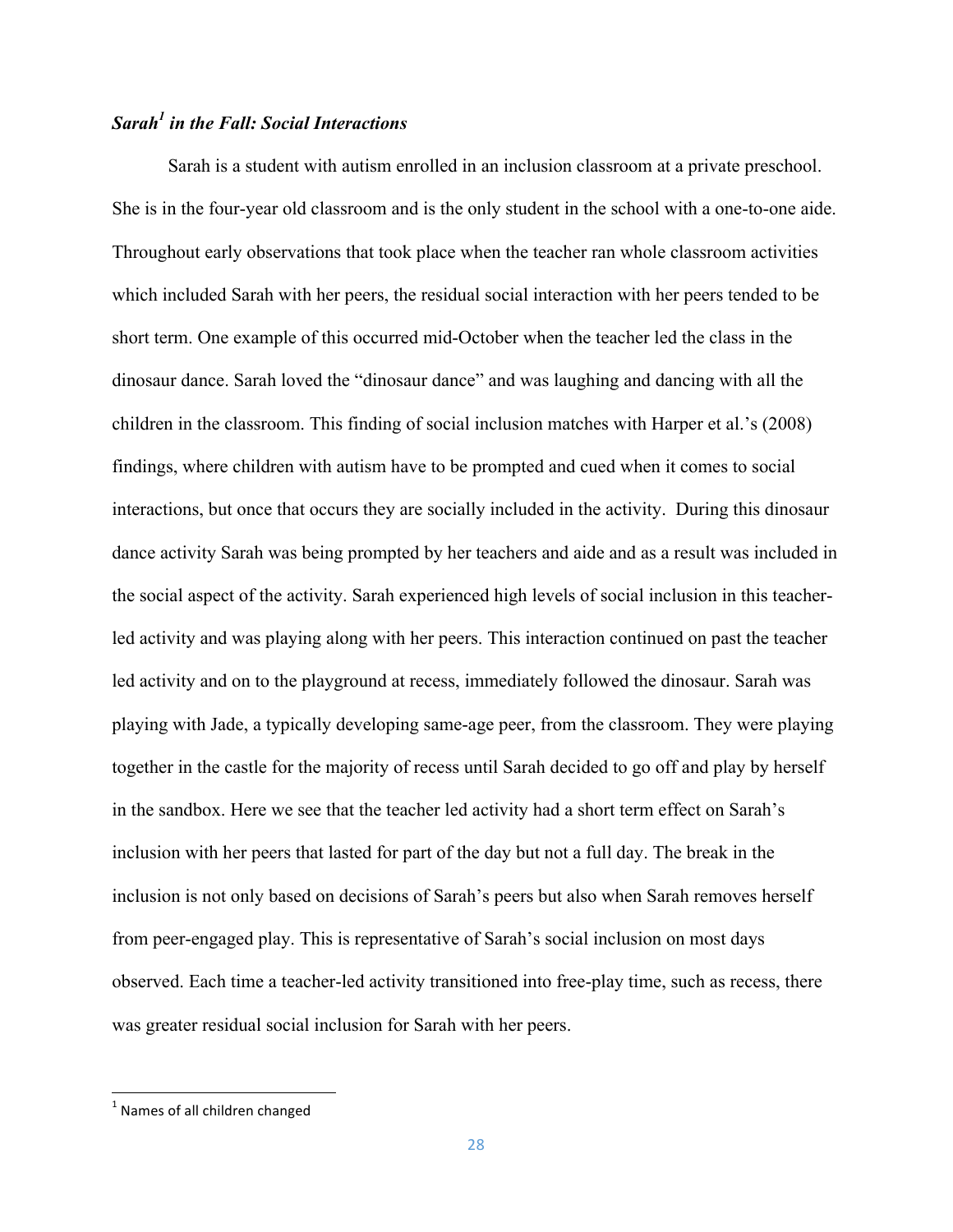# *Sarah in the Winter: Social Interactions*

By the time the winter season came along everyone in the classroom seemed to be well adjusted into a routine, every student including Sarah knew the daily class routine. Sarah was also familiar with all her peer's names by this time and knew which objects belonged to which student. As she would consistently tell the teacher or aide which backpack belonged to which child. However, when it came to be being included into free time play Sarah still struggled to be consistently immersed into play activities with her peers, even though she demonstrated familiarity and knowledge about each of them.

Instead what was observed throughout the winter was Sarah spending most time exclusively with her aide. Sarah's social segregation is similar to what was seen in previous studies, where Broer et al.'s (2005) research that found that students with one-to-one aides were socially isolated from typically developing peers in the school setting. During one observation Sarah was barely present at all during free time, instead she could be found in the bathroom being constantly escorted by her aide. Sarah seemed to use the bathroom as an outlet to escape social interactions with her peers. Every time a group activity was being presented Sarah would suddenly ask to go to the bathroom with her aide which isolated her from the rest of the class and removed her from the social activity. On that particular day I did not observe Sarah socializing with her peers at all, instead she only engaged with her aide, and two other teachers.

On another day of observations, Sarah was interacting with her peers briefly when playing with the dollhouse. During this social interaction Sarah's aide was watching from a distance instead of sitting right next to Sarah. However, that experience was cut short when the other students playing with the doll house did not like that Sarah was taking the dolls out of their hands. Instead the three girls that were one minute all playing with Sarah decided that they no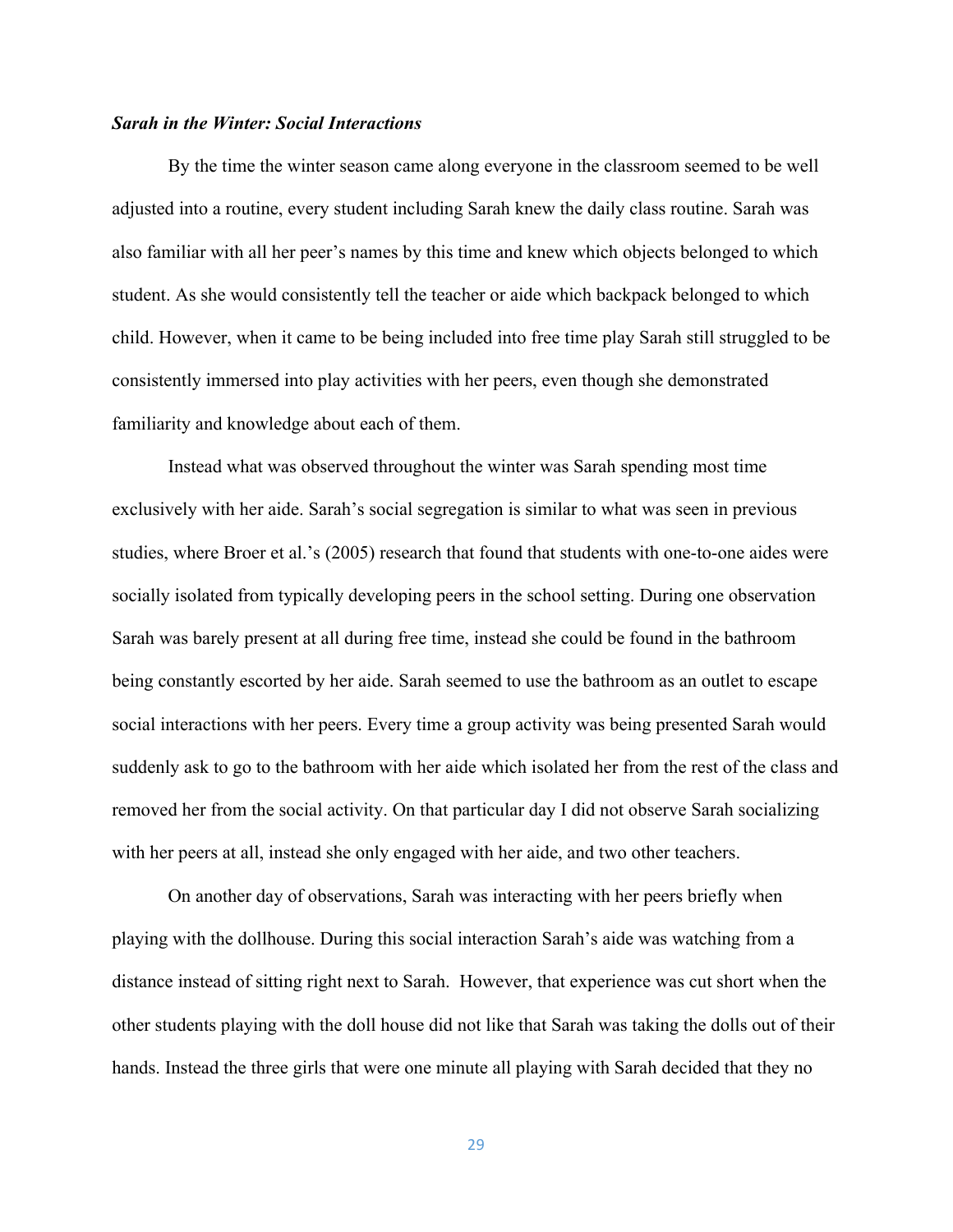longer wanted to play dolls with her and instead walked away from the dollhouse. This left Sarah to play with the dollhouse all by herself. It was observed that Sarah's social inclusion on most days was adversely affected by her behaviors that other children did not understand. Harper et al. (2008) found that children with autism may not act on play materials or imitate peer actions external facilitation or instruction. Yet, play skills can only improve when play occurs. Where Sarah did not always know how to appropriately interact with her peers when her aide was not present to cue her, this led to her peers choosing to not play with her. Each time Sarah was included in an activity during free time it was shortened either by peers losing interest or Sarah wishing to only communicate with her aide instead.

## *Sarah in the Spring: Social Interactions*

In the springtime Sarah was faced with a transition in paraprofessionals as one aide left the school and another was hired. Through this transition Sarah was left without an aide for a week, and then had to adapt to a new aide the following week. Throughout this transition Sarah was more isolated than during previous observations. When no aide was present it left the teachers to step up to be more of an integrator for Sarah. With having two teachers present in the classroom the class was manageable, however there was still a noticeable difference in the amount of attention given to Sarah as opposed to the other children while Sarah was without her one-to-one aide. One of the peers in the classroom was noticeably upset that Sarah was receiving extra attention instead of her. Circle time, where all students convene on the rug, was especially difficult as Sarah was consistently struggling to sit down on the rug with her peers and instead was running up to the teachers and sitting on their laps or putting her hands on other students. This caused the students to noticeably get annoyed with Sarah and complain to the teacher,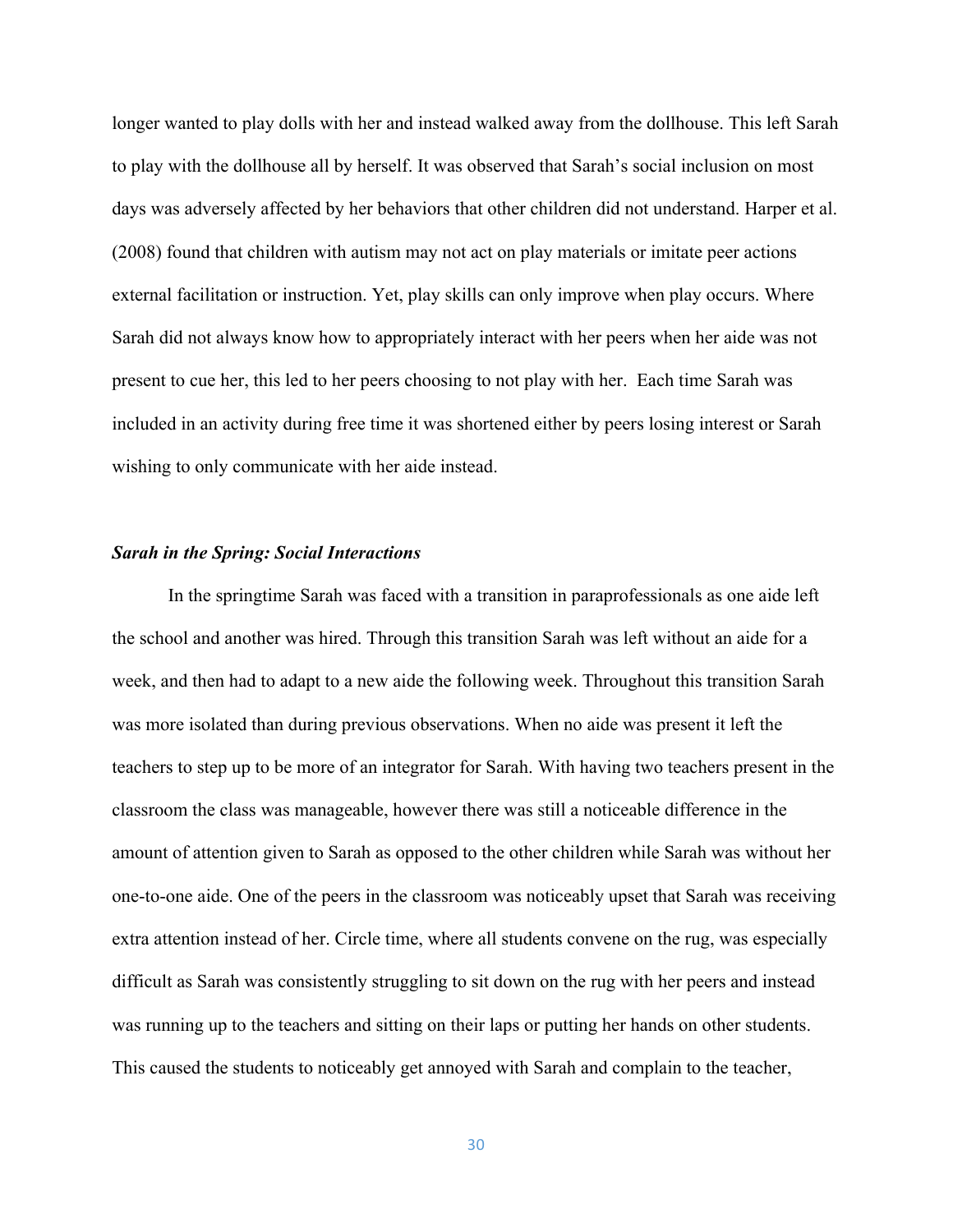which lead to further social isolation from her classmates. Osborn (2014) and Harrower  $\&$ Dunlap (2001) both found that while some students with disabilities are able to manage their own in a general education others need a one-to-one aide with them all times which can affect their social interactions with peers. This study's findings support the findings in my study where when Sarah had an aide present the teachers did not have to step in and guide Sarah in peer interactions as often. With an aide present there was less noticeable conflict between Sarah and her peers.

When the new aide started there was a noticeable transition. Sarah and her previous aide had a routine and Sarah very comfortable with her. The new aide was a noticeable roadblock for social inclusion upon arrival. On the aide's first day Sarah was observed not interacting with other children. The aide would stand on one side of Sarah while the peers were located on the complete opposite side of her, which made it difficult for Sarah to interact with her peers. In this instance the aide became a physical barrier. Throughout the first day of working with the new aide Sarah was observed to be excluded from peer interaction altogether. As time progressed in the spring, Sarah and her new aide developed a system that allowed for Sarah to interact with her peers again. However, these interactions were still short and limited. Sarah would have small conversations with her peers and play games with them, however these activities would not last for more than a few minutes.

As observations continued in the spring months a new negative behavior was starting to become apparent. Sarah had started spitting at other children throughout the day. This behavior had not existed prior to working with the new aide. Sarah started by just spitting at the new aide, this however progressed to spitting on her peers as well. The spitting made the other children not wish to spend any time with Sarah. According to Harper et al (2008) social play might be more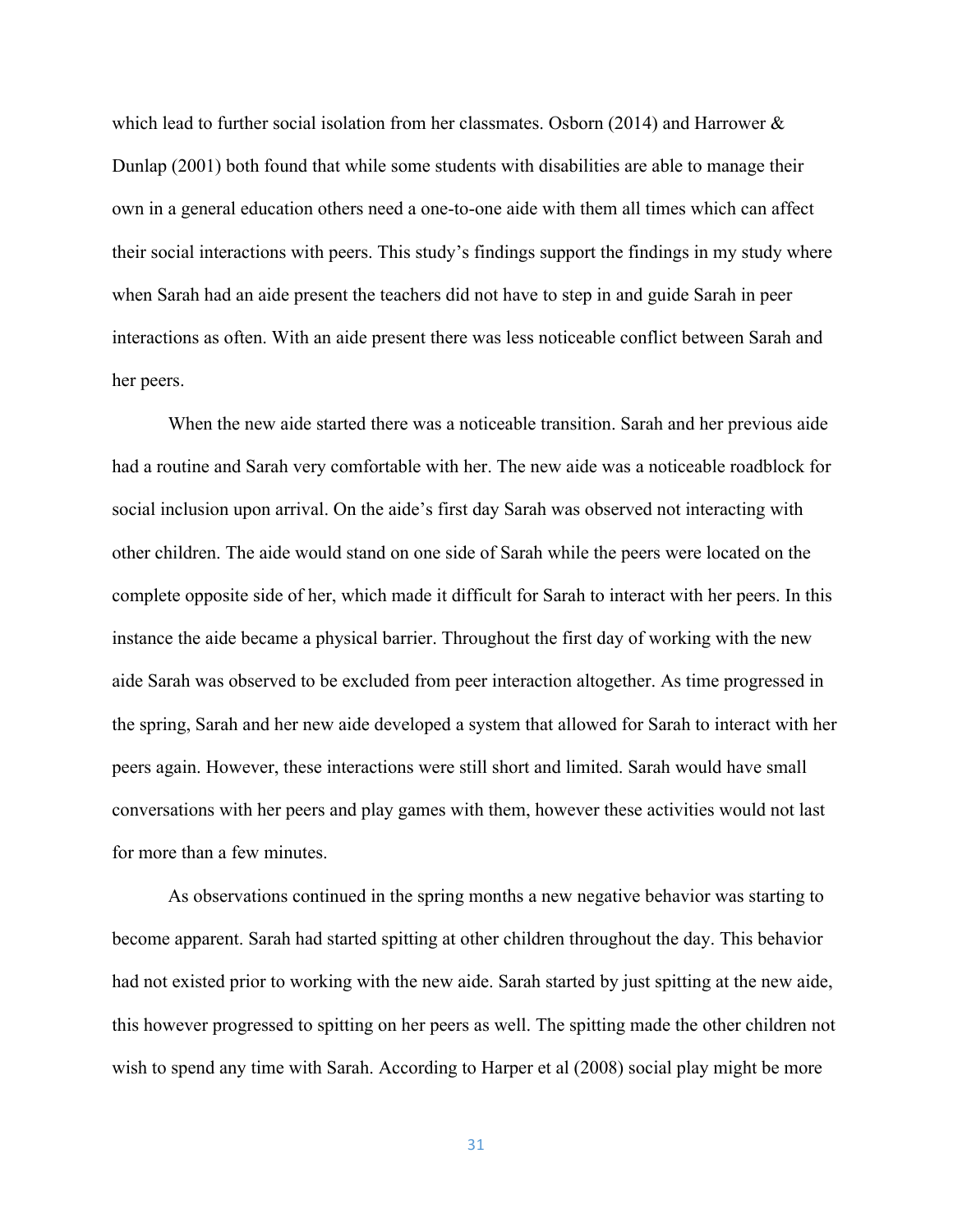difficult for a child with autism than other students. This is due to the students with autism having a desire for a routine and predictability. When Sarah received a new aide this aide was not used to her routine and forced a change for Sarah and a disruption to her routine. As a result, new negative behaviors formed, which negatively impacted her social interactions with peers.

#### *Sarah and Social Interactions Observed*

Throughout the course of the eight months observation Sarah's social interactions were brief. Even after the transition to a new aide and adjusting to a new routine, the end results of observations were that Sarah was not socially included amongst her peers. Sarah would participate in whole class activities for the most part, however she tended to leave these activities eventually. Sarah still spent the majority of her time playing alone or with her aide, while her peers all played with one another. By the end of the eight months, social interaction for her peers grew and friendships between them grew stronger, but Sarah was still not viewed as a friend by her peers. This leads to conclusions that Sarah's experiences are similar to those in Broer et al.'s (2005) research, where students with a paraprofessional or aide were socially isolated from typically developing peers in the school setting. And yet, without an aide, Sarah was even further isolated, not having the social skills to join unprompted into peer play.

# *Teacher- Intervention and Social Inclusion*

Recess is the time of day at most schools where students are able to interact independently and socialize with their peers. I observed Sarah's social interactions throughout recess and in particular looked these interactions to lead to social inclusion after recess time. I also observed whether the teacher made any impact in these social interactions through teacher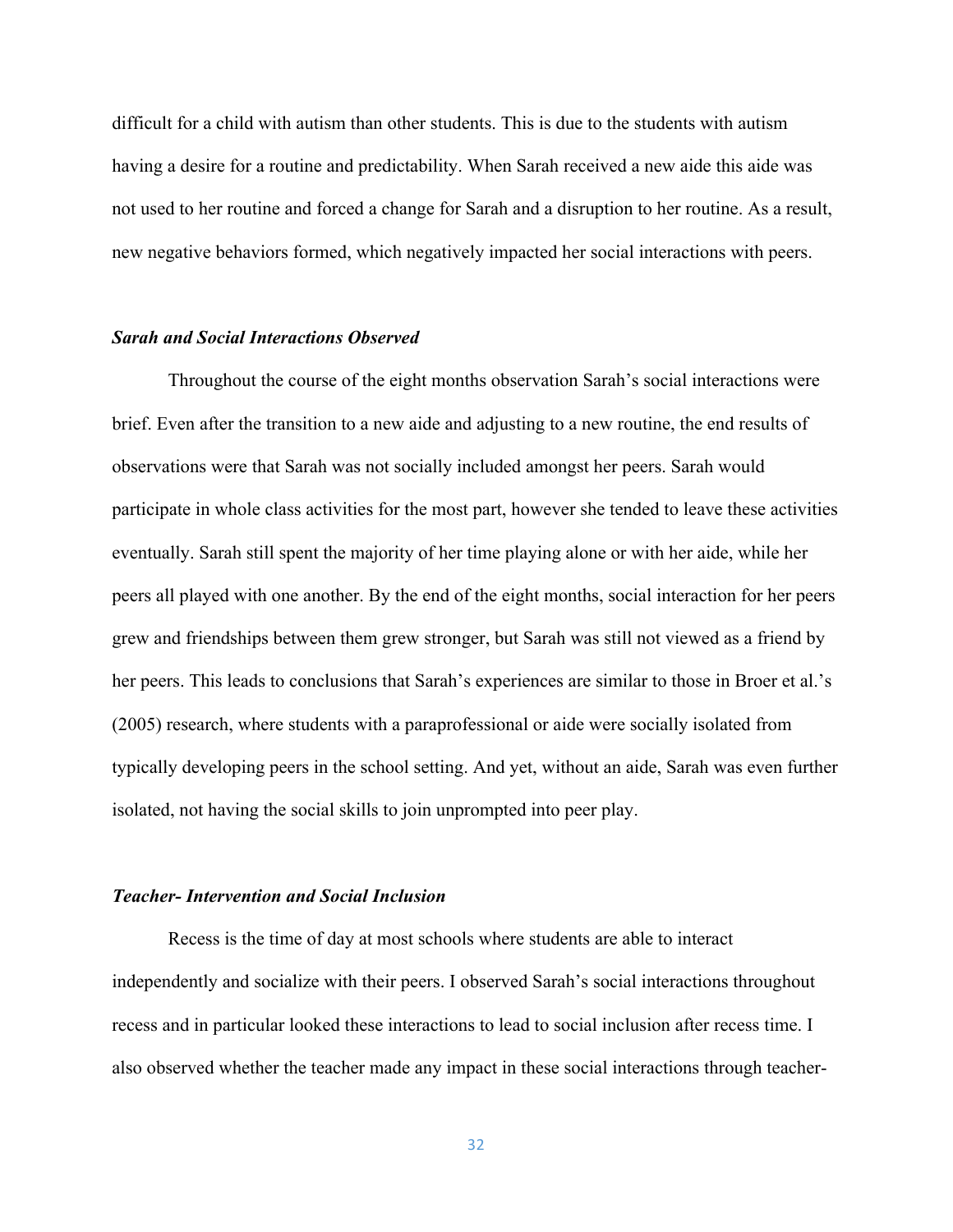led recess activities. Table 2 shows my finings throughout observations by month, charting out observed times that Sarah engaged with her peers socially.

Throughout observations of recess Sarah was included more after teacher-led group activities than when students were not transitioning from group activity to recess. Sarah was never included in recess group play following activities not led by a teacher, and was always found by herself or with her aide during recess which followed independent or individual

|                                         | Oct | <b>Nov</b> | Dec | Jan | Feb | Mar |
|-----------------------------------------|-----|------------|-----|-----|-----|-----|
|                                         |     |            |     |     |     |     |
| Interactions at recess following a      |     |            |     |     |     |     |
| teacher-led activity                    |     |            |     |     |     |     |
| <b>Interactions at recess following</b> |     |            |     |     |     |     |
| independent activity                    |     |            |     |     |     |     |
| No interaction at recess following a    |     |            |     |     |     |     |
| teacher-led activity                    |     |            |     |     |     |     |
| No interaction at recess following      |     |            | 3   |     |     |     |
| independent activity                    |     |            |     |     |     |     |

*Table 2: Social Interactions and Recess*

activities. In looking at Table 2, we see that teacher led inclusion has an impact on social inclusion for Sarah. Without transitioning from a group activity to recess, Sarah would have shown no social interactions at recess with her peers at all.

In-class group activities pull Sarah in, and with this when play move to recess, her peers are still engaged with her, making her more likely to be included. Yet, when the children were engaged in individual activities or work, the lack of engagement with Sarah at that moment of transition to free play, left her out because she did not look to join in with her peers, and they did not ask her to play. The findings here support that teacher organized activities can impact the child with disability level of inclusion, however this interaction is short term inclusion.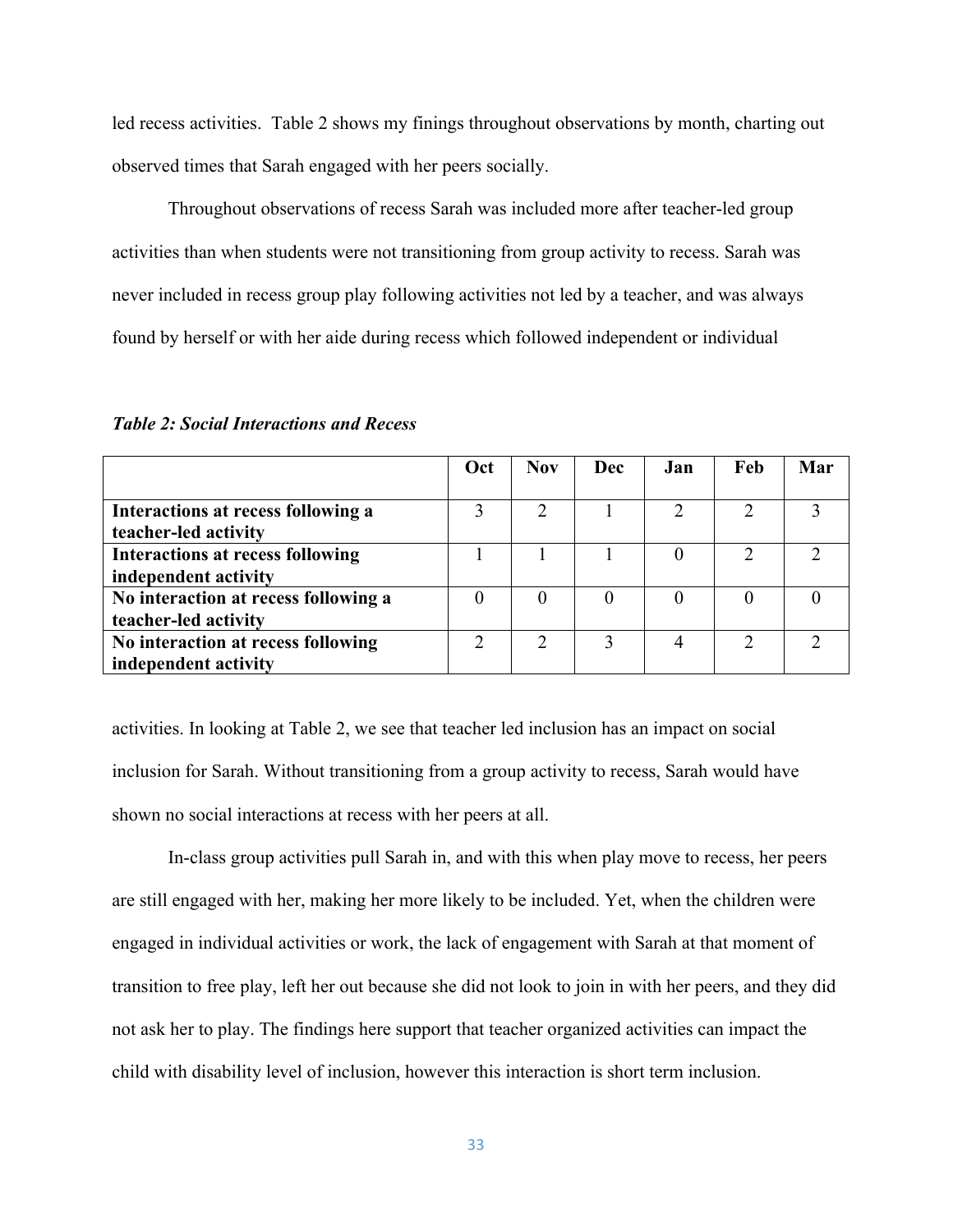# *Research Question 2: How does having an aide in a classroom for only one child impact the social interactions of that one child with their peers?*

#### *Aide Inclusion?*

In an inclusion classroom children with disabilities are mixed into a classroom with their typically developing peers. In some instances the other children in the classroom have no idea that their peer has a disability. However, in some instances it becomes quite apparent early on that the children with disabilities are different from their typically developing peers. Koller  $\&$ San Juan (2013) found that when it comes to having students with disabilities in a classroom students who are non-disabled have different opinions about the students with disabilities, especially if the disability is physically noticeable. Therefore when placing an aide into a general education classroom for one specific child it becomes apparent that there are differences between the child and typically developing peers. The aide becomes a physical marker of disability, and therefore difference.

Having one-to-one aide can impact social inclusion throughout grade school. In Broer et al.'s (2005) study, they examined the social attitudes that people with disabilities have faced for having an aide follow them around throughout the school day. One student reported in this study that students looked at him differently because he always had someone who was noticeably older than him by his side. Although in Sarah's case she was only in preschool therefore others did not understand the reasoning behind the aide. The other children in the classroom, however did understand that Sarah was different and had someone following her around all day. This resulted in jealousy and isolation from her peers in her classroom, as other children also wanted attention from her aide because she was another adult in the classroom.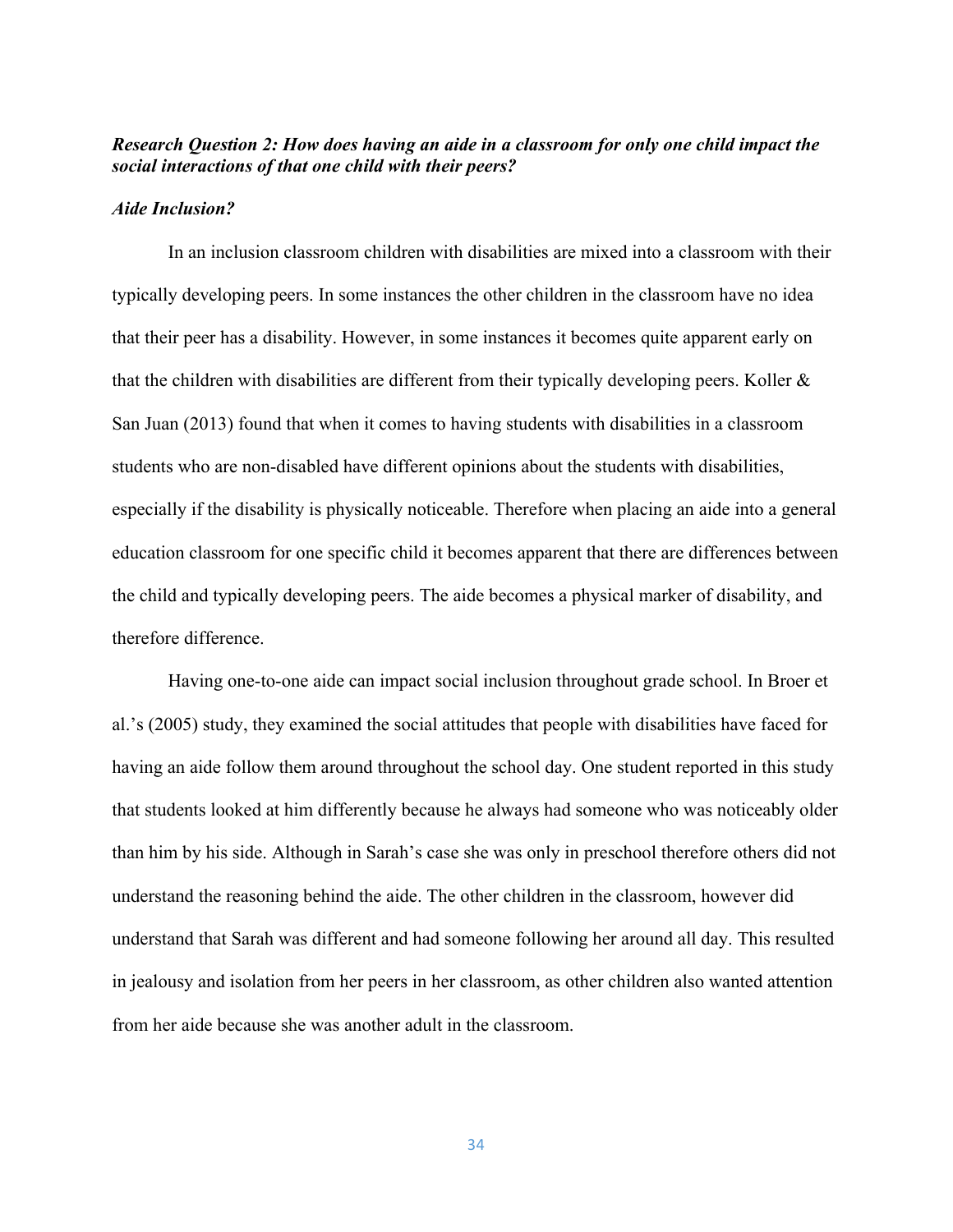#### *Sarah in the Fall: Aide Impact*

In preschool a child might not understand fully what a disability is, however a child will understand when another child is receiving more attention than others. In Sarah's preschool classroom she shows up every day with an extra "friend". A "friend" that is just there for Sarah, and not for any of the other children. This early in the school year led to questions by classmates as to why Sarah was receiving extra attention from her "friend" and why they could not have a "friend" like Sarah's as well.

This led to other children trying to gain attention from Sarah's "friend" and trying to cut Sarah out by pushing Sarah out of the way to gain that attention. One day one of the students came into class early and tried to talk to the aide who was Sarah's friend, however the aide was focused on making sure Sarah was doing her work and not jumping on the table and as a result the other child ended up crying because she wanted to be the aide's friend too.

#### *Sarah in the Winter: Aide Impact*

In the winter time there was still a noticeable difference in the special treatment of Sarah by the other children. Having an aide follow you and always be with you is noticeable to other students, and as a result, can affect the quality of social interactions with peers (Broer et al., 2005). At all times Sarah had her aide by her side, which when it came time for social interactions was viewed as a road block.

Each morning there is play time in the classroom, where the children get to choose an activity and play independently or with their peers. With the aide present as Sarah's friend the other children play mainly with each other and calling each other their friend, however Sarah is left with her friend, the aide. The aide becomes Sarah's friend while all the other children are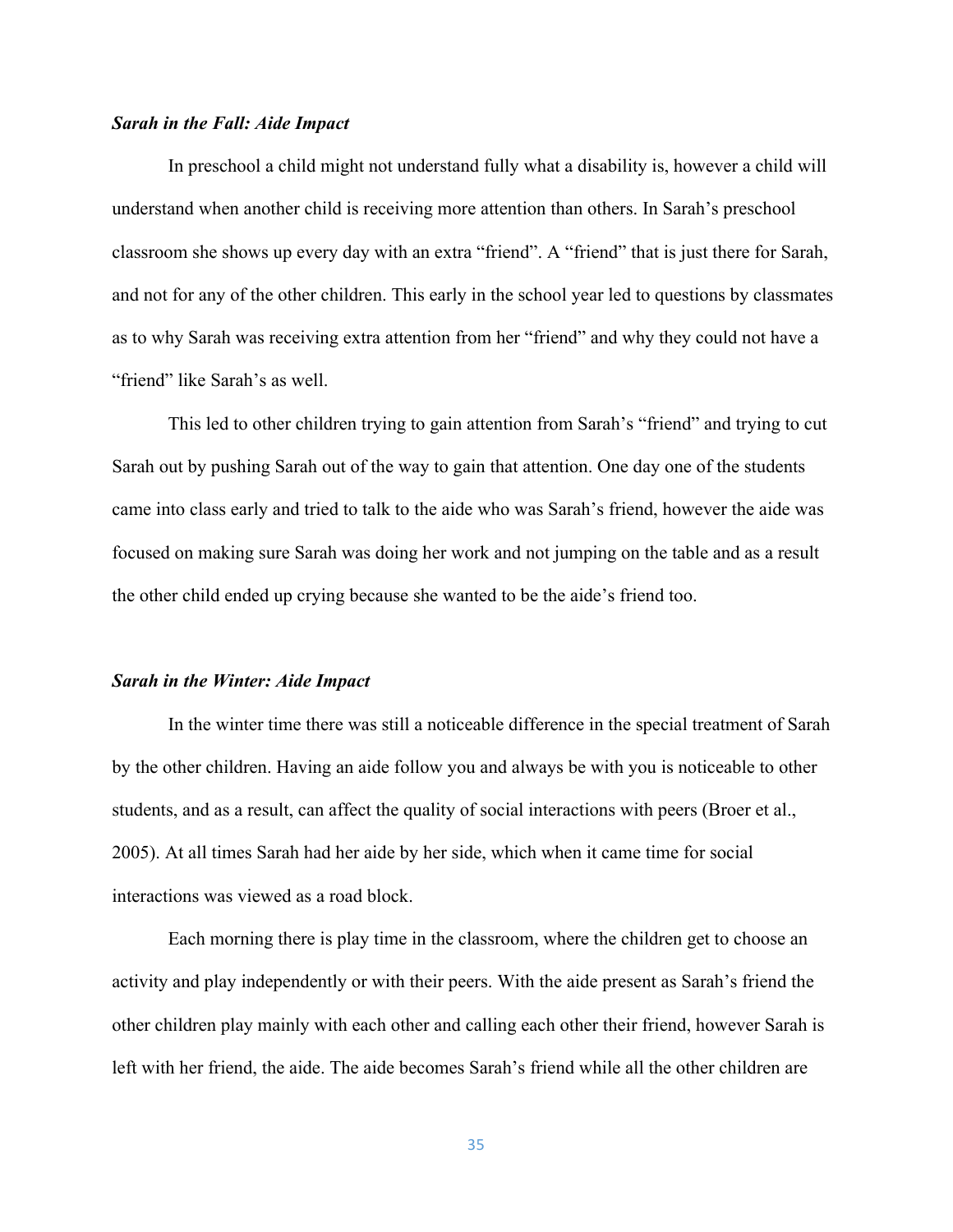starting to develop stronger peer bonds and friendships. This findings relates to Broer et al.'s (2005) because in both studies it was an obstacle to make friendships because their peers always saw the aide as their friend and this was a road block to social interactions. Because Sarah was seen by her classmates as already having someone to play with, her aide, they chose to find another classmate to play with whom was not already occupied.

## *Sarah in the Spring: Aide Impact*

With the change in aides in the classroom Sarah gained a new friend. This friend was not an age appropriate peer, instead it was a new aide. With the new aide came attention wanted by the other peers in the classroom. Not more attention for Sarah, however, instead the children wanted to get to know the new aide and become the new aide's friend.

The new aide was an adjustment for Sarah socially, as the new aide would hover more over Sarah and restricted her from playing with the other children. The new aide was trying to work on getting Sarah's attention throughout the day, which involved telling Sarah to look this way or even physically directing her attention by moving her head. The new aide was constantly by Sarah's side and would sit and block Sarah from the other children. This made Sarah even more secluded in the classroom. One day Sarah wanted to play dolls with the other girls in the classroom. Upon asking the first time the children said no she could not play. The aide tried to step in and force the other children play with Sarah, and as a result the other children, got mad that the aide said something to them and were even more resistant to including Sarah. A few days later this happened again where Sarah asked to play and the other children said no, however this time the aide did not step in. This time Sarah joined regardless of being told no by the other girls,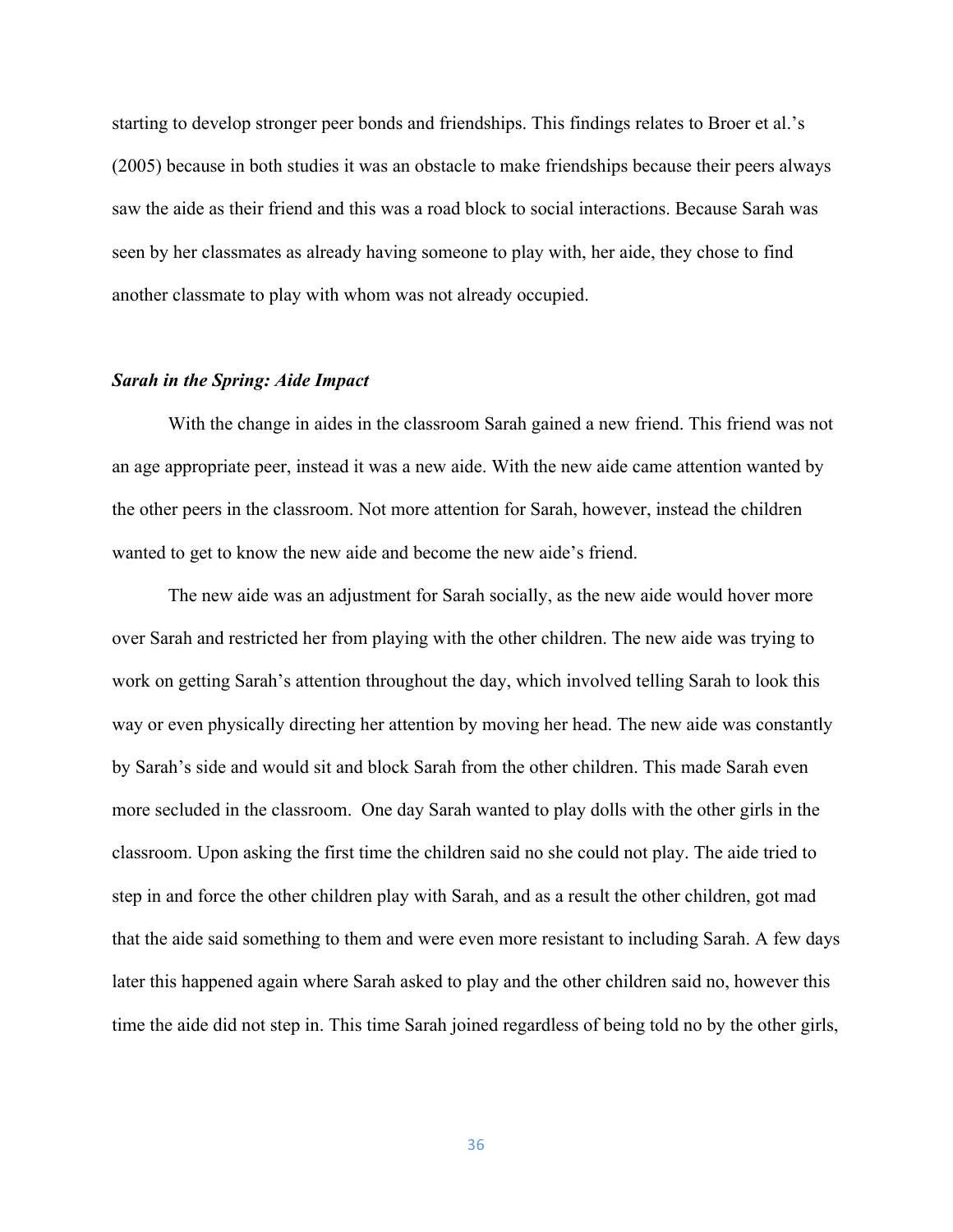and played with for the rest of free time. Sometimes although the aide was there to help Sarah, she actually made it more difficult for others to interact with Sarah.

#### *The Aide Impact*

Having an aide in the classroom can have many positive effects. However, when dealing with younger children the presence of the aide can be confusing for classmates. The aide at times was a distraction to the other children, because all the children wanted to do was talk to the new person in the classroom and did not understand why the person was only there for Sarah. As a result the aide at times impacted Sarah's social inclusion by blocking her from making any friends, other than her aide. Sometimes the aide's presence prevented Sarah from joining in with her peers. However, Sarah's time without an aide was even more isolating, and put teachers into a position of having to meet Sarah's needs at the expense of helping all of the children in the classroom. Sarah being treated differently by the students in the classroom as a result of having a one-to-one aide supports the research question because having this aide leads to more social seclusion. Although having an aide is beneficial to Sarah more often than not having this aide led to Sarah being treated differently by her peers which supports the research question that having an aide has impacted Sarah's level of social inclusion.

#### *Research Question 3: Does adult-led inclusion become more peer-led over time?*

#### *Modeling Behavior*

When children are taught in an inclusion classroom environment those students generally report having a more positive interactions with students with disabilities when compared to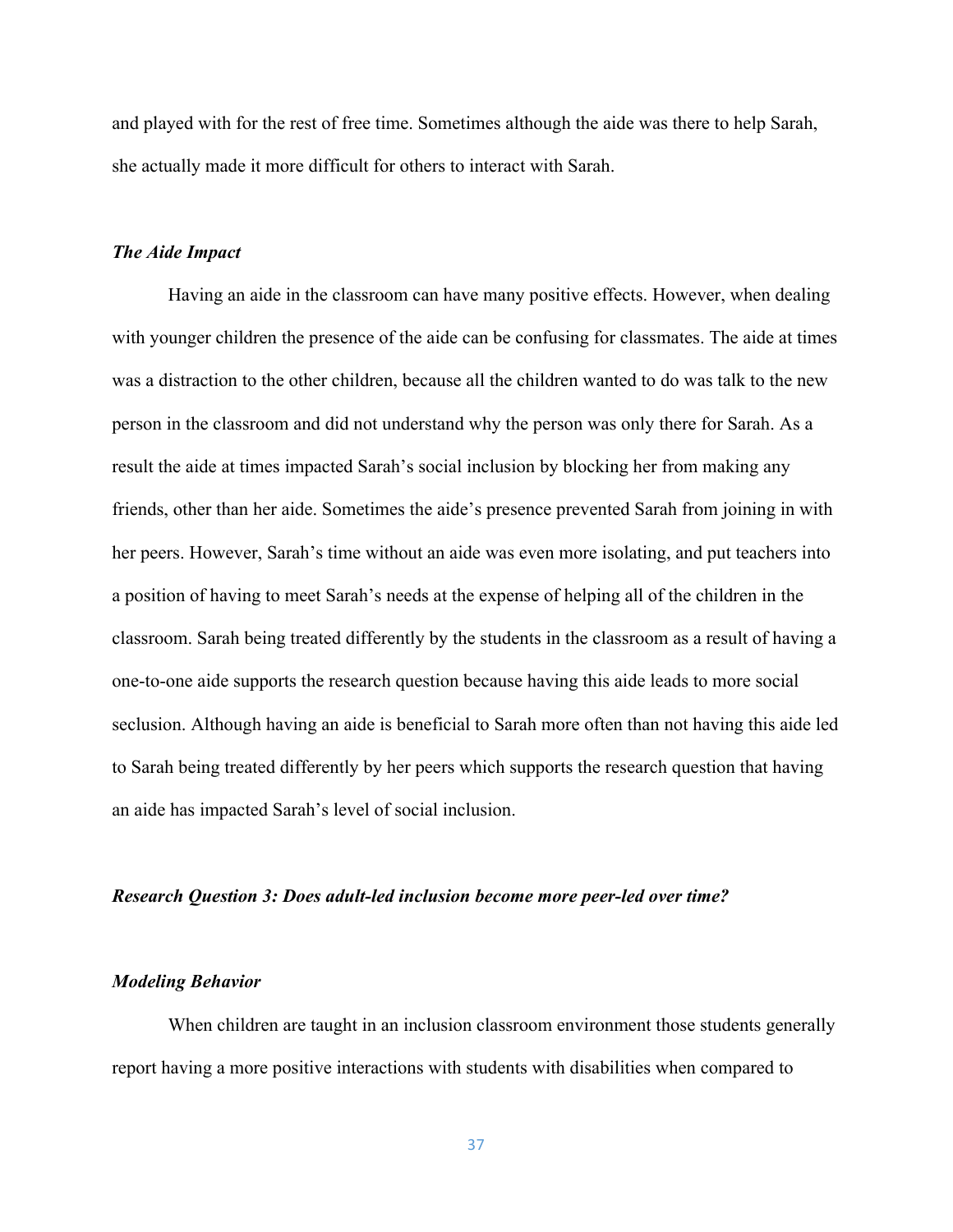students who are not exposed to students with disabilities (Lund  $\&$  Seekins, 2014). When children are immersed into experiences with children with disabilities they are more likely to have a more positive outlook toward people with disabilities than children who are not exposed. Classroom and programs initiated to create social inclusion for children with disabilities have been shown to foster more social inclusion. For Sarah, teacher led group activities served the same function, creating a means for her to be socially included when free time followed a period of group work activities. Here, the teacher is modeling social inclusion of Sarah for the other students.

#### *Sarah in the Fall: Modeling Behavior*

Throughout early observations of Sarah within the classroom, it was apparent that the teachers would try to include all of the students in all of the activities. In early weeks of the school year, the teachers would run activities during free play and recess to try and to incorporate all of the students into collective play. The teachers also stressed how everyone in the classroom should be nice to each other and use good manners at all times within the classroom. By the middle of October Sarah's classmates started to notice her and interact with her more frequently. To the point where one child in particular, named Jade, called Sarah her "friend". Jade would go off and play with the other children in the classroom at times but would come back to play with Sarah as well.

Every morning at drop-off parents would enter the classroom and spend a few minutes interacting with the teacher and the children before leaving. During this time only one mother would spend time talking to Sarah, and that was Jade's mother. When it came to Halloween in the classroom Jade's mother came in at drop-off and informed the teachers that Sarah would be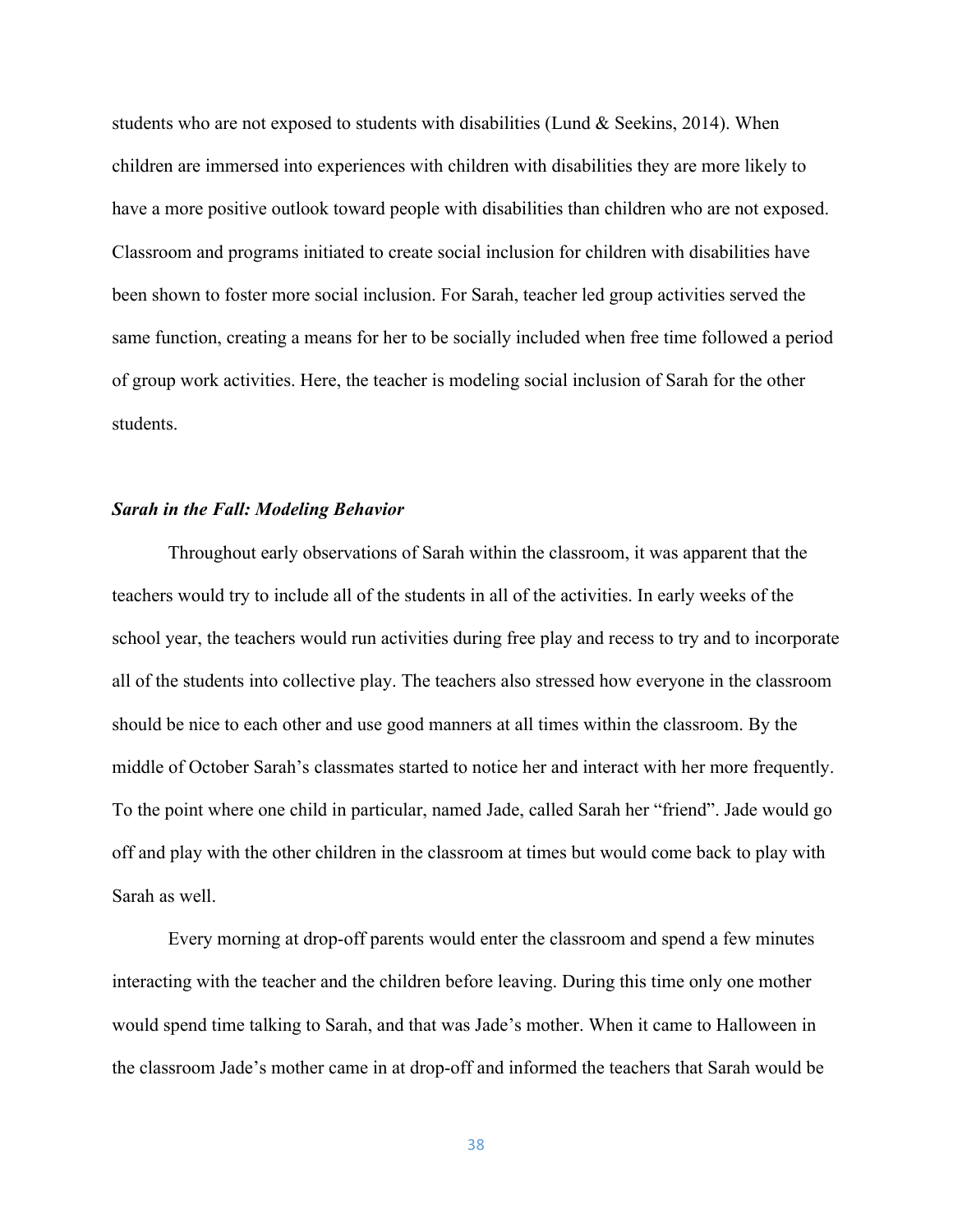coming over that day for a playdate with Jade after school. This social interaction and inclusion begins with students learning how to be each other's friends and as a result Jade, the typically developing peer, is wanting to befriend and hangout with Sarah the child with a disability outside of the school environment. This happens though because of the support of a parent of a typically developing child. This parent's encouragement and intervention (through scheduling a play opportunity) increases Sarah's social inclusion.

#### *Sarah in the Winter: Modeling Behavior*

By the time winter came, everyone in the classroom was well aware of manners and expectations of how to treat their classmates. The teachers taught the whole class about how to be a friend and would read books to the class to reinforce friendship behaviors. The aide with Sarah would make sure she would say hello to her teachers and peers and would remind her to use her manners when interacting with her peers. However, even with the positive modeling behaviors that the teachers and aide supplied, the students did not always treat Sarah with respect. One day I observed, Jade who Sarah had the playdate with in a previous month, talking negatively about Sarah to the other girls in the class. No teacher was listening at the time as Jade whispered to the girls about how Sarah had come over to her house and wrecked her Lego toys and made a mess in Jade's house that Jade had to pick up once Sarah left. This made the other girls in the class not want to talk to Sarah for the rest of the day, and would not allow Sarah to play any of the games with them at recess time. Children's lack of knowledge about disability adversely impacts their attitudes toward those with disabilities (Lindsay  $\&$  Edwards, 2013). The children who were gossiping about Sarah did not understand her disability, and as a result thought negatively of Sarah and her behaviors. It is likely that Jade's mother arranged the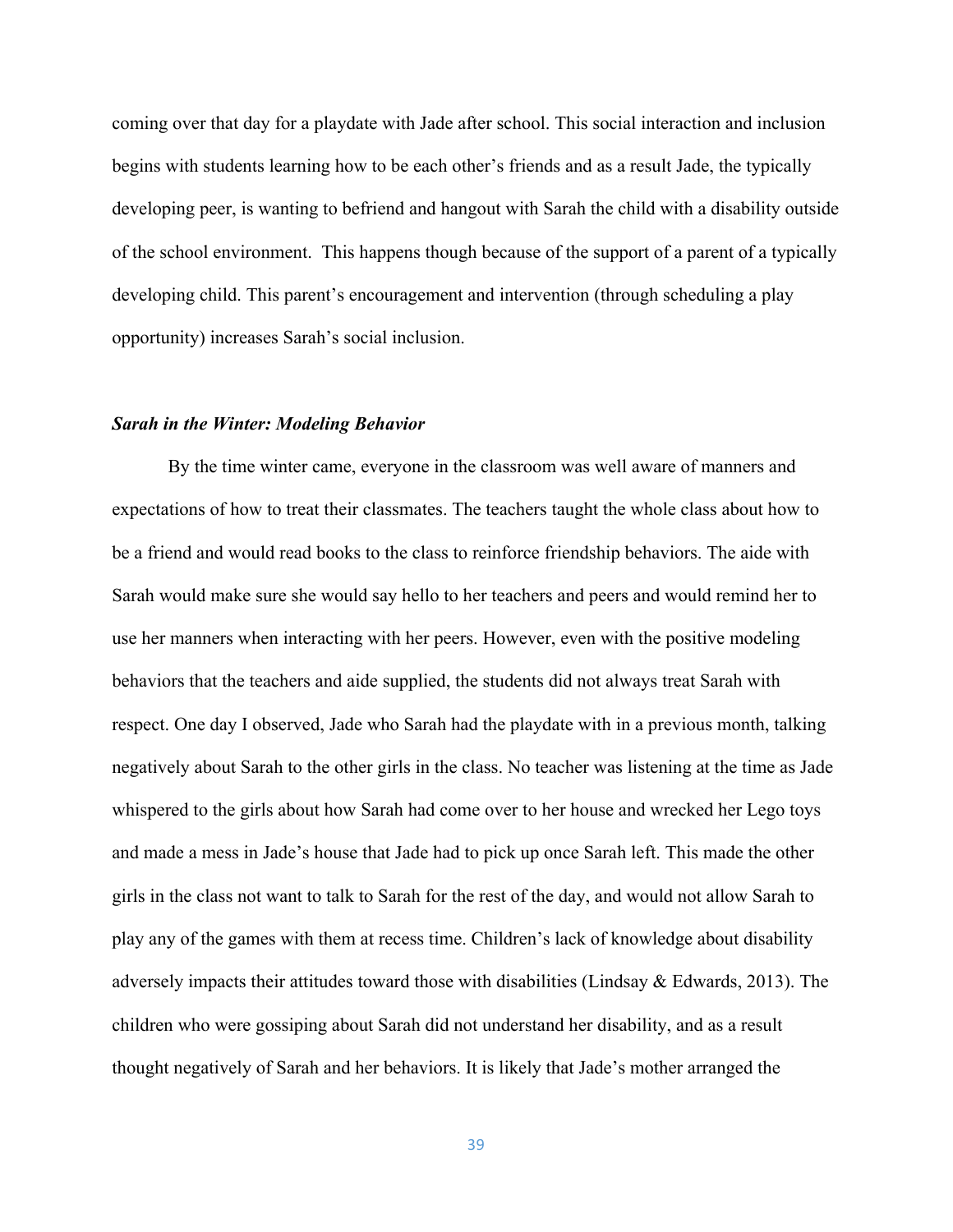playdate to socially include Sarah and normalize her disabilities for Jade. However, the result of this playdate was that instead Jade and her peers did not wish to socialize with Sarah at all. Parent led or adult led inclusion, in this case, can only work well if positive explanation of irregular behavior leads to normalizing them and the children.

#### *Sarah in the Spring: Modeling Behavior*

The teachers by the springtime had reinforced manners and how to be a good friend into all the children's minds. Students began to include Sarah in more activities than earlier in the school year and no longer were observed talking about Sarah behind her back. However these lessons are still somewhat short lived. Around Easter time Sarah's mother hosted an Easter Egg Hunt for the entire class. Early in the month of March she asked the teachers to hand out fliers to all the students in the class. She explained at drop-off that she really wanted all of Sarah's friends to come over and get to know her family and the other parents of the class. Sarah's mom went on to talk about how she hired someone to come and dress up as the Easter Bunny and had hundreds of eggs to hide. Around the same time of the event, the weekend prior, Molly had her *Frozen* themed birthday party that all of the girls, including Sarah, had attended. Molly was one of the more popular girls in the class demonstrated by everyone wanting to be her friend, sit next to her, and play with her. When it came time for the Easter egg hunt the following weekend however very few children from the class showed up. The following Monday at school all the children were still talking about Molly's party and said nothing of Sarah's, even though Sarah's party was more recent and included both the boys and the girls. The demonstrated preference for Molly, made clear Sarah's social position and lower levels of social integration.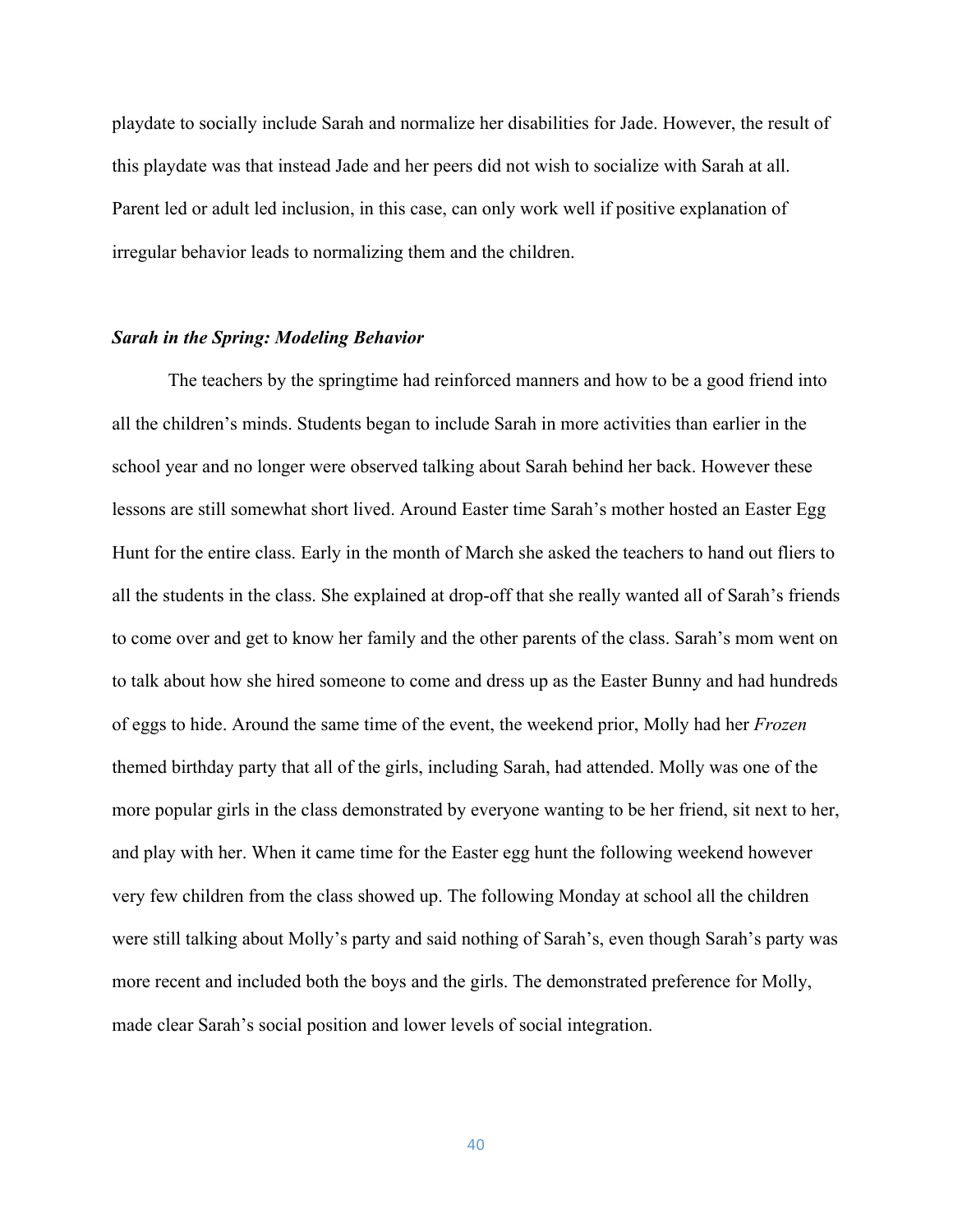#### *Sarah and Modeling Behavior*

The result of Lund & Seekin's (2014) study showed that when children are exposed to an inclusion classroom environment they generally report having a more positive interactions with children with disabilities than children who are not exposed to students with disabilities. However, in the case of Sarah's classroom throughout the year, even with the constant exposure, positive interactions were rare. For the most part, Sarah was segregated from the rest of her classmates both by her own behaviors removing herself from group play, and being left out of group play by her peers. This was evident when not many showed up to Sarah's social gathering. In this case, decisions about inclusion hinged on the choices and behaviors of parents. Those not attending the party removed their children from an adult-led opportunity to interact with Sarah and her family.

# *Observed Modeling Behavior*

In the classroom, positive adult modeling behavior did not change Sarah's social inclusion in over half the observations. Table 3 below shows how modeling behavior impacted the level of inclusion throughout Sarah's day. This modeling behavior by an adult within the classroom to include Sarah, mainly the teachers, and at times a parent, led to some increased peer inclusion. However, the result of observations showed that although adult modeling behavior can lead to inclusion by peers in the classroom, it also can lead to no change in inclusion levels. If Sarah was included by her peers, it was always in the short term. Therefore, although modeling behavior can have positive short term social inclusion, most of the time it resulted in no change in behavior of the students. Here, adult-modeling of inclusion behaviors, more than half of the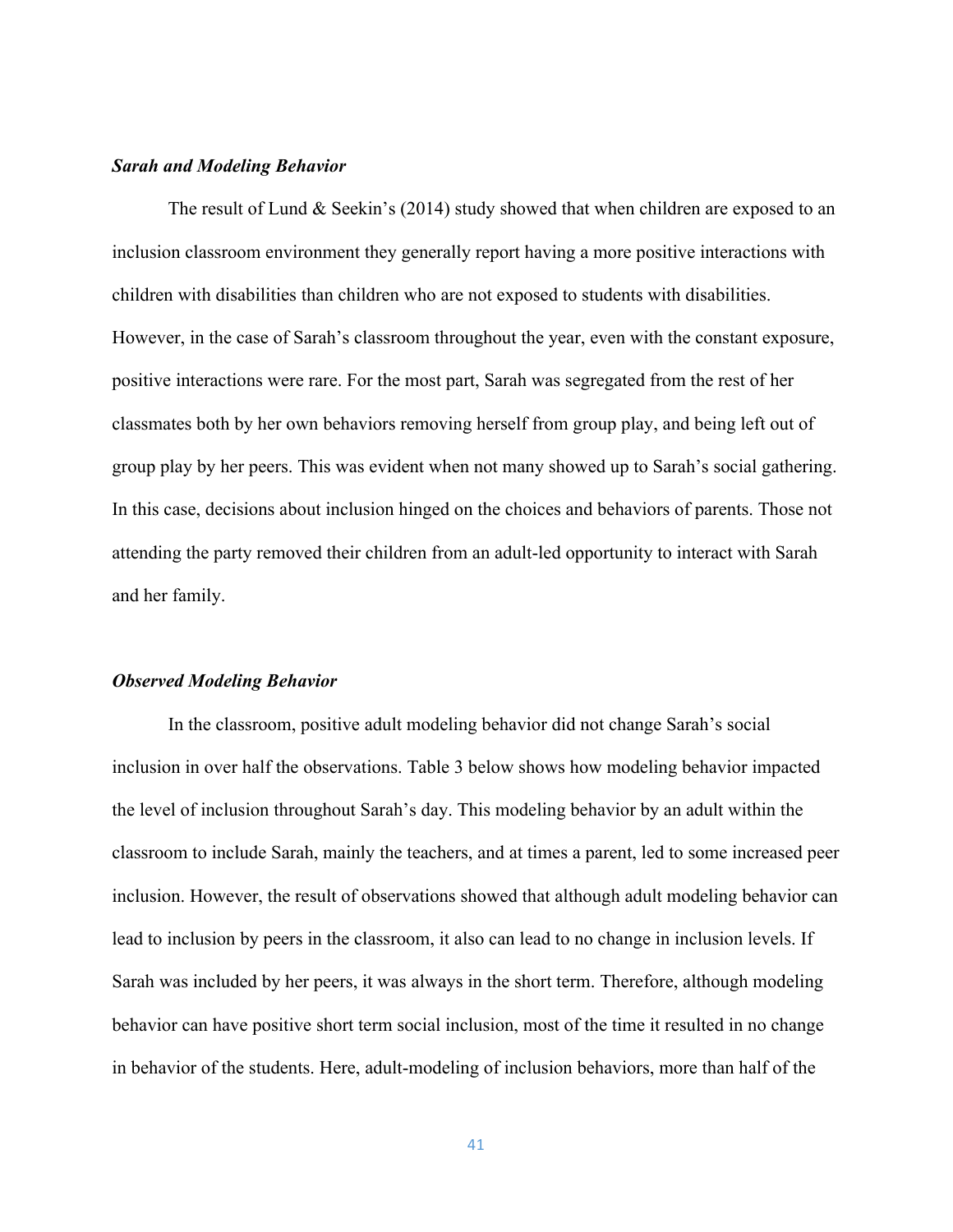time, did not result in peer inclusion for Sarah. Because majority of the time adult-modeling did not impact social inclusion for Sarah within the classroom, the research question was not supported by the findings.

# **Table 3: Modeling Behavior**

|                                | Oct | <b>Nov</b> | Dec | Jan | Feb | Mar |
|--------------------------------|-----|------------|-----|-----|-----|-----|
| Modeling behavior led to       |     |            |     |     |     |     |
| inclusion                      |     |            |     |     |     |     |
| Modeling behavior did not lead |     |            |     |     |     |     |
| to inclusion                   |     |            |     |     |     |     |

*Research Question 4: Does the physical arrangement of the classroom impact the level of social inclusion?* 

# *Sarah in the Fall: Importance of the Inclusion Setting*

During early observations of Sarah's classroom it did not seem that many physical changes had to be made in order to accommodate her. However, the teachers explained that the sand table had not existed within the classroom prior to Sarah's presence. When finding out that they would have a student with autism within the classroom the teachers thought it would be best to add more sensory related activity to the room. Therefore, the teachers decided to add a sand table to their classroom to accommodate Sarah's potential need for sensory related activities. In simply adding this station, it gave Sarah and the students another activity in the classroom to enjoy. With the teachers making this physical alteration to the classroom they were creating accommodations, while including all the students. The sand table was not reserved just for Sarah, but all the students would utilize it and benefit from its presence. It accommodated Sarah's need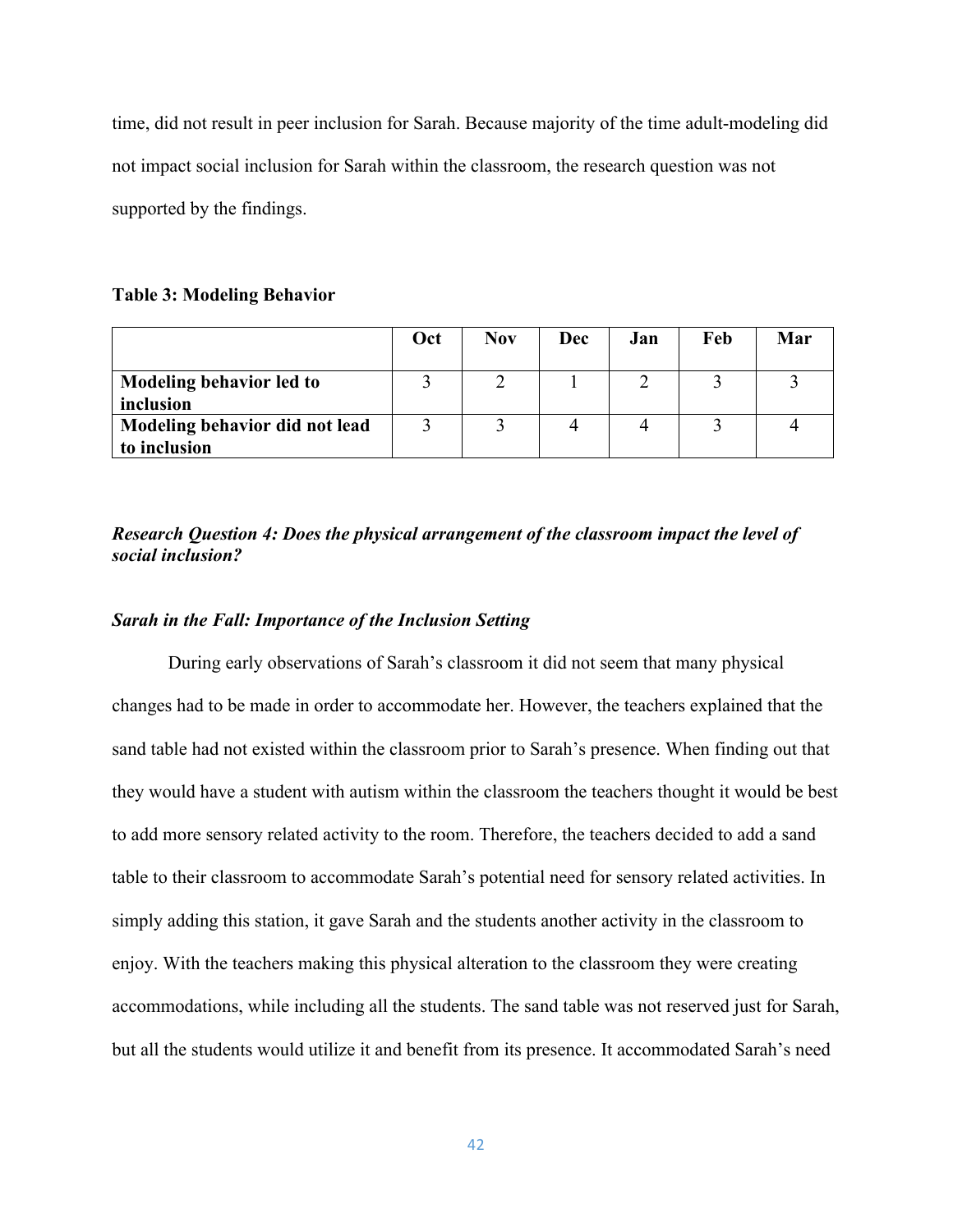for sensory related objects, and it also gave her another activity to "play" with her peers, increasing opportunities for social inclusion.

The sand table was an activity that everyone enjoyed, which meant that at free play many children would gather around the table and play with one another. Sarah always loved going over and playing with the sand, and for the most part she played beside her peers while everyone made their own sand creation. However, one day Jade came up with the idea that the class should create a huge sand castle at the table. Everyone, including Sarah, contributed to the makings of this sand castle. The sand table provided Sarah with social interactions early on that she might not have received if it was not for this accommodation.

Another change was made to the setting of the classroom in the fall that had not been there at the start of the school year. By mid-October it was noticeable that the teachers added in five minute warnings before transitioning activities. In early observations Sarah had held up the class when it came time to transition from one activity to the next, such as cleaning up after play time or getting ready to go out for recess. As a result of this the other students in the class were starting to get annoyed with Sarah for shortening their time on the playground and as a result the five minute warnings were added by the teachers. In adding this marked beginning of transition time to the classroom schedule, one that had not existed prior, transitions became easier as Sarah was better able to prepare herself and get ready for the transition prior to transition taking place. This five minute warning meant less tension between Sarah and her peers. Here, the teachers tested out a five minute warning system, and added it to their classroom set-up, and the end result helped add more positive social interaction between Sarah and her classmates, by eliminating a social barrier for Sarah.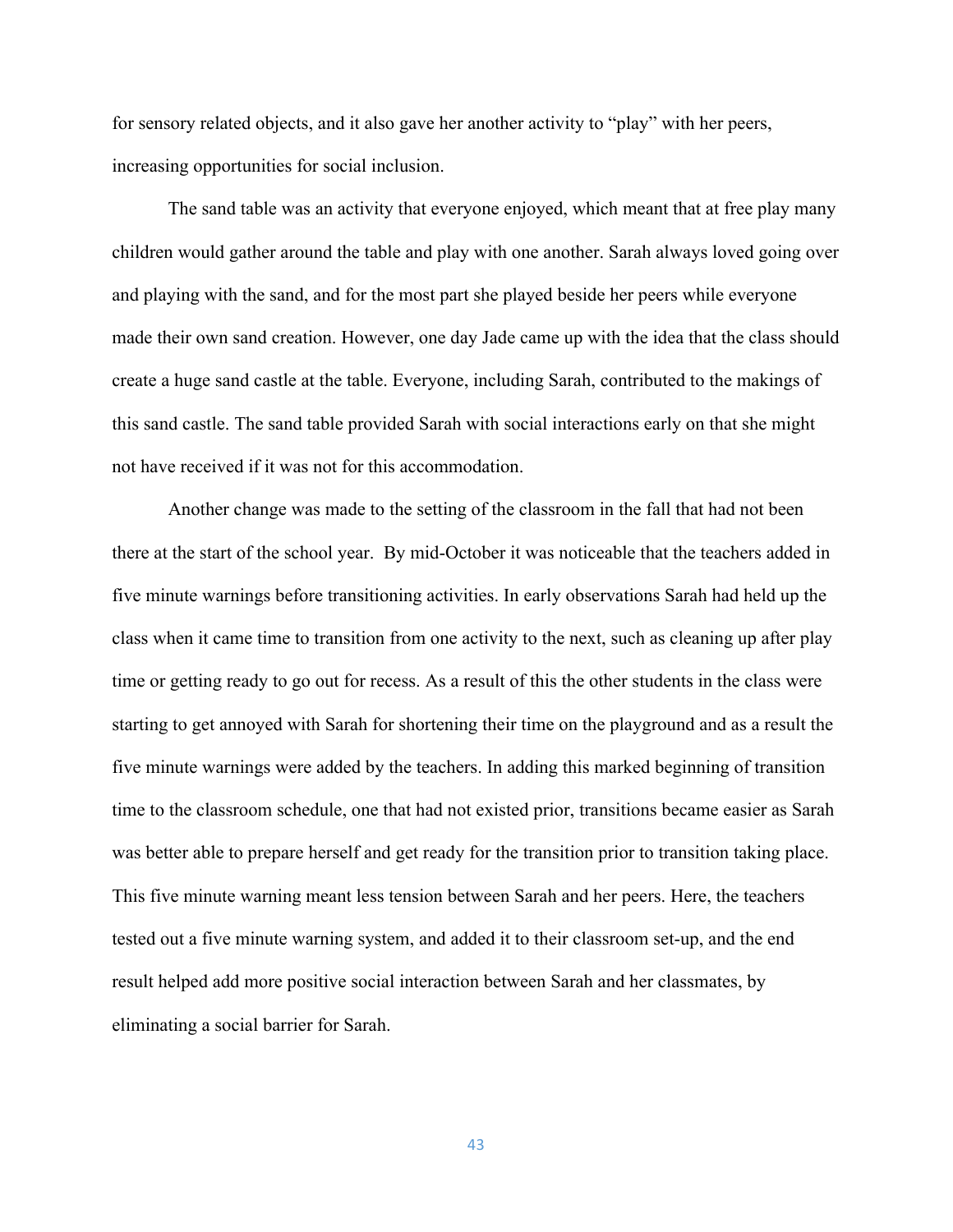Five minute warnings, although established for Sarah, served the purpose of helping other students within the classroom as well. In having the warning in place it allowed for all the students to prepare themselves for transitioning to the next task. The five minute warning helped all of the children in the classroom realize that play time was almost over and that they would soon have to stop their activity and transition to a new task. This was especially useful for students who would take on a large project during free play and then get upset when they suddenly ran out of time to finish the project. Early in the year children loved playing with the blocks and making large buildings and would get mad when they suddenly would have to clean up their project. However, when the five minute warning went into effect, all the children transitioned easier to cleaning up because they had already been warned time was almost up. Although it was established for Sarah, since she had trouble transitioning tasks, it did benefit the other children as well.

#### *Sarah in the Winter: Importance of the Inclusion Setting*

In the wintertime changes to the classroom from the fall were working out well for the class, however a new problem arose. Sarah had become fixated on taking the Lego pieces and putting them into the class Play Dough. The result of this was that the Lego pieces would get ruined because it became impossible to take the Play Dough out of the little Lego pieces. This angered a lot of the students in the classroom who enjoyed playing with both the Legos and the Play Dough because there was less of a supply after each incident. The result of the constant loss of Lego pieces was that the teachers were forced to slowly take the Legos out of the classroom. Removing the Legos from the building area of the classroom had a negative impact on the social interactions between Sarah and her classmates. The typically learning students were first upset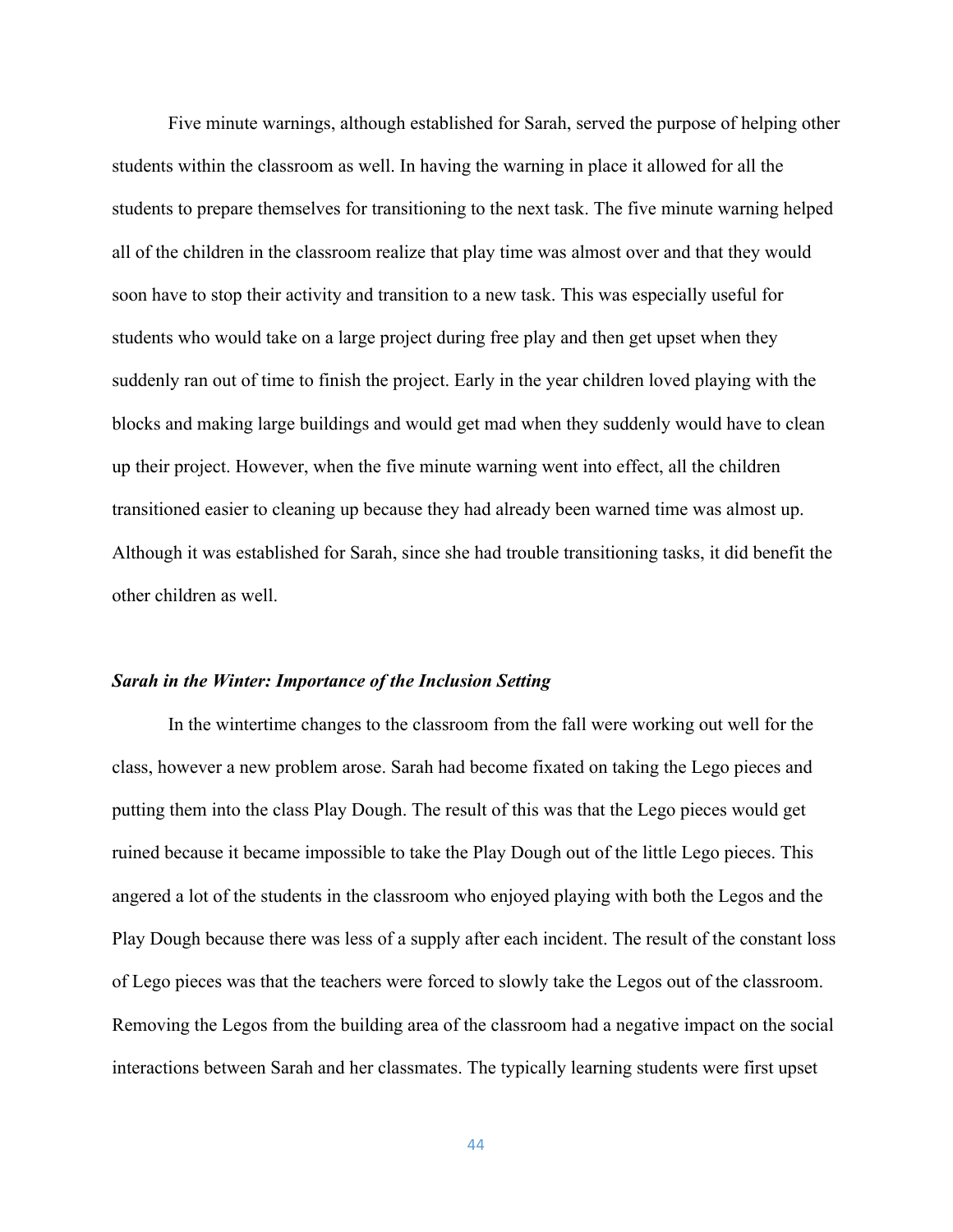because Sarah would take Legos and ruin them, and then the Legos were completely removed, were very upset about this change. One child in the class thought that Sarah had ruined all the Legos and that was why there were no Legos, this led to other children blaming Sarah. This led to further social isolation, where the typically learning students did not understand why Sarah was unable to follow the rules about Lego use, leading to "their" loss of Legos. Here, the accommodation is seen as having a negative effect on the classroom setting, and this change hurt Sarah's social inclusion.

In the winter another issue was present to the preschool classroom's inclusion setting. The children at snack time all sat together at one long table. There is little room for personal space at this table, and the children normally were able to decide whom they wished to sit next to. This led to children saving seats, and not letting certain children sit next to them. Sarah was one of the students who was normally the last to find a seat because other students wished to sit next to another friend instead of Sarah. Simmon et al. (2015) found that cluster seating had a positive effect on social interaction and that more students were actively participating discussion with each other. However, when seat saving behaviors occurred, like in Sarah's case, this cluster seating arrangement did not have a positive effect on social inclusion. Seat saving left Sarah out and in some way stigmatized being "stuck" sitting next to her. When there was no assigned seating, Sarah would get bounced around and would end up talking to her aide during these fee social interaction times, such as snack time instead of interacting with her peers.

#### *Sarah in the Spring: Importance of the Inclusion Setting*

By the springtime a change had to be made to the setting arrangement during snack time to try and include all of the students in the classroom. In order to make this change the teachers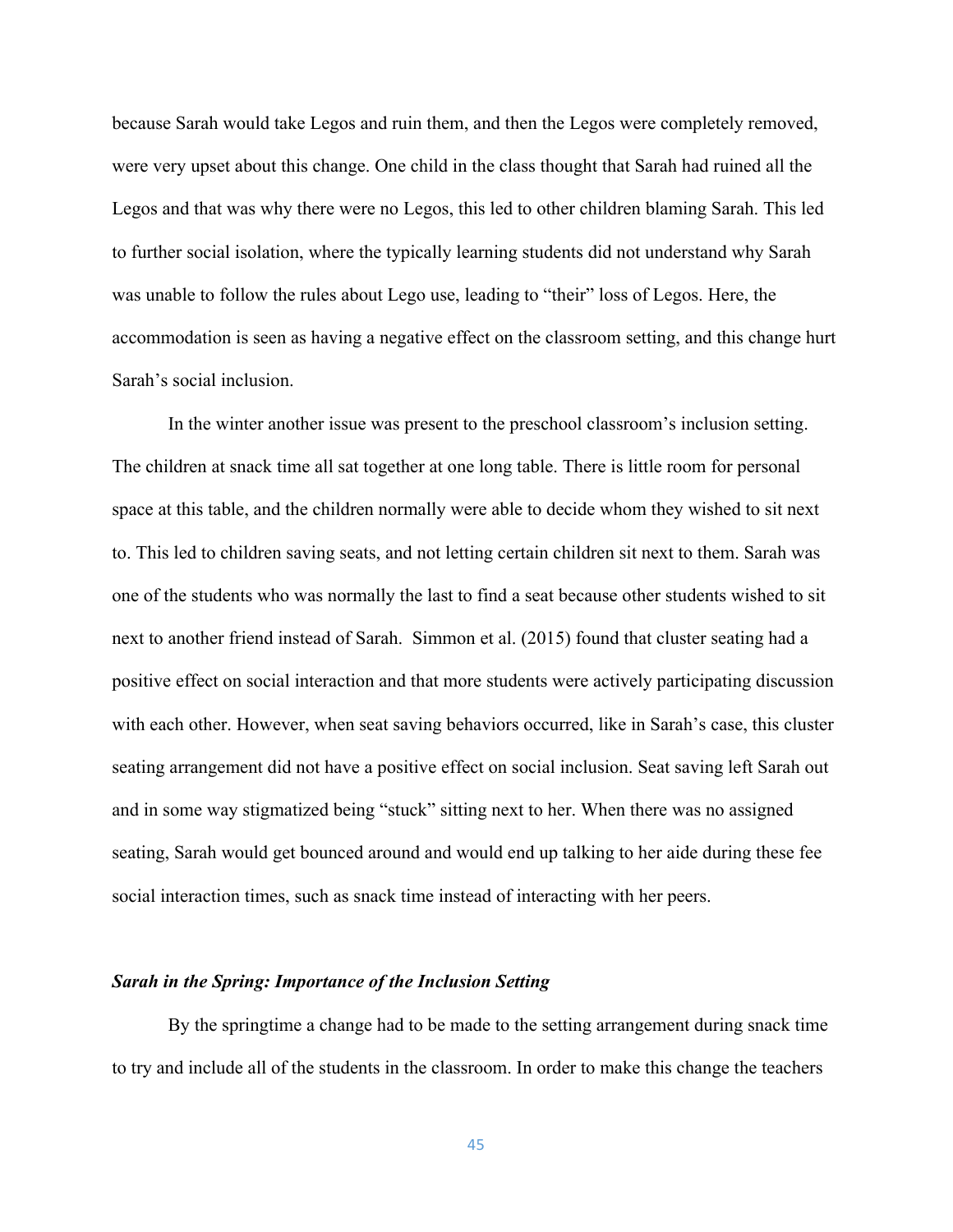researched how to modify their seating arrangement to foster better social inclusion. The teachers temporarily changed the setup of the classroom, however they soon went back to the original setup. The shift was to eliminate the long table and create smaller groups with two smaller tables but changed it back because these two smaller tables created more of a divide in the classroom, where children would become noticeably upset if they were not at a certain table with their friend. They found that cluster seating had a positive effect on social interactions and wanted to retain that. For the most part, all the students were communicating during snack time including Sarah, with the cluster seating arrangement. To prevent students from saving seats, the teachers would assign seats. The students would find their name tag at a designated spot each day. This prevented students from feeling left out, and allowed them to sit with different friends each day as the arrangement of name tags changed, and continued the positive social effects of clustered seating.

The setting and set-up of a classroom plays a central role in creating a welcoming environment. The physical setting of a classroom can play a vital role in the inclusion of all the students. Without a well-functioning classroom setting students with disabilities can end up secluded, or not receiving the services that they need within the classroom. Research for that reason is essential to demonstrating how the inclusion classroom set-up can have positive impact on academic achievement, as well as social interaction for students with disabilities (Lamport et al., 2012; Soukup et al. 2007; Liberman et al., 2004). Without having the essential resources available to a student with a disability the student will often struggle to fit into the general education classroom and as a result can become isolated from their peers.When students with disabilities are integrated into the classroom completely they access a wide range of social, learning, and behavioral supports from peers (Carter et al., 2015).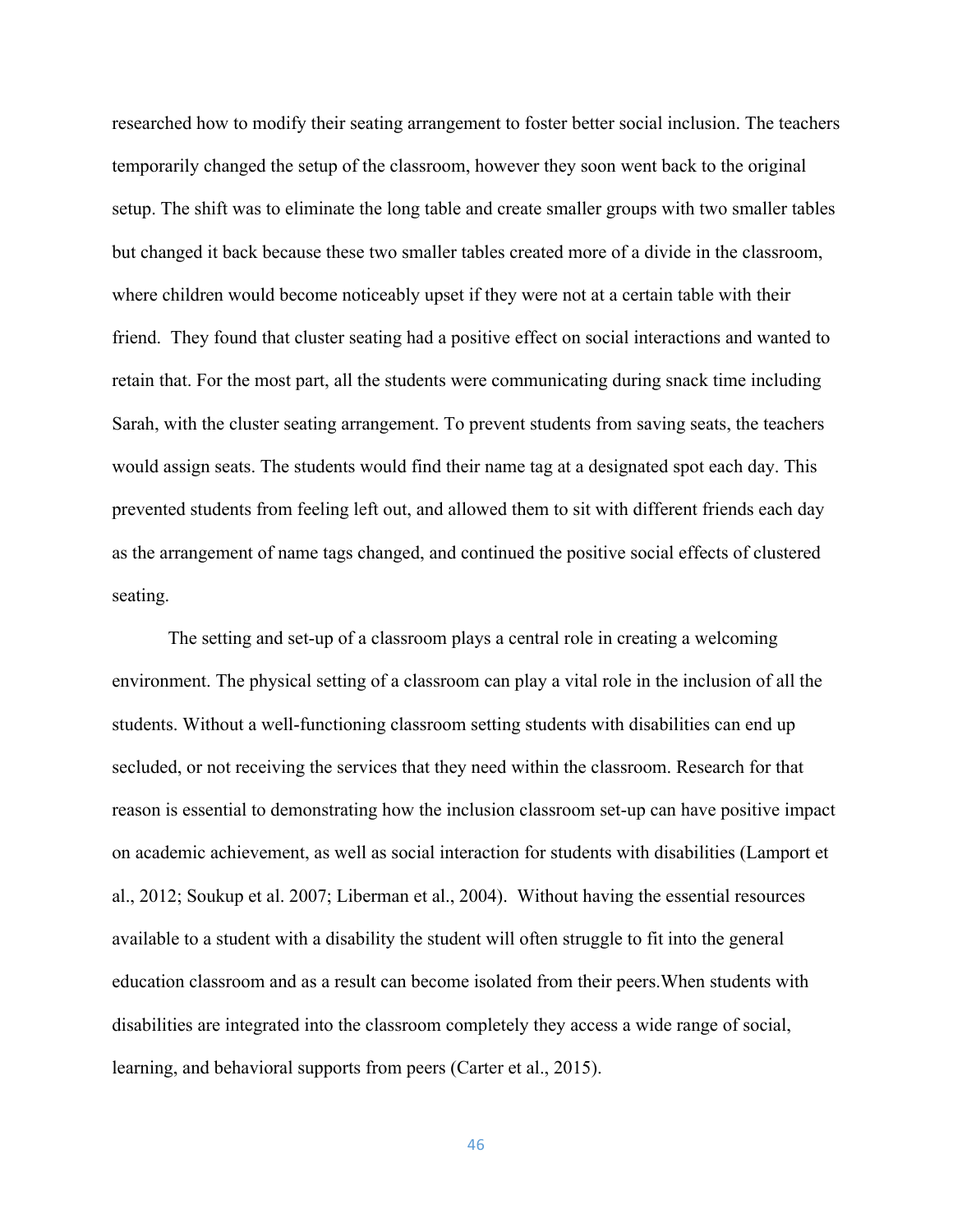Throughout the year the setting played a large role in Sarah's social inclusion within the classroom. The physical environment was important for Sarah because it provided her with accommodations, such as the sand table, which allowed for her to participate in more sensory based learning. The sand table also gave her another activity for her to participate in with her peers in. However, accommodations such as taking away the Legos had a negative impact on Sarah's social inclusion in the winter time because her peers blamed her for that loss. Interestingly, Sarah is not credited with the gain of the sand table because it is not shared information. However, eventually the children eventually forgot all about the Legos and went back to the other activities in the classroom. The teachers researched changes to make needed accommodations throughout the year and continued to better the classroom environment which, in the end led to a more positive impact on the social interaction as seen in (Lamport et al., 2012; Soukup et al., 2007; Liberman et al., 2004). Although the social inclusion of Sarah was still short term by the end of observations, the classroom environment itself had improved over the course of the year and these improvements benefited all of the students in the classroom. The classroom arrangement itself did have an impact on Sarah's social inclusion which supports the research question.

# **Conclusion**

When a student with a disability is placed into a general education classroom, accommodations or modifications usually have to be made in order for this student to be academically successful. However, even when these academic changes are made to foster inclusion, social inclusion is still not always present. Levels of inclusion can be impacted by social interactions, modeling behavior, and inclusive settings. In this study, social interactions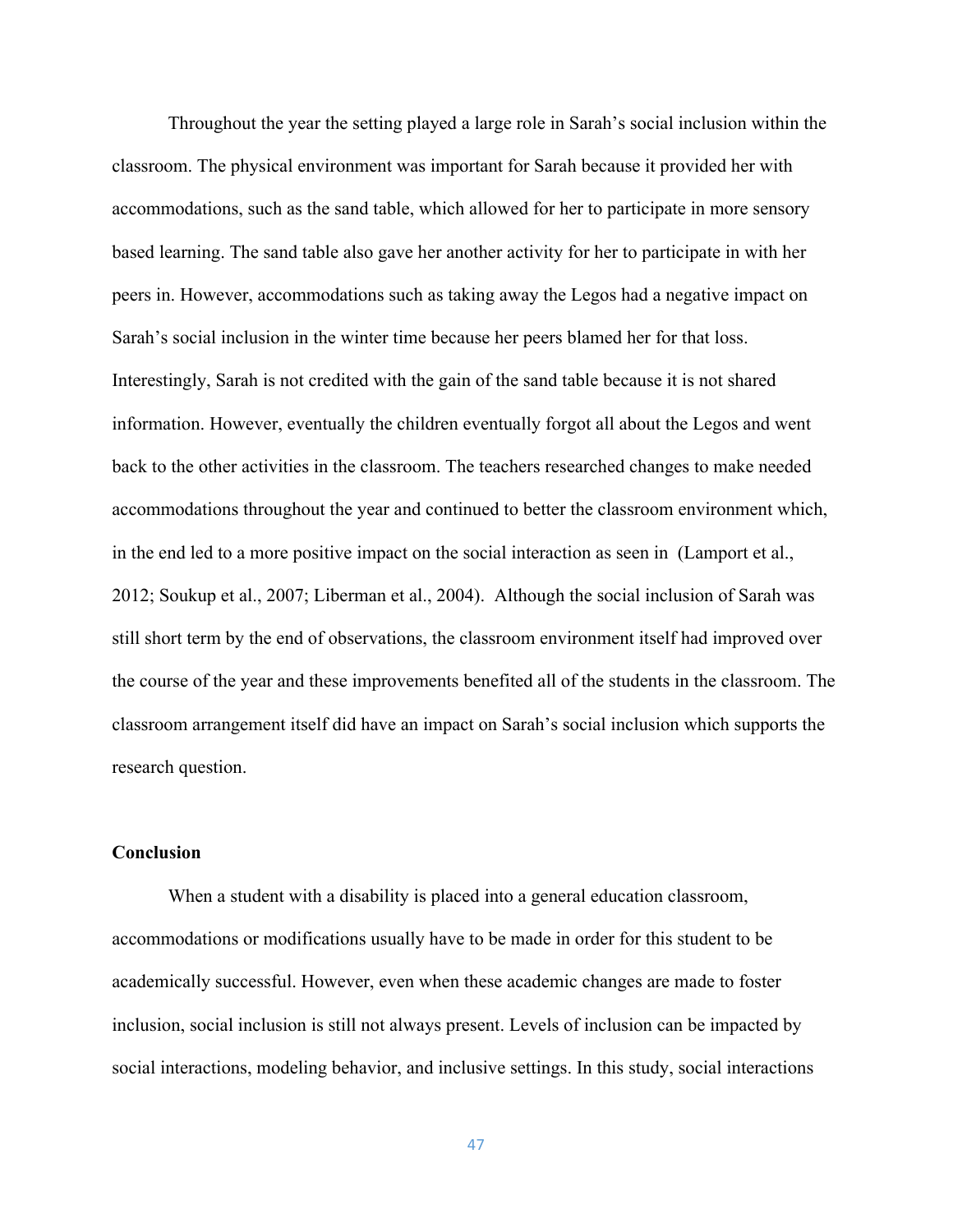played a role in the level of inclusion experienced by of the student with disabilities. Where social relationships are the primary source of most people's happiness (Heyne et al., 2012), Sarah's inclusion with her peers was important to examine. According to Heyne et al. (2012) social interactions are important, however, inclusion in general education classroom does not guarantee it. Where Sarah was integrated into the classroom, she was not socially accepted by her peers. My findings about Sarah's social inclusion, based on observations, are that Sarah was segregated from her peers most of the time, and instead was socializing with her aide and teachers more than she was with her age appropriate peers. Therefore, although Sarah was a member of the class and academically was on track, she was not socially included and was usually not engaged in peer-led play. Sometimes when Sarah was included, her lack of understanding of the social rules that her typically learning peers seemed to already know, such as not grabbing dolls away from other children, left Sarah isolated. Sarah also sometimes walked away from peer interactions, or used her aide as a means to not engage. However, teacher-led group activities gave Sarah a greater opportunity for social inclusion, and this often temporarily allowed her to be included in recess or free play that followed.

Modeling behavior was found to not have lasting impact on the level of social inclusion, and while previous research has shown that when children have prior knowledge or experience with others with disabilities that these children are reportedly having a more positive interaction with people with disabilities (Shogren et al., 2015; Lund& Seekins, 2014; Lindsay & Edwards, 2012 ; Heyne et al. 2012; Lindsay & McPherson, 2011; Siperstein et al., 2007; Diamond. 2001), this did not appear to be the case in this study. Although having classmates with prior experience and knowledge about different disabilities can help a student with disabilities gain acceptance in a general education classroom, it does not always lead to social inclusion within the classroom.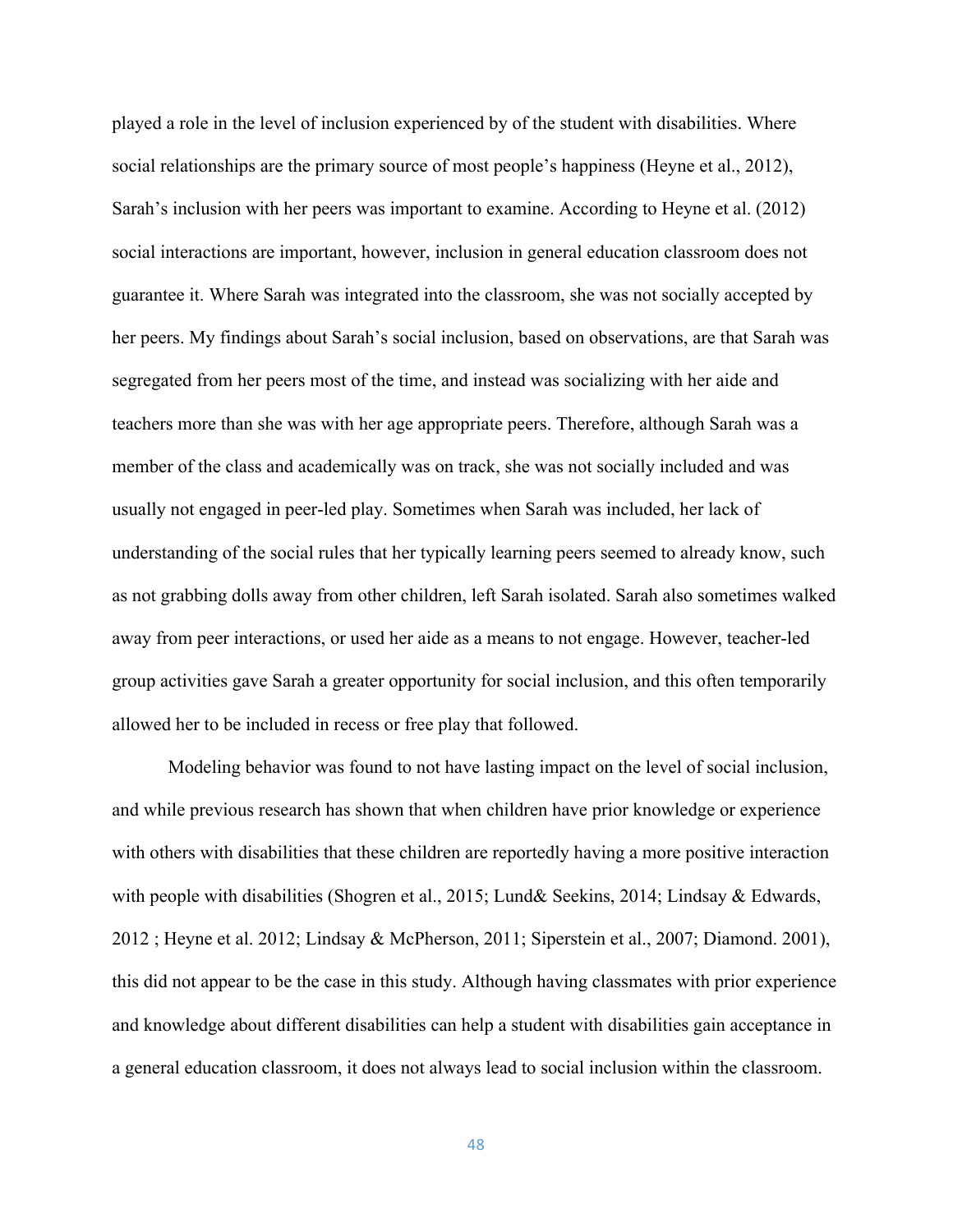Throughout my observations with Sarah I noticed that when adults would model behavior, acceptance could be found, but was not always found as a factor of social inclusion. In most cases in this study modeling behavior had little to no impact on Sarah's social inclusion in free play with her peers.

Inclusive setting is another important factor to look at when examining an inclusive classroom. The classroom setup can have an impact on the level of social inclusion a child with a disability. Guardino (2012) explains that when it comes to accommodating all students within the classroom, the accommodations sometimes involve altering the classroom settings. In an inclusion classroom, accommodations might have to be made to accommodate the student or students with a disability. While these accommodations might help the student academically, socially these accommodations might have a reverse effect leading to further isolation. From observations here, at times the accommodations that needed to be made such as taking the Legos out of the classroom led to a negative impact socially for Sarah. And while all benefited from the sand table, the other children in the class did not know that it had been added because of Sarah's inclusion in the class. Change to the setting, while beneficial in terms of learning and safety, only sometimes fostered social inclusion. Changing transitions in activities to include a five minute warning helped eliminate the frustration Sarah's peers experienced at her slow movement to the next activity, and assigned seating at snack time alleviated the scramble to save seats, which had left Sarah sitting with only her aide. These accommodations opened the possibility of greater social inclusion for Sarah, but it was not always enough.

Having a one-to-one aide present is a factor that can greatly affect the level of inclusion within a general education classroom. An aide here physical proof that the child with disability is receiving special treatment. Therefore, this physical proof of a disability relates to Koller & San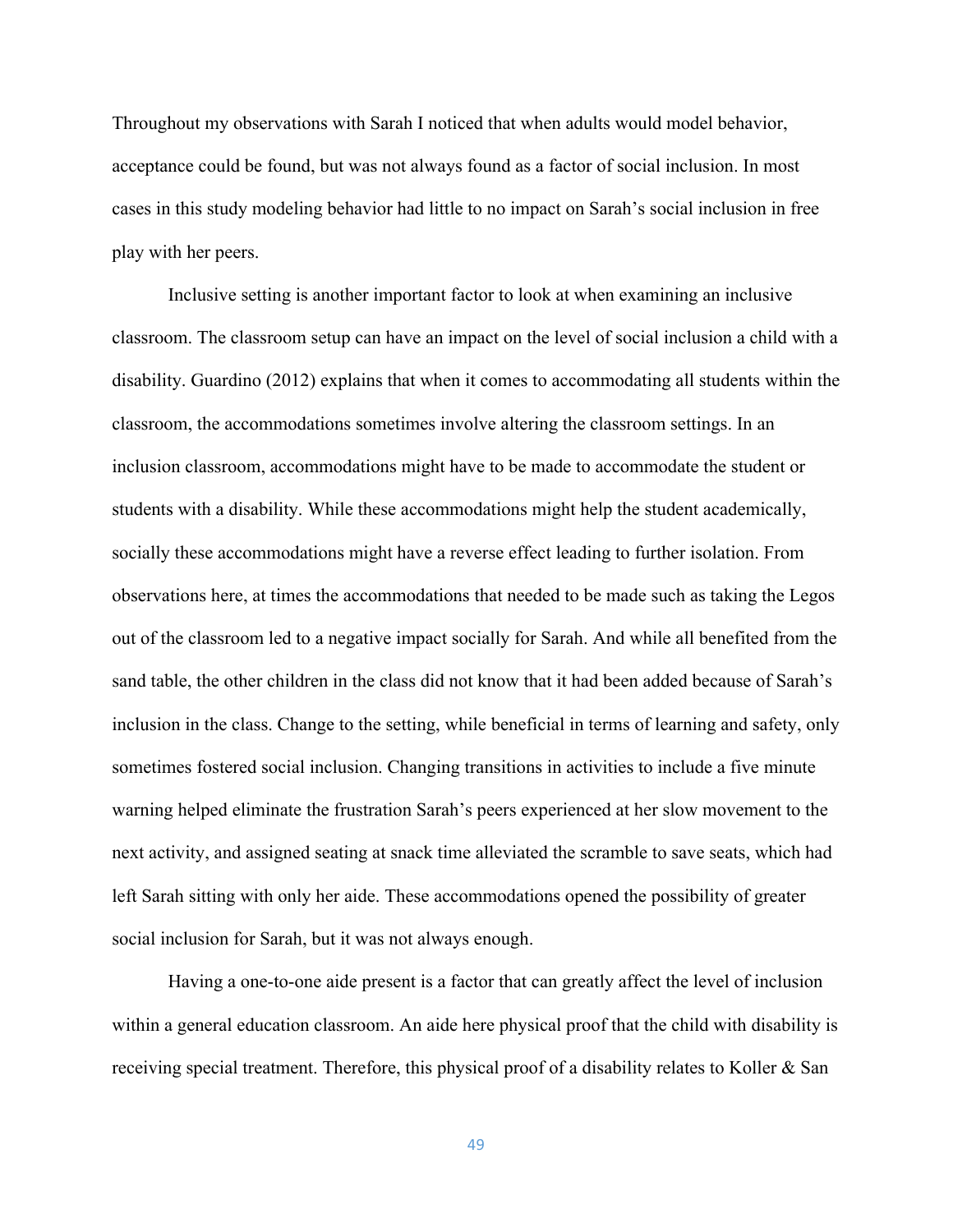Juan (2013) found that when it comes to having a student with disabilities in the classroom, if the disability is noticeable the student was treated differently. In the case of Sarah within the preschool classroom although the children did not know why the aide was present, the other students did know Sarah was receiving special treatment and as a result treated Sarah different. The result of having an aide present was Sarah became more secluded from her peers as her "friend" was her aide according to her classmates. Therefore although it is beneficial for Sarah to have an aide, it also can be difficult for her to socialize with her peers as a result of receiving special attention from an adult figure.

Overall, throughout the eight months of observations and research I found that inclusion classrooms are not always designed for social inclusion. Although students with disabilities are placed into general education with the accommodations that they need, and the teachers try to cater to the needs of the student, social inclusion is not always the end result. While friendships in the classroom are formed often times the student with the one-to-one aide is left out, constantly half in an adult world and half in the children's world. While Sarah was, more or less, accepted as a student in the classroom, she was not socially included.

### **Future Research**

Future research relating to the inclusion of students with disabilities in general education classroom needs to be conducted in order to understand any advantages or disadvantages of its application. There is limited previous research on the social issues faced with students with disabilities in inclusion classrooms. Since inclusion is still relatively new (with IDEA in 2004) and becoming more common in schools, it is important to conduct as much research as possible on the implications of having inclusion classrooms and how they are impacting all learners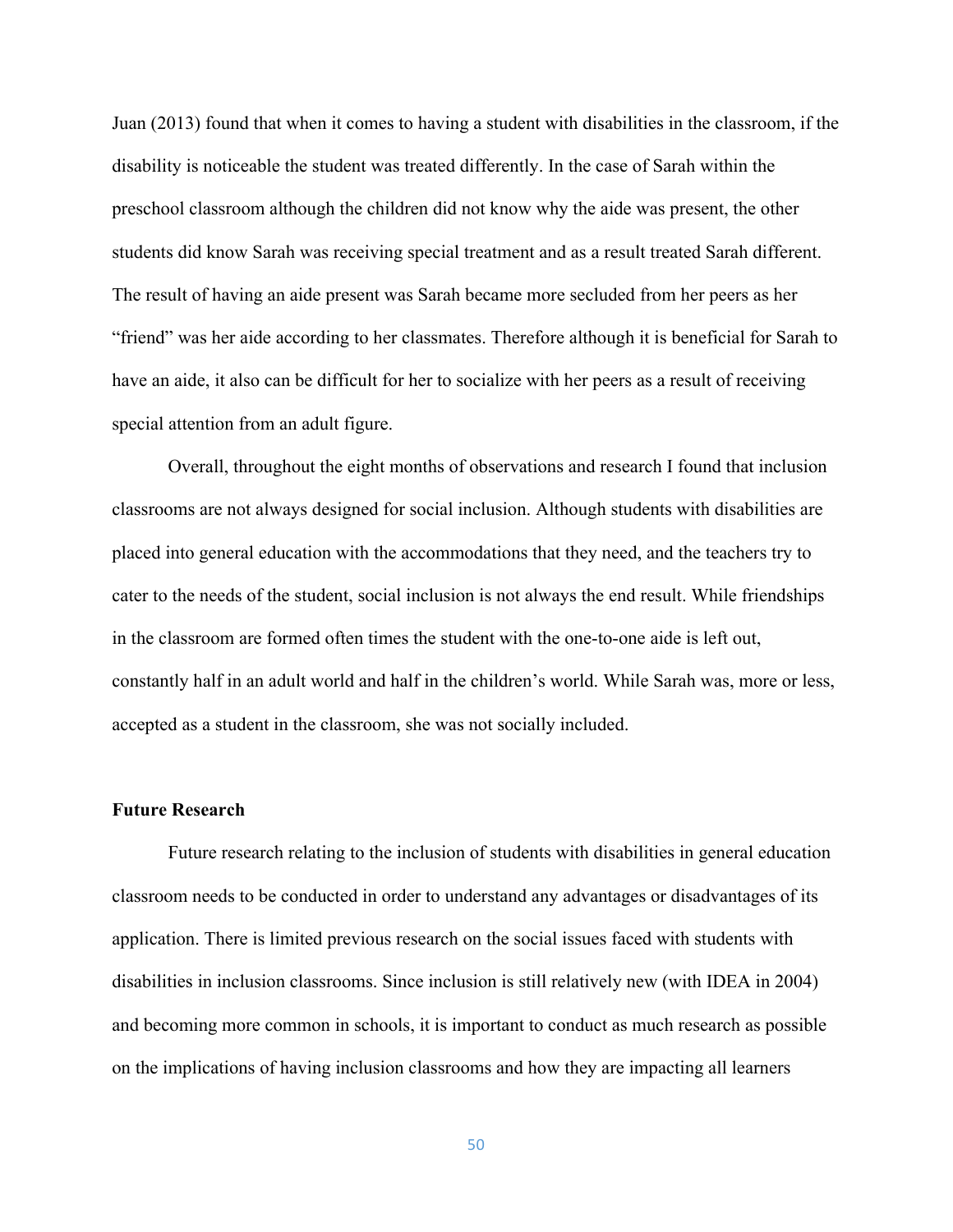socially. It is important for there to be more research on the social implications of inclusion classrooms on students with disabilities.

First, expanding my research would allow for the observation of students at different grade levels to see how social inclusion looks for different age groups. In this future study, one could look at the same research questions that were used in this study and compare social inclusion across ages. In a larger future, one could explore if the level of teacher-led activities impacts social inclusion, such as when children start working in groups more in grade 2, with less teacher-led activities impacting the degree of social inclusion within the classroom. Lastly a future study could examine the impact of adult-led inclusion within different grade levels and how teacher handle the organization of an inclusion classroom. Every teacher has their own individual teaching methods and each grade level is different from the next. Therefore, it would be interesting to see how a student with a one-to-one aide is treated throughout their academic school years in inclusion classrooms. In this it would be very interesting to carry out a longitudinal study, following the same students from preschool through high school.

The experiences of Sarah are not necessarily universal and observing more students allows us to see how others experience inclusion classrooms. Therefore it is important to conduct as many variations of studies on inclusion classrooms, such as the ones suggested, in order to get a better understanding for how students with a disabilities are socially included in general education classrooms.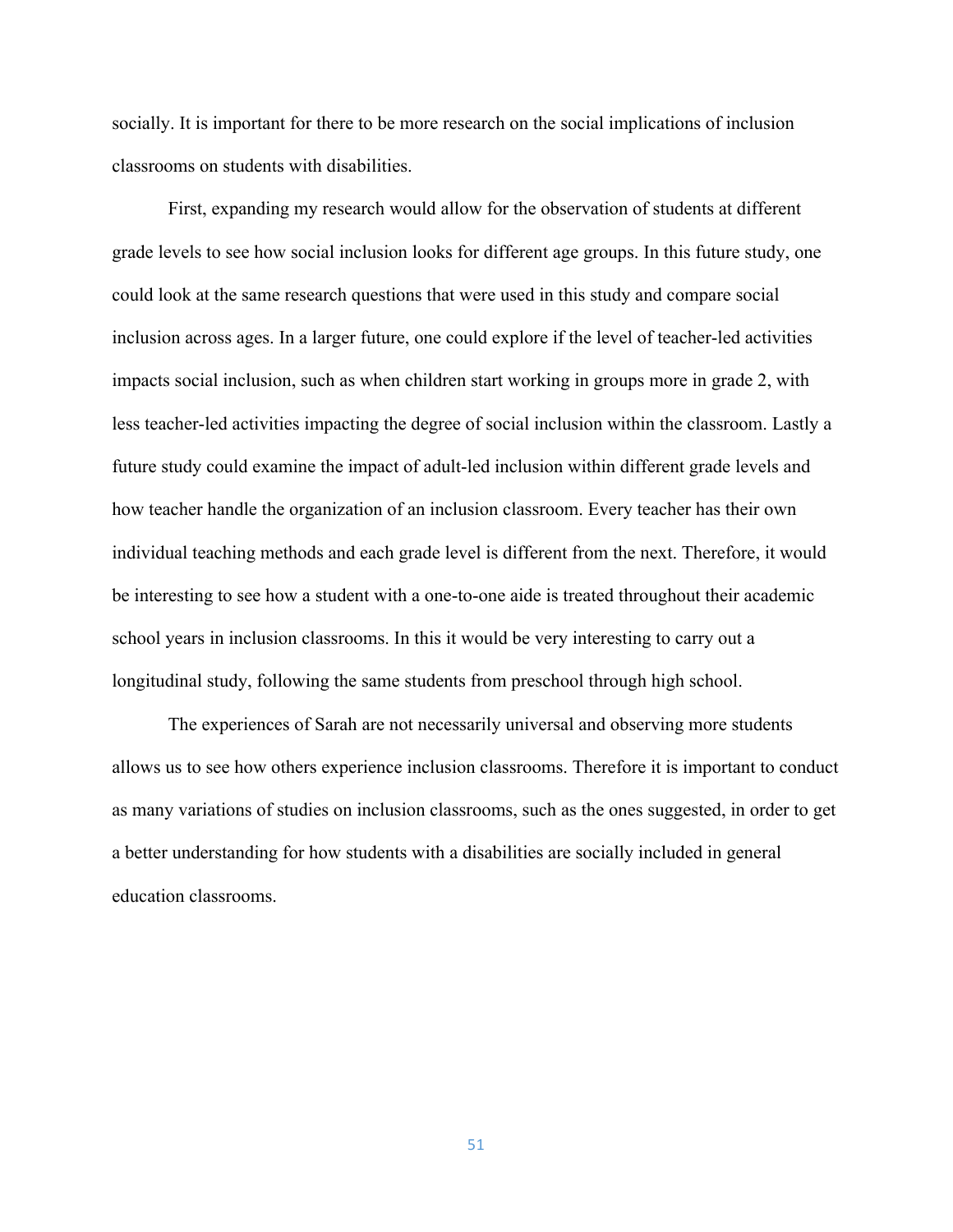# **Work Cited**

Bottema-Beutel, K. & Li, Z. (2015). Adolescent Judgements and Reasoning About the Failure to Include Peers with Social Disabilities. *Journal of Autism Development Disorder,* 45(6), 1873- 1886.

Brock, M., Biggs, E., Carter, E., Cattey, G., & Raley, K. (2015). Implementation and Generalization of Peer Support Arrangements for Students with Severe Disabilities in Inclusive Classrooms. *The Journal of Special Education,*1-12.

Broer, S., Doyle, M., & Giangreco, M. (2005). Perspectives of Students with Intellectual Disabilities about their Experiences with Paraprofessional Support. *Exceptional Children,* 71(4), 415-430.

Calabrese, R. (2008). An Appreciative Inquiry into the Circle of Friends Program: The Benefits of Social Inclusion. *International Journal of Whole Schooling,* 4(2), 20-40.

Carter, E., Asmus, J., Moss, C., Biggs, E., Bolt, D., Born, T., Brock, M., Cattey, G., Chen, R., Cooney, M., Fesperman, E., Hochman, J., Huber, H., Lequila, J., Lyons, G., Moyseenko, K., Riesch, L., Shalev, R., Vincent, L., & Weir, K. (2015). Randomized Evaluation of Peer Support Arrangements to Support the Inclusion of High School Students with Severe Disabilities. *Exceptional Children,* 1-25.

Cotugno, A. (2009). Social Competence and Social Skills Training and Intervention for Children with Autism Spectrum Disorders. *Journal Autism Development Disorder,* 39(9), 1268-1277.

Diamond, K. (2001). Relationships Among Young Children's Ideas, Emotional Understanding, and Social Contact with Classmates with Disabilities. *Department of Child Development & Family Studies*, 21(2), 104-113.

Favazza, P. & Odom, S. (1997). Promoting Positive Attitudes of Kindergarten-Age Children toward People with Disabilities. *Council for Exceptional Children.* 63(3), 405-418.

Guardino, C. & Antia, S. (2012). Modifying the Classroom Environment to Increase Engagement and Decrease Disruption with students Who are Deaf or Hard of Hearing. *Journal of Deaf Studies and Deaf Education,* 17(4), 519-528.

Gunn, K., & Delafield- Butt, J. (2015). Teaching Children with Autism Spectrum Disorder with Restricted Interests. *Review of Educational Research,* 55(5), 1-23.

Harper, C. & Symon, J. (2008). Recess is Time-in: Using Peers to Improve Social Skills of Children with Autism. *Journal Autism Development Disorder.* 38(5), 815-826.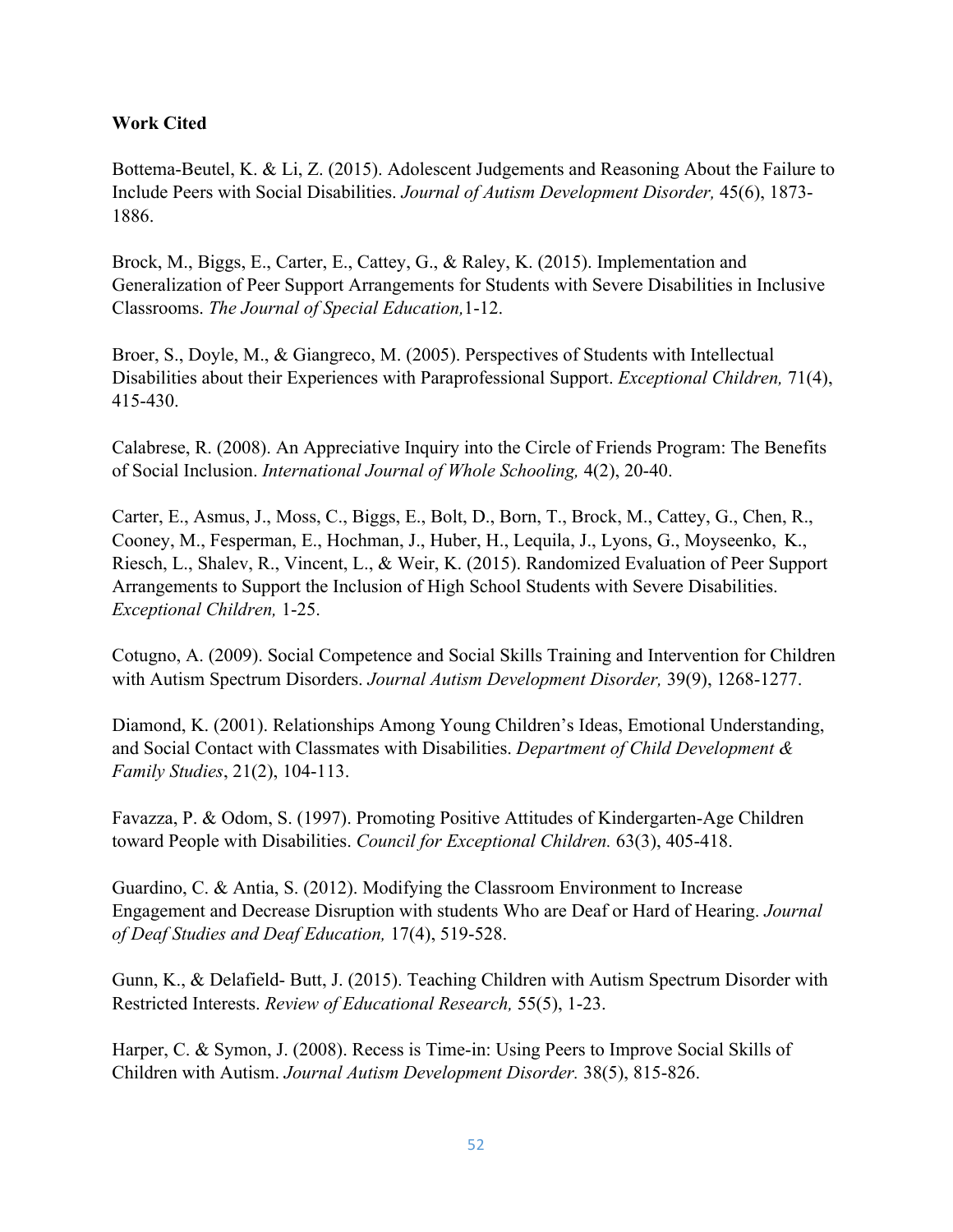Harrower, J. & Dunlap, G. (2001). Including Children with Autism in General Education Classrooms. *Behavior Modification,* 25(5), 762-784.

Heyne, L., Wilkins, V., Anderson, L. (2012). Social Inclusion in the Lunchroom and the Playground at School. *Social Advocacy and System Change Journal.* 3(1), 54-66.

Jimenez, B., Browder, D., & Dibiase, W. (2012). Inclusive Inquiry Science Using Peer-Medicated Embedded Instruction for Students with Moderate Intellectual Disability. *Exceptional Children,* 78(3), 301-317.

Kindzierski, C., Leavitt-Noble, K., Dutt-Doner, K., Marable, M., & Wallace, N. (2013). Teaching Tolerance With Mix It Up!: Student Reactions to an Unusual Lunch Period. *Childhood Education*, 89(1), 15-18.

Koegel, L., Matos-Freden, R., Lang, R., & Koegel, R. (2012). Interventions for Children with Autism Spectrum Disorders in Inclusive School Settings. *Cognitive and Behavioral Practice,*  19(3), 401-412.

Koller, D. & San Juan, V. (2015). Play-based Interview Methods for Exploring Young Children's Perspectives on Inclusion. *International Journal of Qualitative Studies in Education,*  28(5), 610-631.

Lamport, M., Graves, L., & Ward, A. (2012).Special Needs Students in Inclusive Classrooms: The impact of Social interactions on Educational Outcomes for Learners with Emotional and Behavioral Disabilities. *European journal of Business and Social Sciences,* 1(5), 54-69.

Lawrence- Brown, D. (2004). Differentiated Instruction: Inclusive Strategies for Standards-Based Learning That Benefit the Whole World. *American Secondary Education,* 32(3), 34-62.

Lauderdale- Littin, S., Howell, E., & Blacher, J. (2013). Educational Placement for Children with Autism Spectrum Disorders in Public and Non-Public School Settings: The Impact of Social Skills and Behavior. *Education and Training in Autism and Developmental Disabilities,* 48(4), 469-478.

Liberman, L., James,A., & Ludwa, N. (2004). The Impact of Inclusion in General Physical Education for All Students. *Journal of Physical Education, Recreation & Dance, 75(5), 37-55.* 

Linda, H., Wilkins, V., & Lynn, A. (2012). Social Inclusion in the Lunchroom and on Playground at School*. Social Advocacy and Systems Change Journal*, 3(1), 54-67.

Lindsay, S. & Edwards, A. (2013). A Systematic Review of Disability Awareness Interventions for Children and Youth. *Disability & Rehabilitation,* 35(8), 623-646.